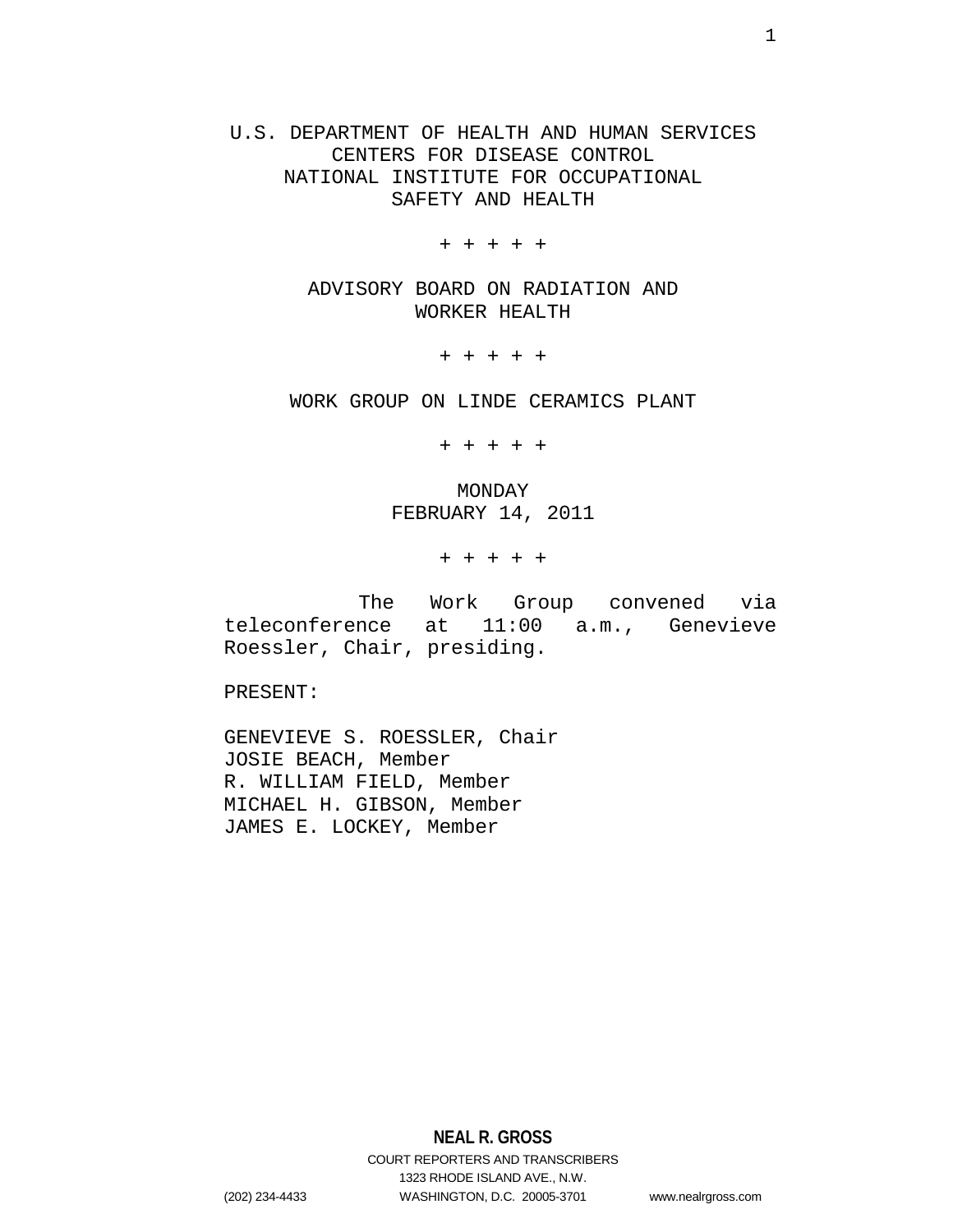ALSO PRESENT:

TED KATZ, Designated Federal Official ISAF AL-NABULSI, DOE ROBERT ANIGSTEIN, SC&A ANTOINETTE BONSIGNORE CHRIS CRAWFORD, DCAS JASON DAVIS, ORAU Team MONICA HARRISON-MAPLES, ORAU Team EMILY HOWELL, HHS JEFFREY KOTSCH, DOL JENNY LIN, HHS LINDA LUX JOHN MAURO, SC&A JIM NETON, DCAS STEVE OSTROW, SC&A LAVON RUTHERFORD, DCAS MUTTY SHARFI, ORAU Team

## **NEAL R. GROSS**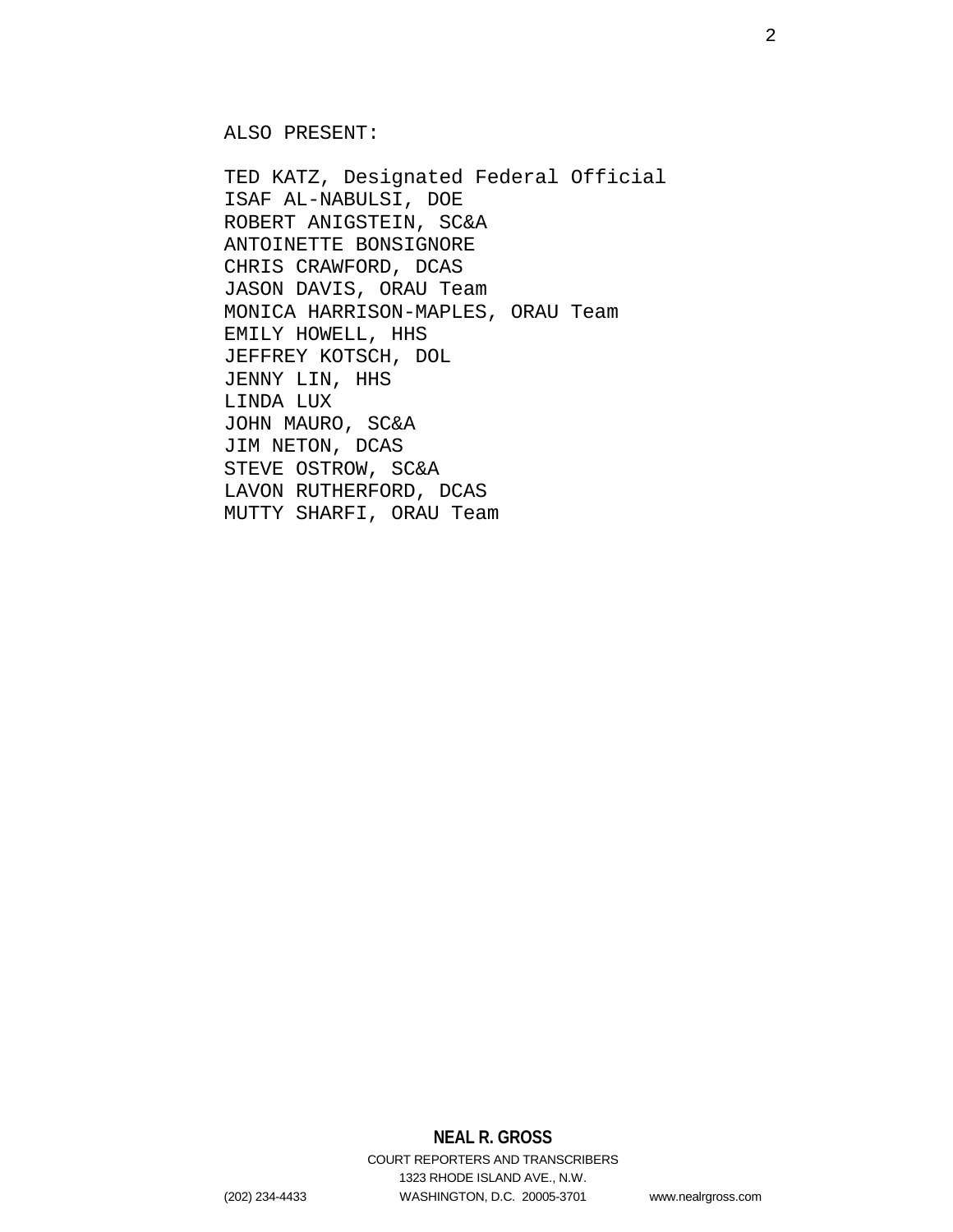C-O-N-T-E-N-T-S

| Page<br>I. | Welcome and roll call/<br>introductions                                                                  | 4   |
|------------|----------------------------------------------------------------------------------------------------------|-----|
| II.        | Summary of December 7 Linde<br>WG Teleconference and<br>pertinent portion of January 12<br>ABRWH meeting | 9   |
|            | III. Discussion of "Revised SEC<br>Petition Evaluation Report"                                           | 1 O |
| IV.        | Presentation of any modifications<br>to dose reconstruction by NIOSH<br>and discussion by SC&A and WG    | 13  |
| V.         | Discussion of ABRWH Chair Melius's<br>concerns about lack of information<br>on activities at the site    | 25  |
| VI.        | Plans for presentation at<br>February 24 ABRWH meeting                                                   | 44  |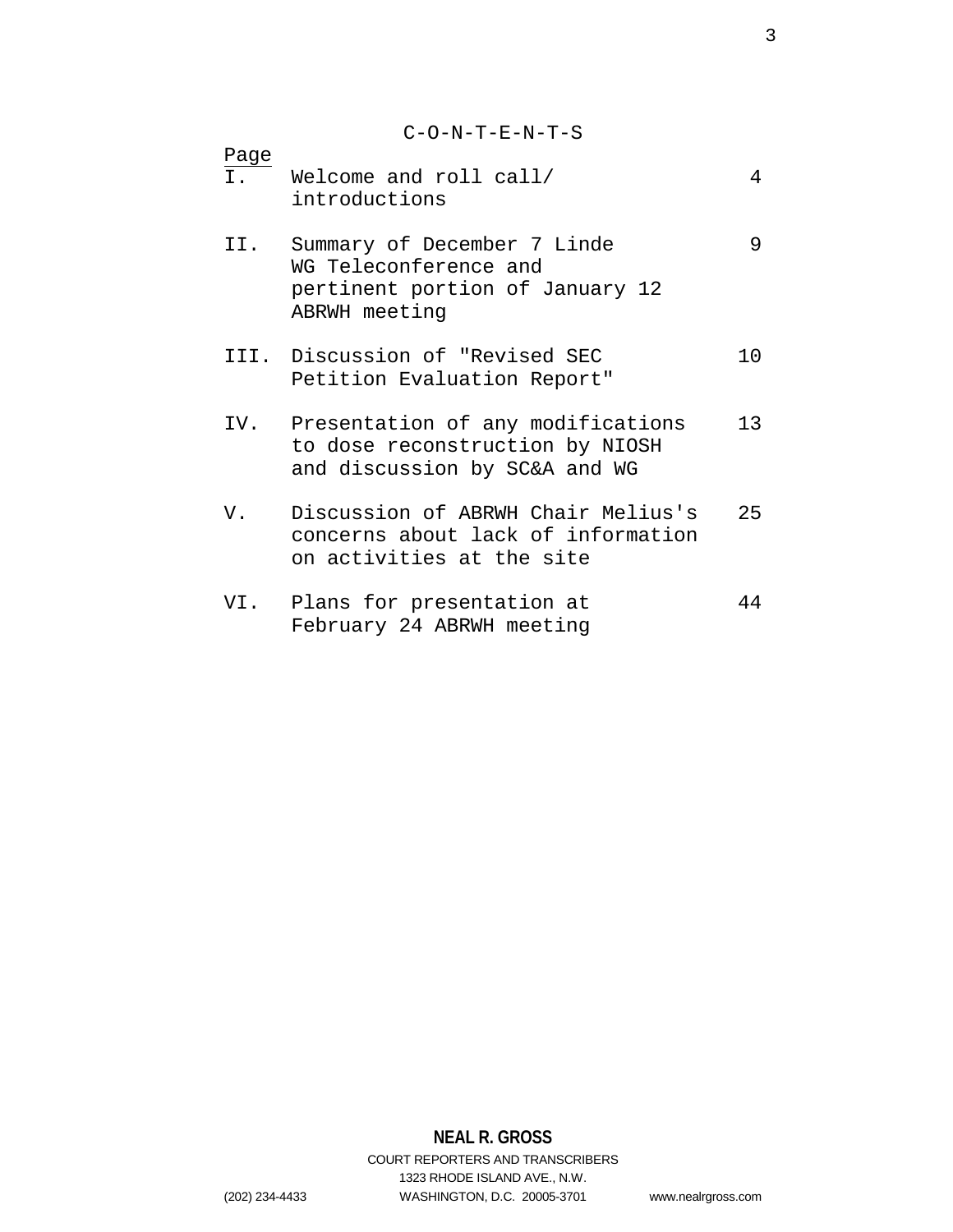**NEAL R. GROSS** 1 P-R-O-C-E-E-D-I-N-G-S 2 11:02 a.m. 3 MR. KATZ: This is the Advisory 4 Board on Radiation and Worker Health, Linde 5 Work Group. 6 Let's begin with roll call with 7 Board Members, beginning with the Chair. 8 CHAIR ROESSLER: This is Gen 9 Roessler, Chair of the Work Group, no conflict 10 with Linde. 11 MR. KATZ: Thank you. 12 MEMBER LOCKEY: Jim Lockey, no 13 conflict. 14 MEMBER BEACH: Josie Beach, no 15 conflict. 16 MEMBER GIBSON: Mike Gibson, no 17 conflict. 18 MR. KATZ: Okay. And any other 19 Board Members? 20 MEMBER FIELD: Have you got me? 21 MR. KATZ: And Bill Field. 22 CHAIR ROESSLER: Did you say Dr.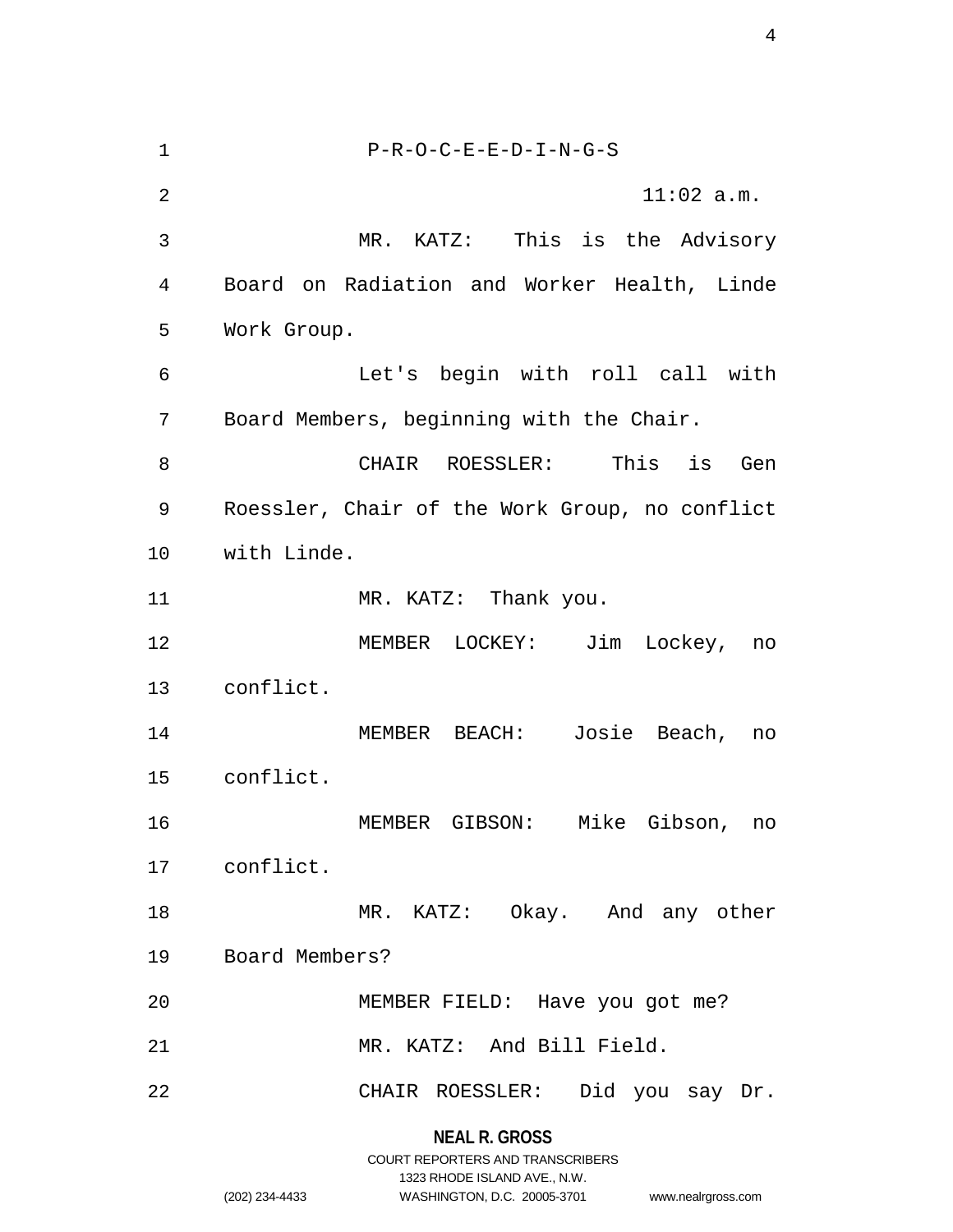1 Field came on?

2 MEMBER FIELD: Yes. 3 MR. KATZ: Dr. Field is on, Bill 4 is on. 5 CHAIR ROESSLER: Good. 6 MR. KATZ: Let's go to NIOSH ORAU 7 team. 8 MR. CRAWFORD: This is Chris 9 Crawford, no conflict. 10 DR. NETON: Jim Neton, no 11 conflict, NIOSH. 12 MR. RUTHERFORD: LaVon Rutherford, 13 no conflict, NIOSH. 14 MR. SHARFI: Mutty Sharfi, ORAU 15 team, no conflict. 16 MS. HARRISON-MAPLES: Monica 17 Harrison-Maples, ORAU team, no conflict. 18 MR. KATZ: I'm sorry. Two of you 19 trampled each other. I heard Monica Maples, 20 but I didn't hear the other. 21 MR. DAVIS: Jason Davis, ORAU 22 team, no conflict.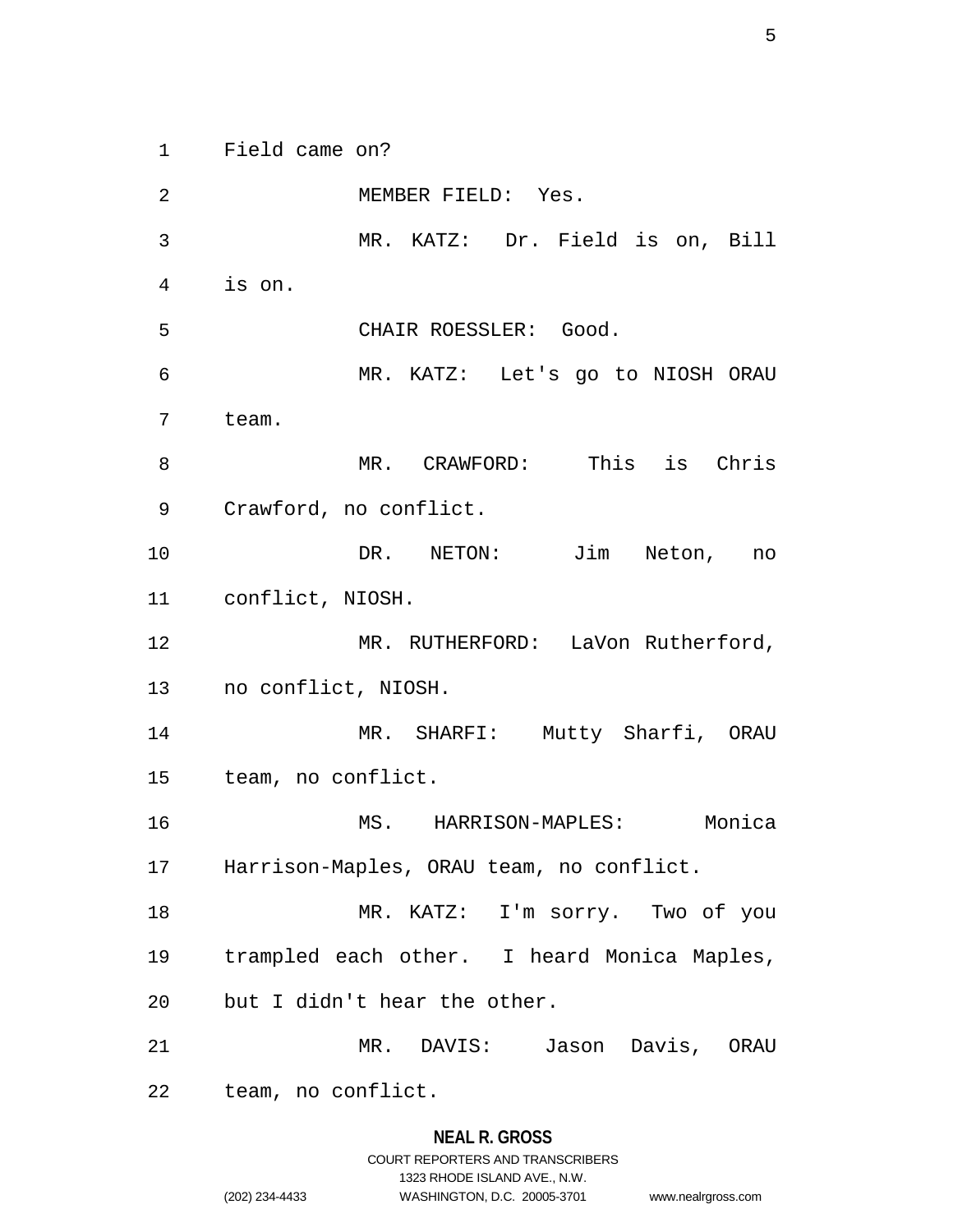1 MR. KATZ: Thank you. Very good. 2 And SC&A team? 3 DR. MAURO: John Mauro, SC&A, no 4 conflict. 5 DR. OSTROW: Steve Ostrow, no 6 conflict. 7 DR. ANIGSTEIN: Bob Anigstein, 8 SC&A, no conflict. 9 MR. KATZ: Thank you. Very good. 10 Federal officials, HHS or other agencies, or 11 contractors to the feds? 12 MS. LIN: This is Jenny Lin, HHS. 13 MS. HOWELL: Emily Howell, HHS. 14 DR. AL-NABULSI: Isaf Al-Nabulsi, 15 DOE. 16 MR. KOTSCH: Jeff Kotsch, 17 Department of Labor. 18 MR. KATZ: Very good. Thank you 19 and welcome. And last but not least, 20 petitioners or members of the public? 21 MS. BONSIGNORE: Antoinette 22 Bonsignore, Linde SEC petitioner.

## **NEAL R. GROSS**

|                | COURT REPORTERS AND TRANSCRIBERS |                    |
|----------------|----------------------------------|--------------------|
|                | 1323 RHODE ISLAND AVE N.W.       |                    |
| (202) 234-4433 | WASHINGTON, D.C. 20005-3701      | www.nealrgross.com |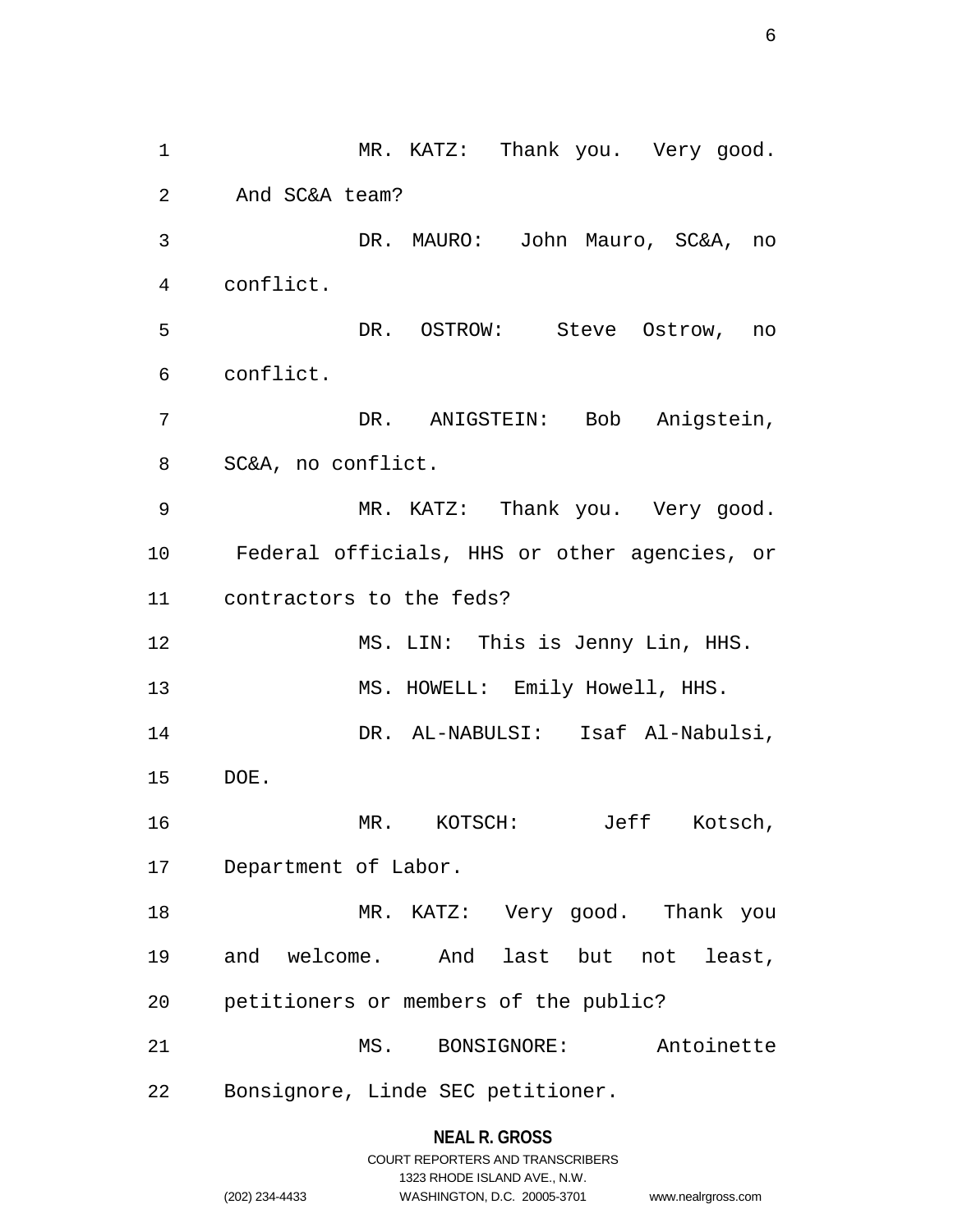1 MS. LUX: Linda Lux, petitioner. 2 MR. KATZ: Very good. Have I 3 missed anyone? 4 (No response.) 5 Okay. Thank you and welcome all. 6 Let me remind everyone on the line 7 to mute your phone except when you're 8 addressing the group. You can press \*6 if you 9 don't have a mute button, and \*6 to come off 10 of mute. And please don't put the call on 11 hold at any point, but hang up and dial back 12 in if you need to leave. 13 We have an agenda which was posted 14 just this morning but distributed to the Work 15 Group Members again on Friday, I believe. So, 16 Gen, it's your agenda. 17 CHAIR ROESSLER: Okay. Thank you, 18 Ted. 19 This is Gen. A reminder to 20 participants -- and I'm pleased that all of 21 the key participants are on the phone -- we 22 are discussing SEC-00107, Linde Ceramics.

## **NEAL R. GROSS**

## COURT REPORTERS AND TRANSCRIBERS 1323 RHODE ISLAND AVE., N.W. (202) 234-4433 WASHINGTON, D.C. 20005-3701 www.nealrgross.com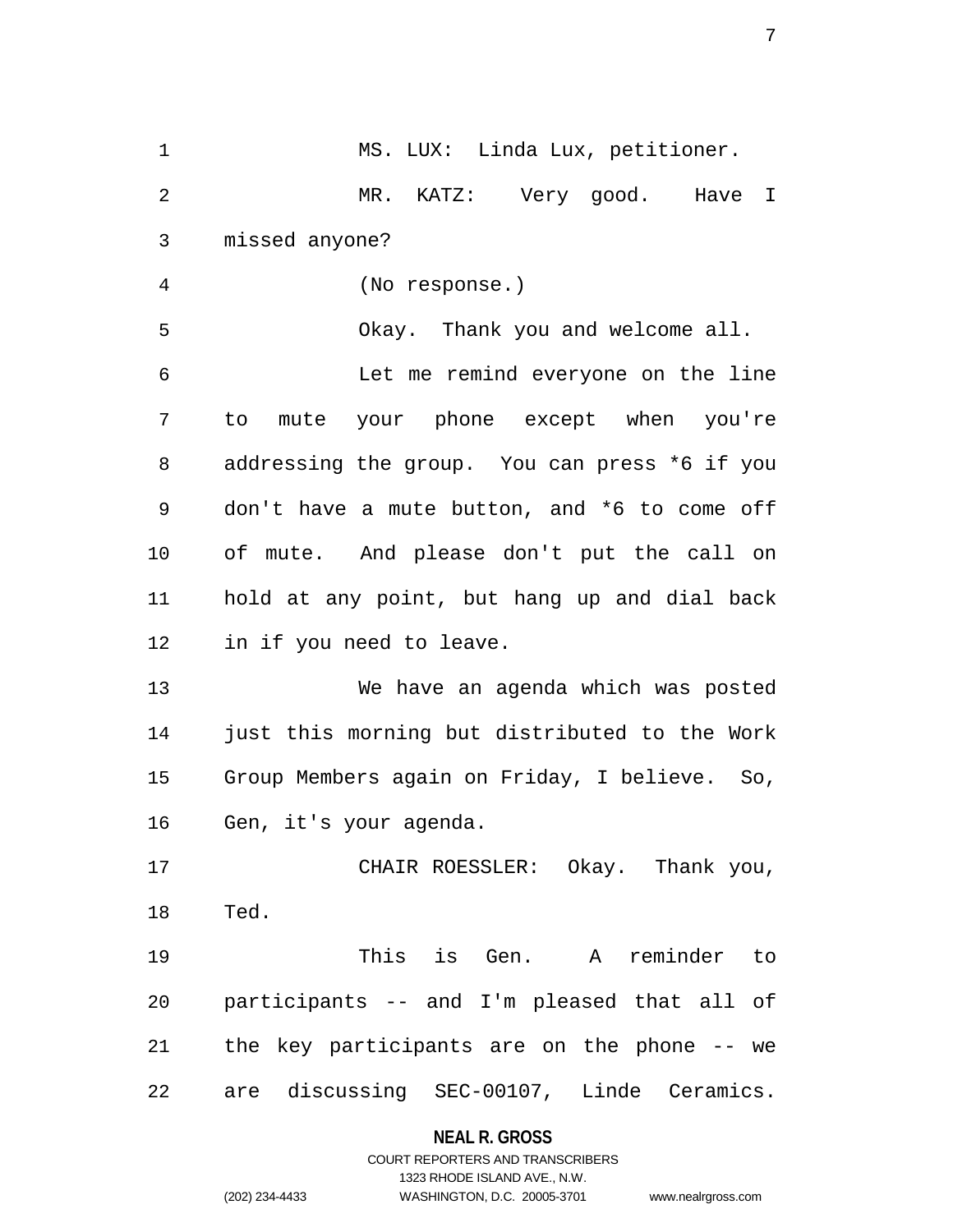1 This covers the period January 1, 1954, 2 through July 31, 2006.

3 This has been called the Linde 4 residual radiation period. Sometimes it is 5 also referred to as the renovation or 6 remediation period. At least a part of it 7 covers that time period.

8 I will remind you, in case you 9 want to refer to a timeline, there is one in 10 the new Evaluation Report on page 17. I found 11 that quite helpful, and it's something that, 12 as we go through this and as we go through the 13 Board presentation, we might want to have it 14 in front of us.

15 I would also like to ask the Work 16 Group that we should focus on this petition. 17 And on -- and I think sometimes we, too, need 18 to remind ourselves of the rule that we are 19 obligated to follow, and sometimes we might 20 need to -- I found it rather refreshing myself 21 to go back this weekend and review some things 22 in it.

## **NEAL R. GROSS**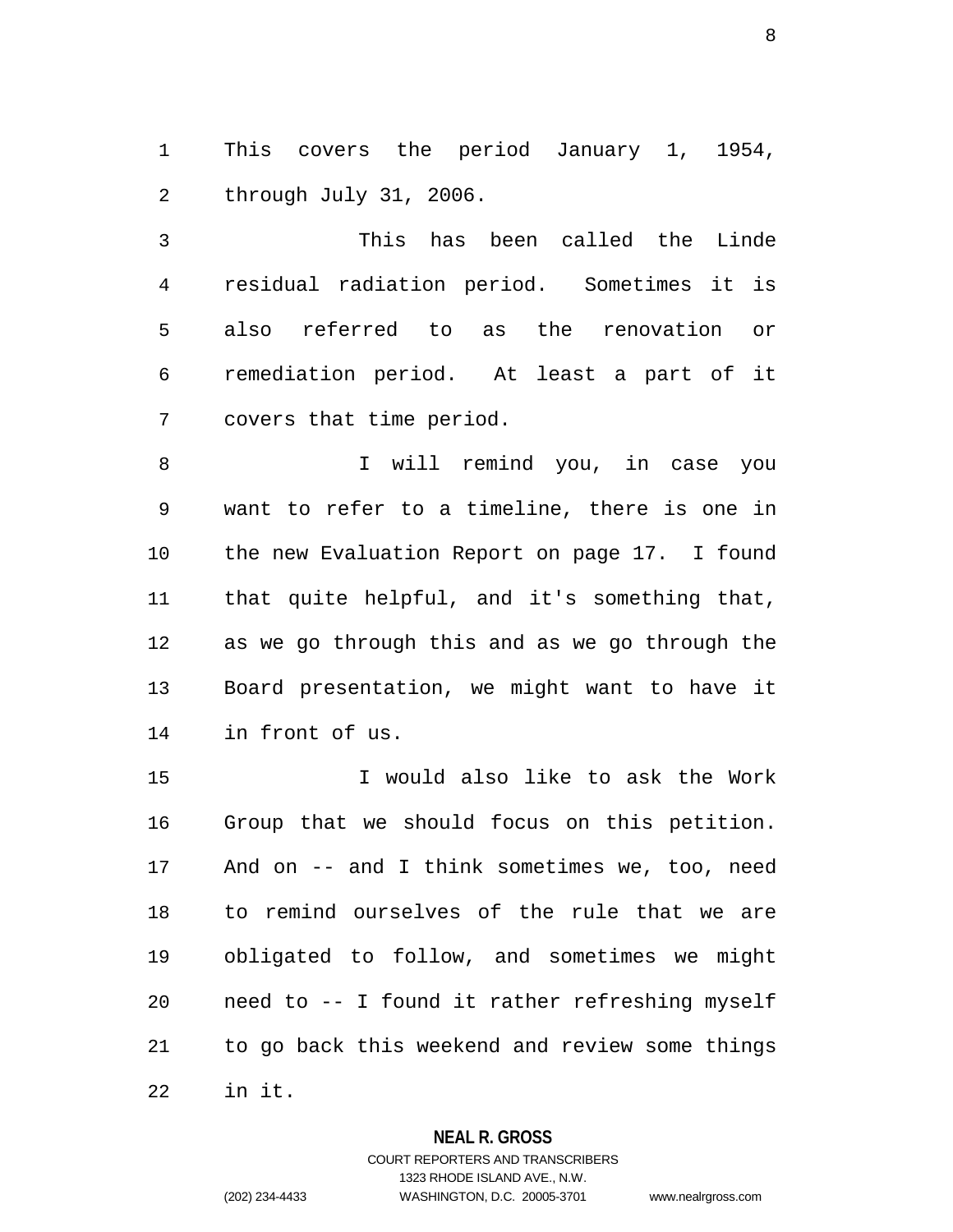1 So our goal for the meeting today 2 is to evaluate the new materials and 3 information, and then to plan our presentation 4 for the face-to-face Board meeting on February 5 24th.

6 The agenda -- I think everybody on 7 the Work Group has this. I was proud I got on 8 the CDC computer on Friday and was able to 9 send it to Ted, and then it seemed that CDC's 10 email crashed. But I did send it to the Work 11 Group Members, and I think Ted said it was 12 posted this morning.

13 So the first thing, do the Work 14 Group Members or others have any additions or 15 changes to the agenda?

16 (No response.)

17 Either everybody is on mute or 18 there are none, so we'll proceed. I thought 19 it would help to do a very brief summary of 20 the December 7th -- of our Work Group 21 teleconference, and then the -- a summary of 22 the pertinent portion of the January 12th

**NEAL R. GROSS**

## COURT REPORTERS AND TRANSCRIBERS 1323 RHODE ISLAND AVE., N.W. (202) 234-4433 WASHINGTON, D.C. 20005-3701 www.nealrgross.com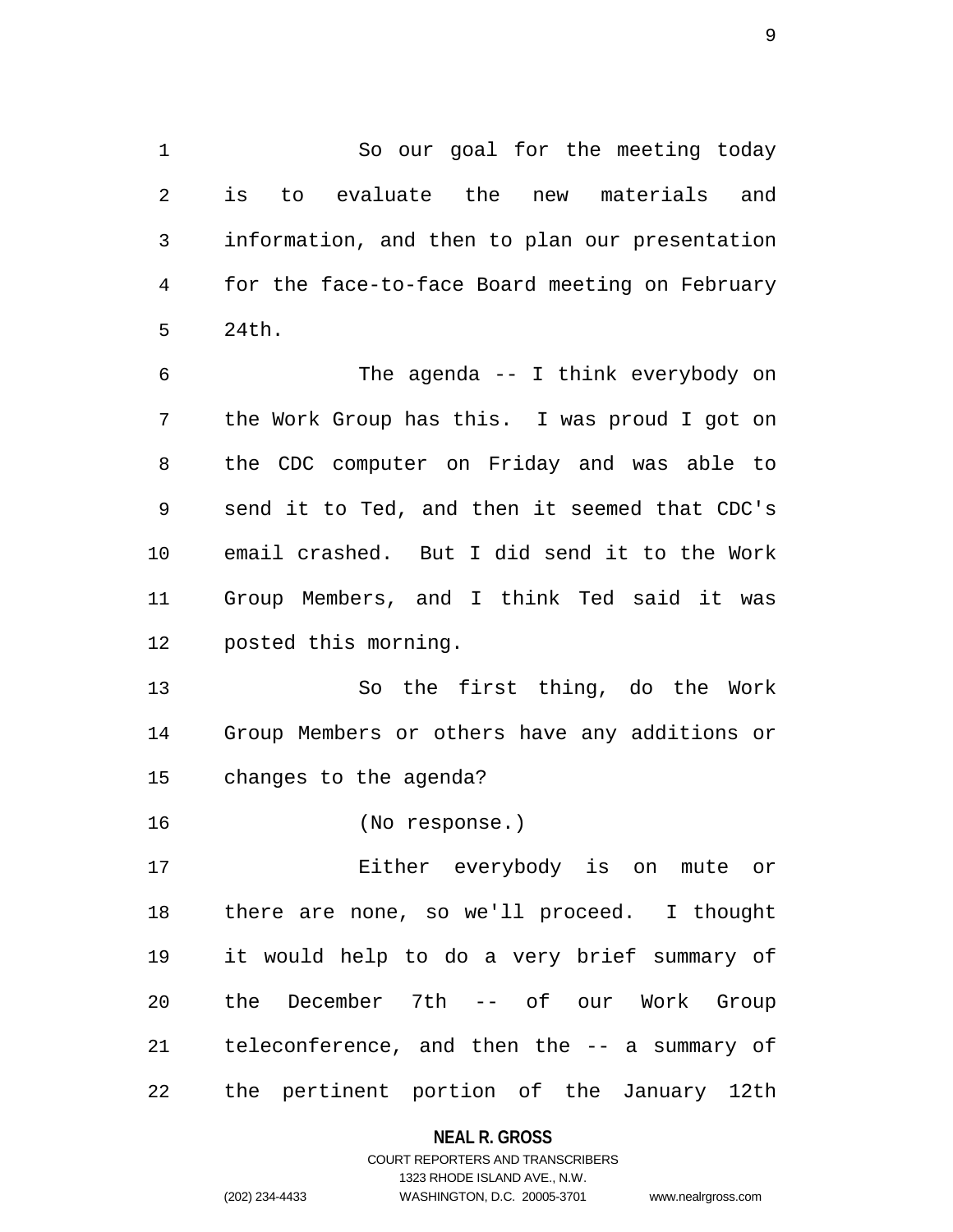1 Board meeting. And the transcript, by the 2 way, for the -- our teleconference is on the 3 website.

4 The main issue on December 7th 5 that the Work Group discussed was how to bound 6 radon doses in the Linde conveyor tunnel. 7 NIOSH presented an approach to use radon 8 concentrations in basements. A rather 9 extensive database was found. This is in an 10 area near the site. We discussed this in-11 depth.

12 I think SC&A agreed with the 13 approach and agreed that this would be a 14 plausible bounding method. Therefore NIOSH 15 was instructed to revise this methodology in 16 their revised Evaluation Report.

17 Then even though that was the main 18 issue that we had to discuss, we also -- even 19 though the bounding doses in the Linde 20 buildings had been discussed at earlier 21 meetings, and NIOSH and SC&A had agreed on 22 this bounding approach, our Work Group Members

## **NEAL R. GROSS**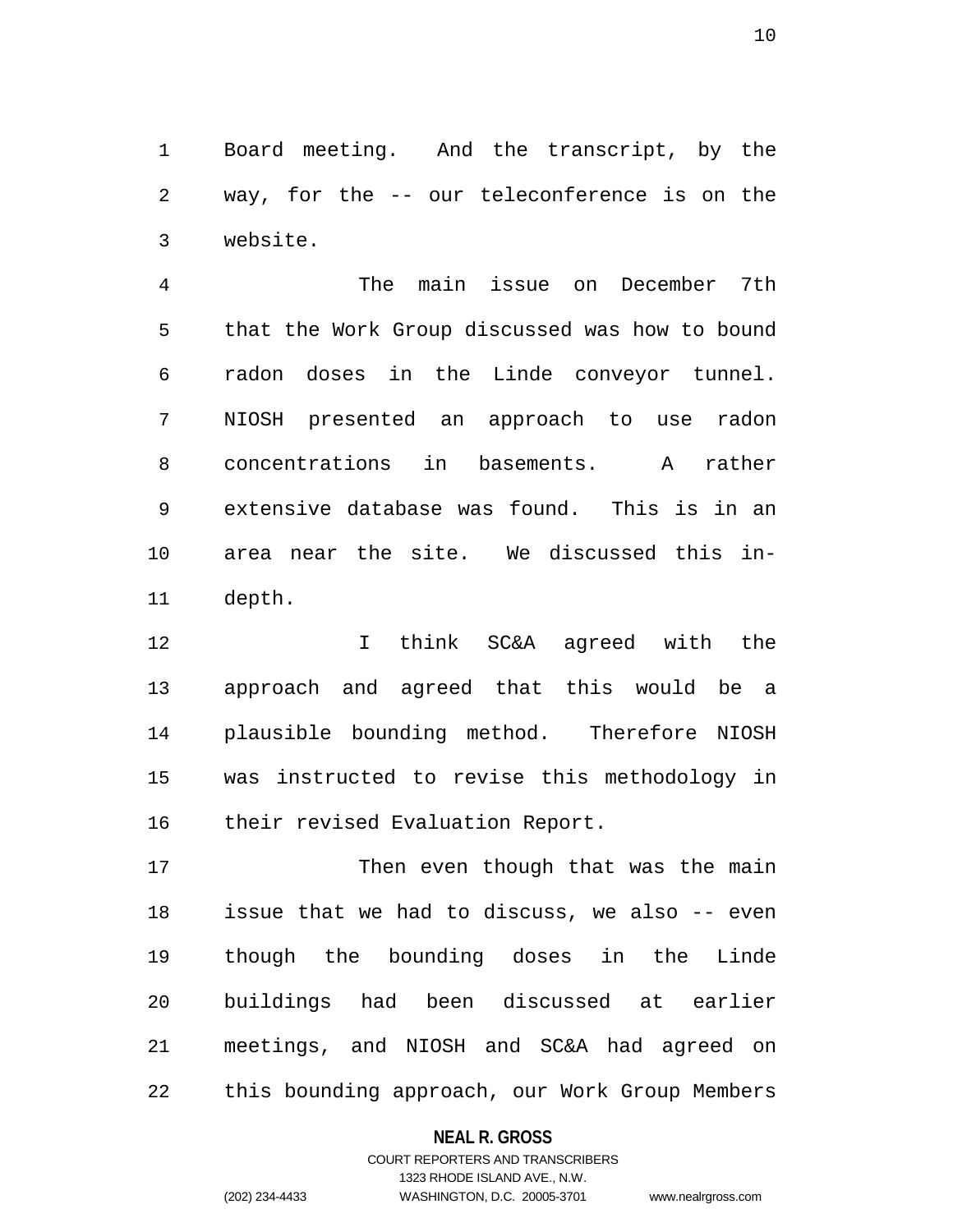1 Mike Gibson and Josie Beach said they were 2 still concerned about the approach.

3 We discussed some of this, and in 4 my review of our transcript and minutes and in 5 some of the comments I made, my conclusion was 6 that many of Mike Gibson's concerns were 7 overarching concerns. And this -- we will 8 give him and Josie time when we present our 9 views to the Board in Augusta on the Linde 10 petition -- time to express those concerns.

11 So then on January 12th at our 12 Board meeting -- and this transcript is also 13 on the website -- the pages 15 through 38, if 14 you want to look those over, deal with Linde. 15 At that time, NIOSH reported that they had 16 withdrawn earlier approaches to bounding radon 17 doses in the Linde tunnels, and they are going 18 to be using what I described before, the 19 basement radon measurements, and some 20 adjustment factors based on the radium 21 measured in soil from the site to come up with

22 their method.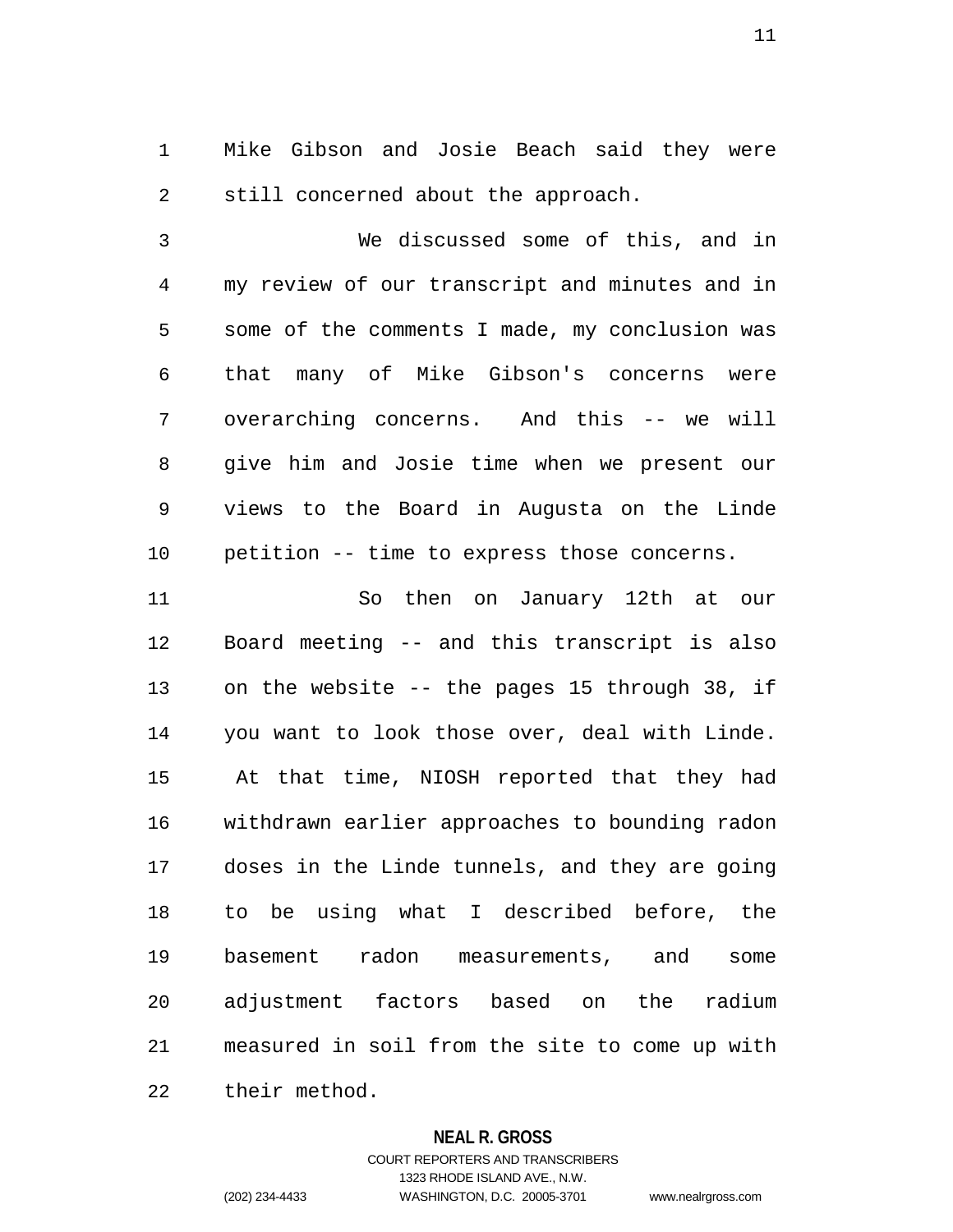1 They also agreed to modify the 2 method of external -- excuse me, internal 3 exposure in the building during this 4 renovation period.

5 So during this -- then the Board 6 meeting, because of these revisions, we 7 decided then to delay any action until after 8 NIOSH had a revised Evaluation Report, after 9 SC&A had a chance to review it, and after our 10 Work Group could schedule a meeting -- and 11 this is it, today -- so that we could decide 12 what to present at the next Board meeting in 13 February.

14 So we do have the revised 15 Evaluation Report. I'll comment that, Chris, 16 you and your team I thought put together a 17 very concise and readable document.

18 So I think the next thing on the 19 agenda, then, unless anybody has any questions 20 about -- or comments about what I have just 21 said, is to ask NIOSH to present their report. 22 And then I haven't seen a written response to

## **NEAL R. GROSS**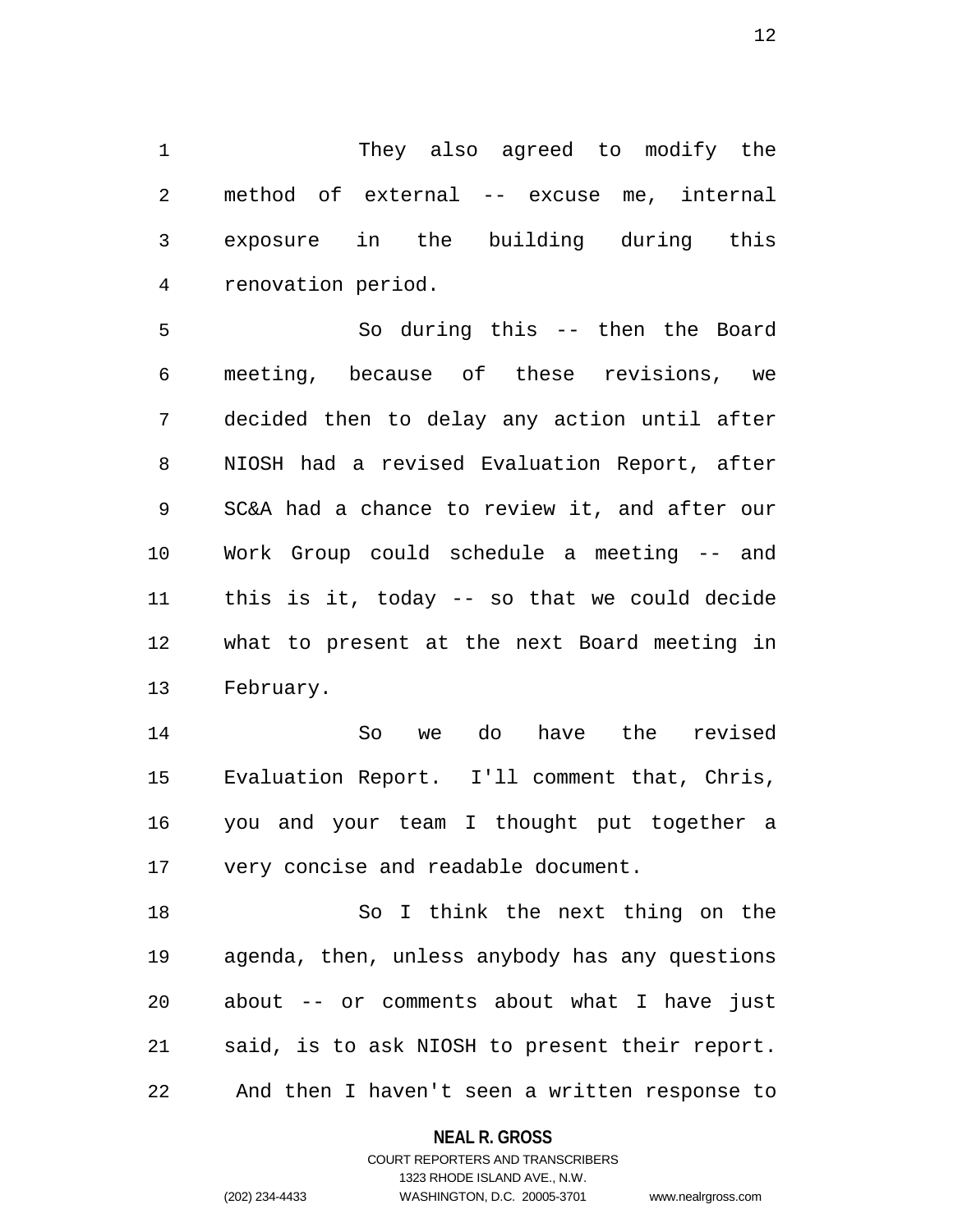1 it from SC&A, but I hear Steve on the line and 2 Bob Anigstein. So I assume they will follow 3 with their comments. And I'm done talking. 4 MR. CRAWFORD: Gen, to what extent

5 do you want me to go over the modified ER? 6 This is Chris Crawford.

7 CHAIR ROESSLER: Well, I certainly 8 don't think we want to go over the whole 9 thing, but I think -- and everybody has had it 10 and has been reminded to read it. I think 11 just hit the high points on your revised 12 approach to bounding the radon doses, and, you 13 know, I think just summarize that as a start.

14 MR. CRAWFORD: All right. I do 15 need to point out that actually it was SC&A 16 and Bob Anigstein that came up with the basic 17 radon model that we are now using. All we did 18 was take Bob's model and we added data to the 19 data set. That is, bore holes that were near 20 the tunnels that we did use and that Bob 21 actually used, some of the data hadn't been 22 included on the original run.

## **NEAL R. GROSS**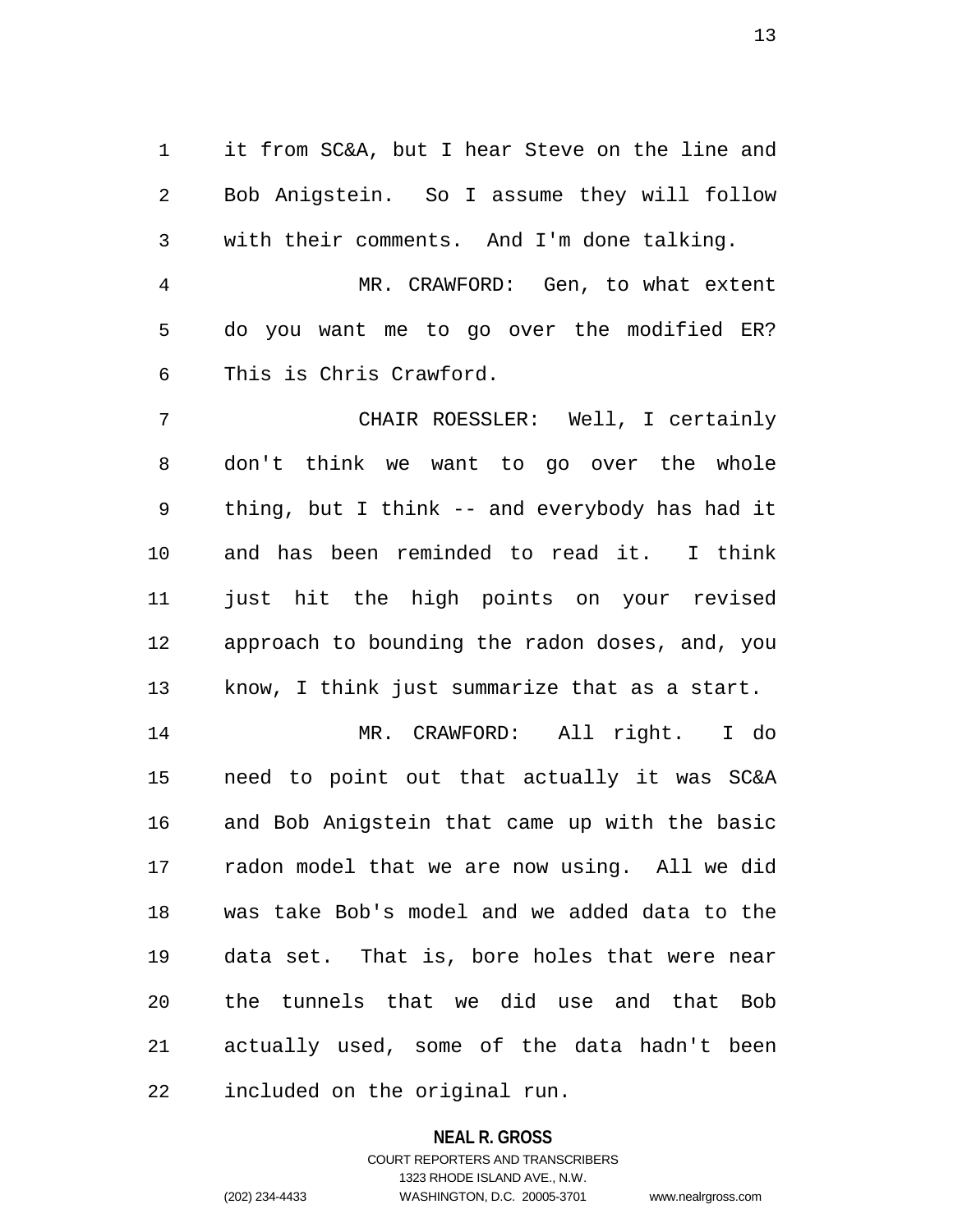1 Also there was a minor correction 2 to be made because Bob had inadvertently used 3 the Niagara County instead of the Erie County 4 basement radon levels. With those two things 5 added, we ran Bob's model and came up with -- 6 it's a little overly precise, but 99.31 7 picocuries per liter as a bounding level of 8 radon in the tunnel from the soil. 9 So if there's any discussion about 10 that, we could do that now, Gen. 11 CHAIR ROESSLER: Well, if you -- 12 MR. CRAWFORD: We also -- go 13 ahead. 14 CHAIR ROESSLER: The thing we 15 might do as you go through this is have SC&A 16 interact or comment as you present 17 information. 18 DR. OSTROW: Gen, this is Steve 19 Ostrow. I don't think that's really 20 necessary. We reviewed the new ER and the 21 other two documents that came along with it, 22 and we can just make a comment at the very end

#### **NEAL R. GROSS**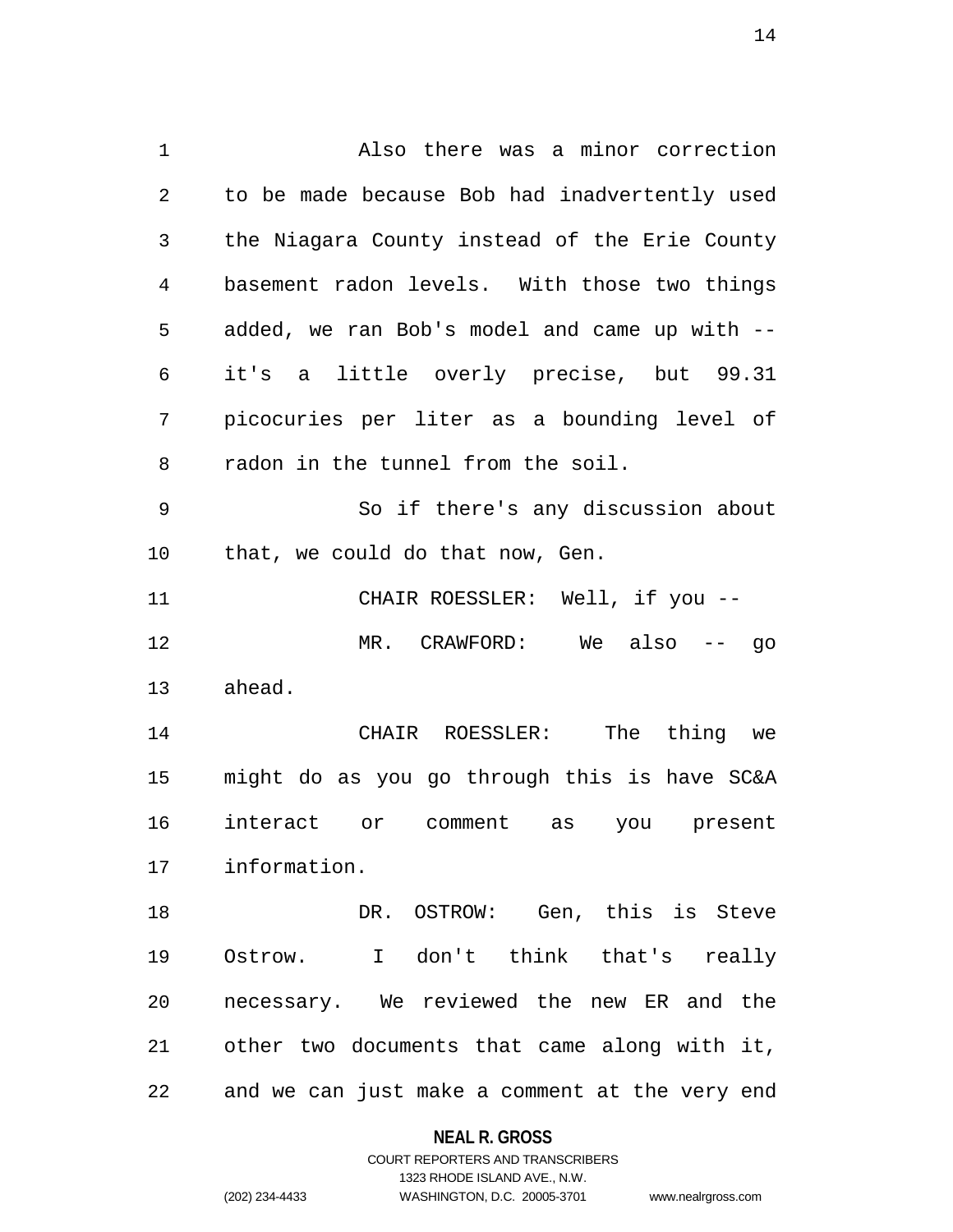1 of his presentation, I think.

2 CHAIR ROESSLER: Okay. That 3 sounds good.

4 MR. CRAWFORD: Other than that, 5 Gen, I think the main change to the ER was we 6 did go back and we did get all of the 7 individual Linde tunnel drawings that we had 8 discussed, but didn't have the actual drawings 9 in the last teleconference.

10 And we believe that they show 11 unequivocally that certain sections of the 12 tunnels were constructed at different times. 13 I think that's well laid out in the revised 14 ER. I could go over it, if you like.

15 CHAIR ROESSLER: No, I don't think 16 that would be necessary unless someone has 17 questions.

18 MR. CRAWFORD: One thing we -- we 19 haven't mentioned, we did get an email from 20 Dr. Melius.

21 DR. NETON: Yes, I was just going 22 to suggest that we talk about the other --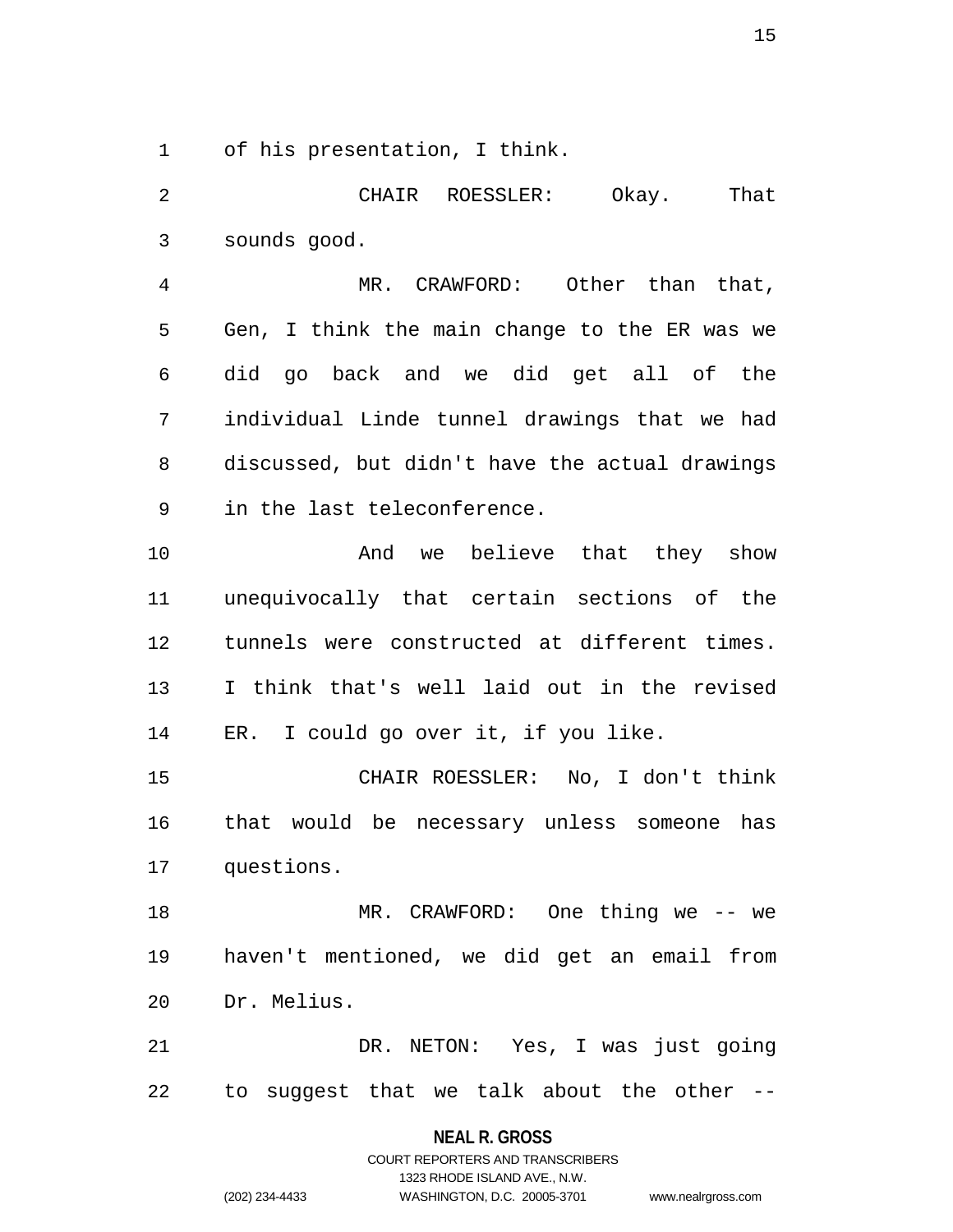1 this is Jim Neton, by the way. The other 2 modification that was made to the ER was to -- 3 I think we had vacuuming operations in there 4 originally, and we revised it to include this 5 pneumatic hammering value, which we had come 6 to that conclusion during our deliberations in 7 previous Working Groups. That is this 2.3 MAC 8 value that we would apply the continuous value 9 throughout the so-called renovation period.

10 And the reason for that was it 11 seemed to us to be a better indication of what 12 might be in the renovation period because it 13 was jackhammering of previously clean 14 concrete. They went back and -- after it had 15 already been sandblasted, I believe, they went 16 back and re-jackhammered it and ended up with 17 this 2.3 MAC, which I believe was the highest 18 value measure of the jackhammering operations. 19 And since there were worker 20 statements to the fact that jackhammering was 21 an operation that did occur during the D&D -- 22 or the renovation period, we felt that that

## **NEAL R. GROSS**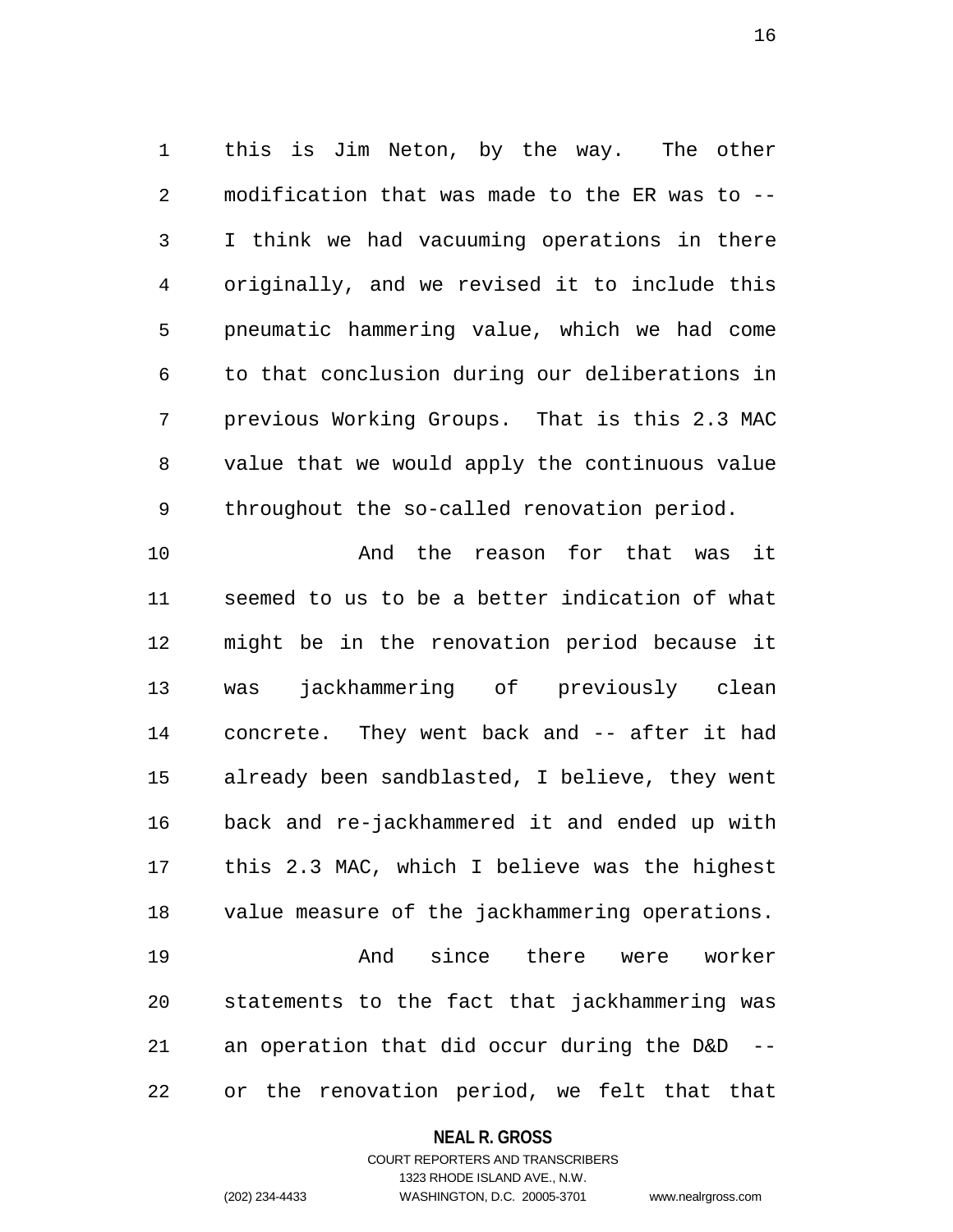1 was a fairly representative value that we 2 would use for that -- reconstructions during 3 that time.

4 I think that's the gist of all 5 that has changed in the ER.

6 CHAIR ROESSLER: This is Gen. A 7 timeline on this -- I think Dr. Melius's 8 concerns about the lack of information on the 9 site, which I have on the agenda, but we -- 10 later, but we can bring it in any time, I 11 think -- I think he sent that before he saw 12 the new ER. Is that true?

13 DR. NETON: You know, I'm not 14 clear on that although Dr. Melius's email had 15 some items that I didn't quite understand. 16 For example, he referred to a reduction in a 17 factor of two to account for the cleanup.

18 That was actually -- that's what 19 was used in the previous ER that -- it was -- 20 involved vacuum cleaning, and we originally 21 had reduced that by a factor of two to 22 accommodate the fact that it had been cleaned.

## **NEAL R. GROSS**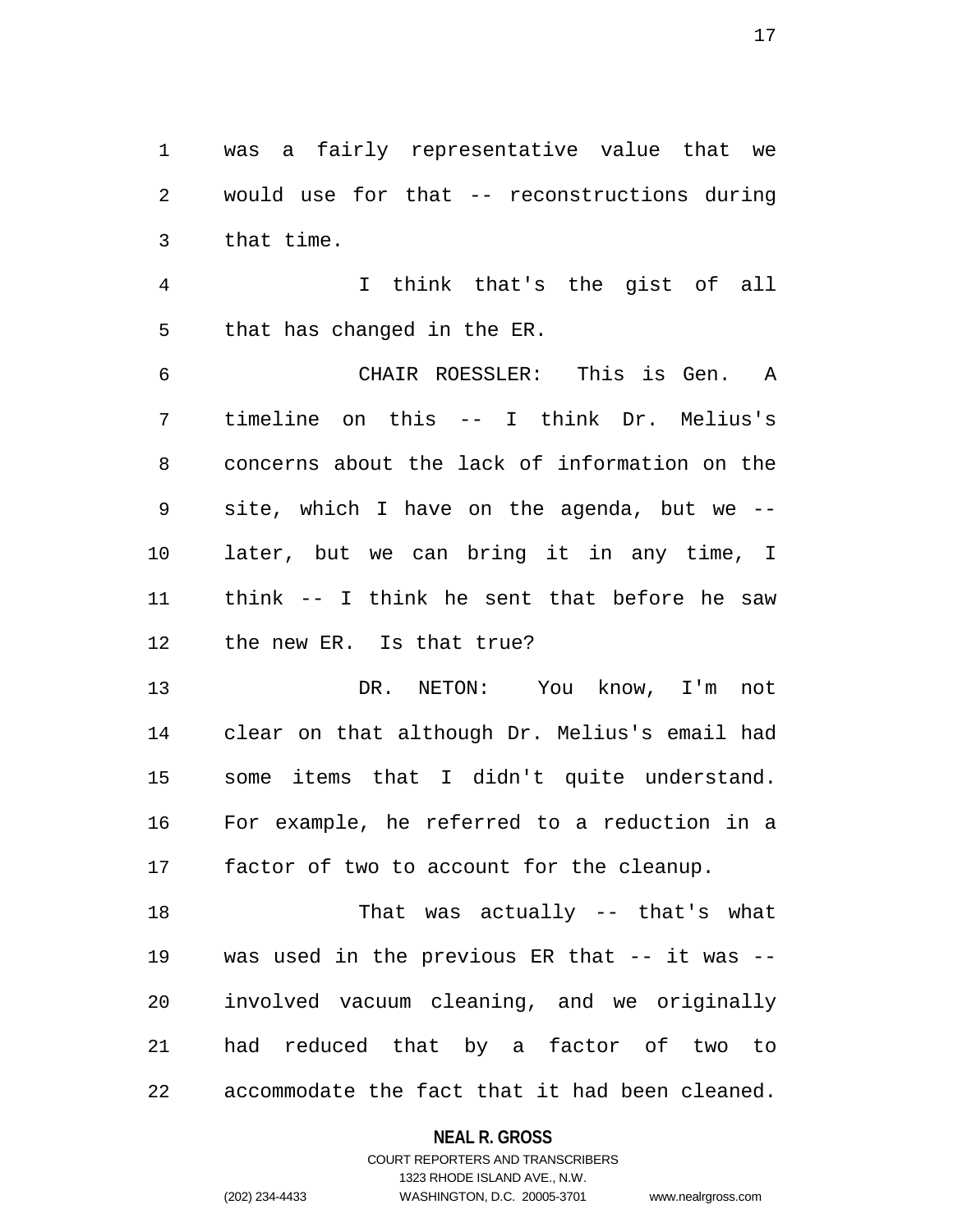1 That's no longer in the ER, so I was a little 2 bit confused by Dr. Melius's email as to what 3 he had read to come to his conclusions.

4 CHAIR ROESSLER: This is Gen. I'm 5 wondering how we should approach this. We do 6 need to talk about Dr. Melius's comments and 7 how we are going to address them, but I'm 8 wondering if we should finish the revised ER 9 first and have comments from SC&A. What you 10 have just said, Jim, may apply to Dr. Melius's 11 concerns, but let's separate it out. Let's 12 finish this discussion and then go on a little 13 bit later with Dr. Melius's concerns.

14 So I think if that completes your 15 summary, then we should go to Steve and Bob 16 and SC&A's response.

17 DR. OSTROW: Okay. Gen, this is 18 Steve. Not much to say. We reviewed NIOSH's 19 Revision 1 of their ER, and we reviewed the 20 other documents that they sent us around the 21 same time. And we support their approach. We 22 have no comments other than that we support

**NEAL R. GROSS**

COURT REPORTERS AND TRANSCRIBERS 1323 RHODE ISLAND AVE., N.W. (202) 234-4433 WASHINGTON, D.C. 20005-3701 www.nealrgross.com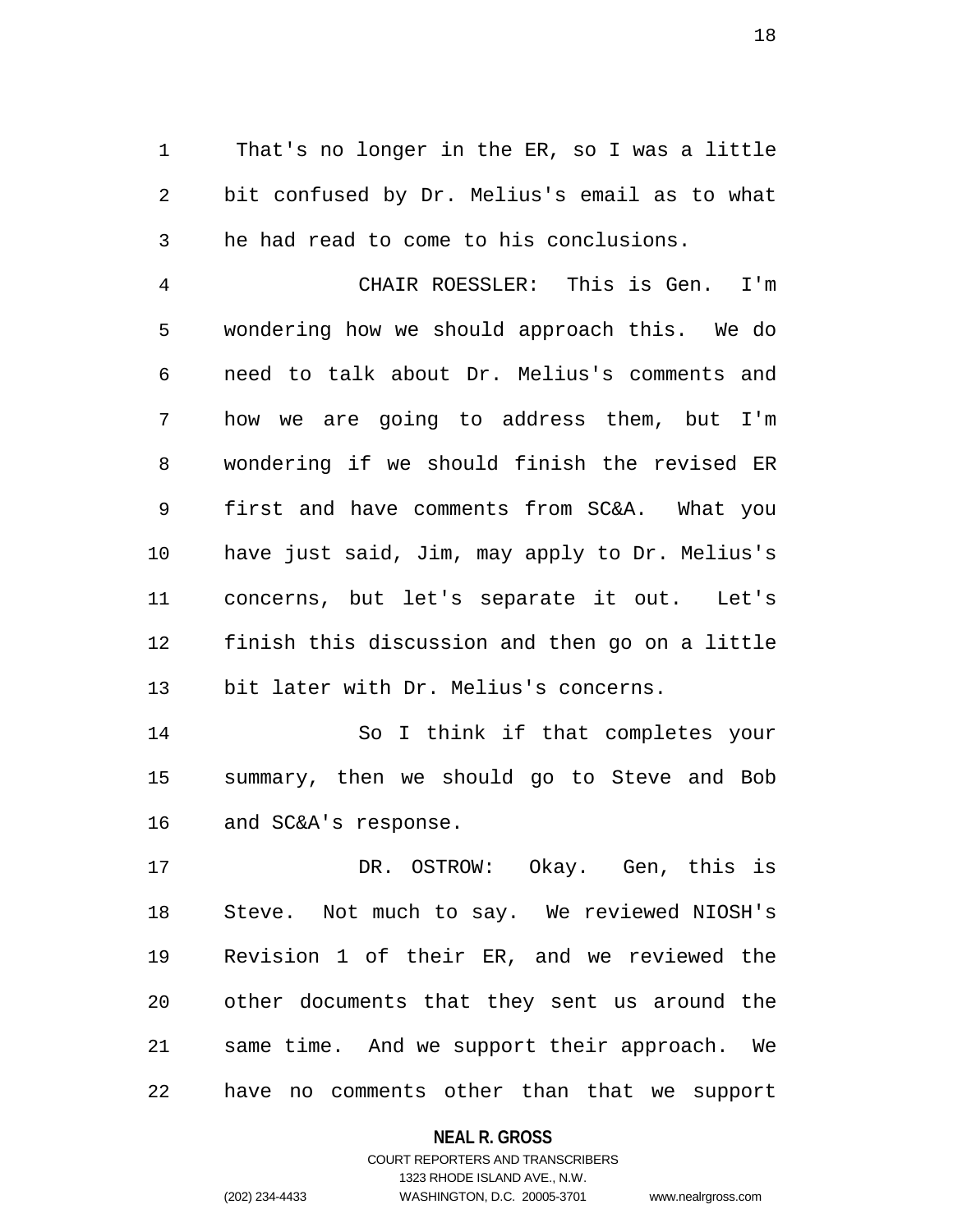1 their approach.

2 CHAIR ROESSLER: So that includes 3 the entire approach for bounding for the 4 buildings and the conveyor tunnel. 5 DR. OSTROW: Yes, the utility 6 tunnel. 7 CHAIR ROESSLER: I mean the -- 8 excuse me, I did that once before already, 9 too. 10 DR. OSTROW: Okay. 11 CHAIR ROESSLER: Thank you, Steve. 12 DR. OSTROW: Yes, the whole 13 business -- we agree with your -- 14 CHAIR ROESSLER: Okay. Okay. 15 DR. OSTROW: John or Bob, do you 16 have any comments on that? I think that's our 17 conclusion, right? 18 DR. ANIGSTEIN: That's our 19 conclusion. This is Bob Anigstein. There was 20 a -- there are some small differences. The 21 most important difference is that the -- our 22 original analysis used the bore hole -- the

> **NEAL R. GROSS** COURT REPORTERS AND TRANSCRIBERS

> > 1323 RHODE ISLAND AVE., N.W.

```
(202) 234-4433 WASHINGTON, D.C. 20005-3701 www.nealrgross.com
```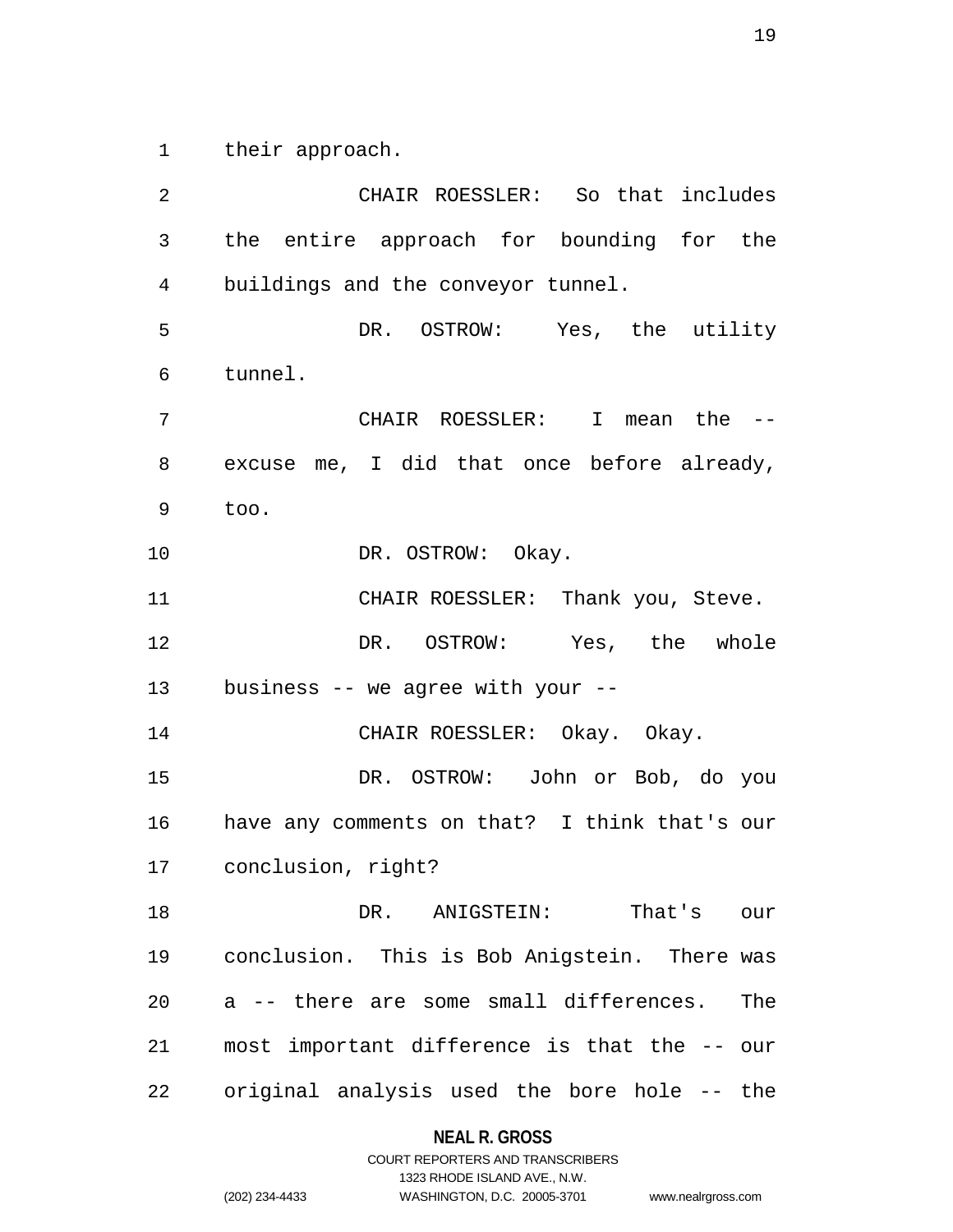1 radium assays from bore holes that NIOSH had 2 identified were in the vicinity of the tunnel. 3 We didn't do any -- you know, didn't check 4 any others. We only selected the ones that 5 NIOSH said were in the vicinity of the tunnel.

6 Now NIOSH said they used -- they 7 used all of the bore holes, and the result was 8 somewhat lower, about a factor of two lower 9 radium readings on average. But we decided 10 this is sort of within the realm of analyst -- 11 within the area of analyst judgment. So we 12 are -- we are willing to go along with that.

13 CHAIR ROESSLER: Okay. Work Group 14 Members, do you have any comments or concerns? 15 MEMBER FIELD: Jim, this -- 16 MEMBER BEACH: Oh, go ahead, Mike. 17 MEMBER FIELD: This is Bill Field. 18 Jim, I just had some questions about, you 19 know, the choice of what samples. It does 20 make a difference of about 100 picocuries per 21 liter, it looks like, depending on which ones 22 you use. Could you give us any insights into

## **NEAL R. GROSS**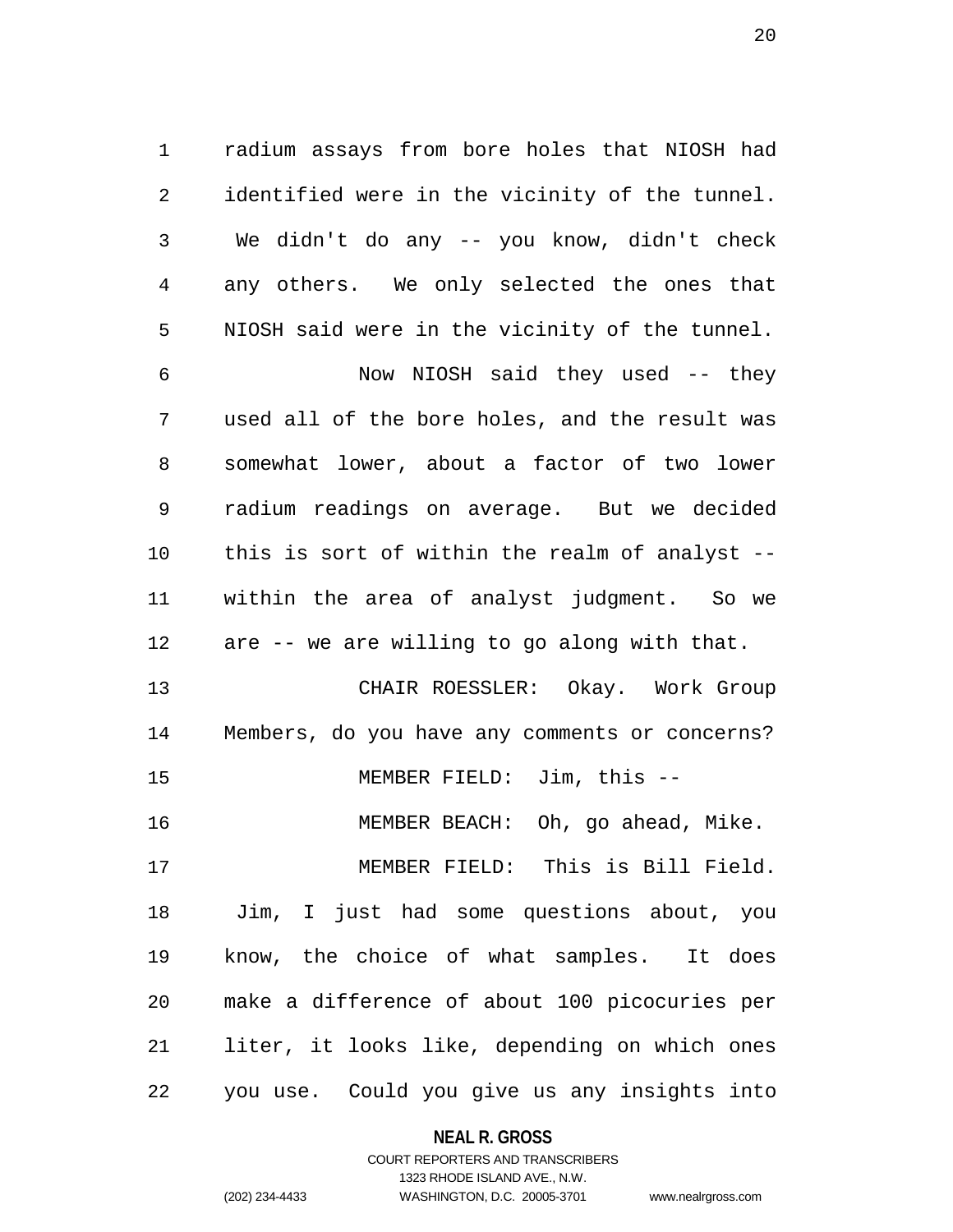1 why you used the ones you chose versus the 2 ones SC&A first used?

3 DR. NETON: Yes, this is Jim. 4 Chris, I think, can answer that question.

5 MR. CRAWFORD: Chris Crawford. 6 Dr. Field, actually, Bob Anigstein and SC&A 7 used all of the data that I originally sent 8 them. So it wasn't that they chose the data.

9 The only change that we made was 10 using the same bore holes, the same set of 11 bore holes, we had data down to 11 feet in 12 some cases. Originally, we only sent the data 13 for the top four feet of soil. We decided 14 later, since it was a biased sample to begin 15 with, that we might as well use the full 16 column bore hole readings. That was all that 17 was added to the data that we had.

18 MEMBER FIELD: And can you refresh 19 my memory, how deep are the tunnels again? 20 MR. CRAWFORD: The tunnels are 10 21 to 12 feet deep for the most part.

22 MEMBER FIELD: Okay. Okay. Thank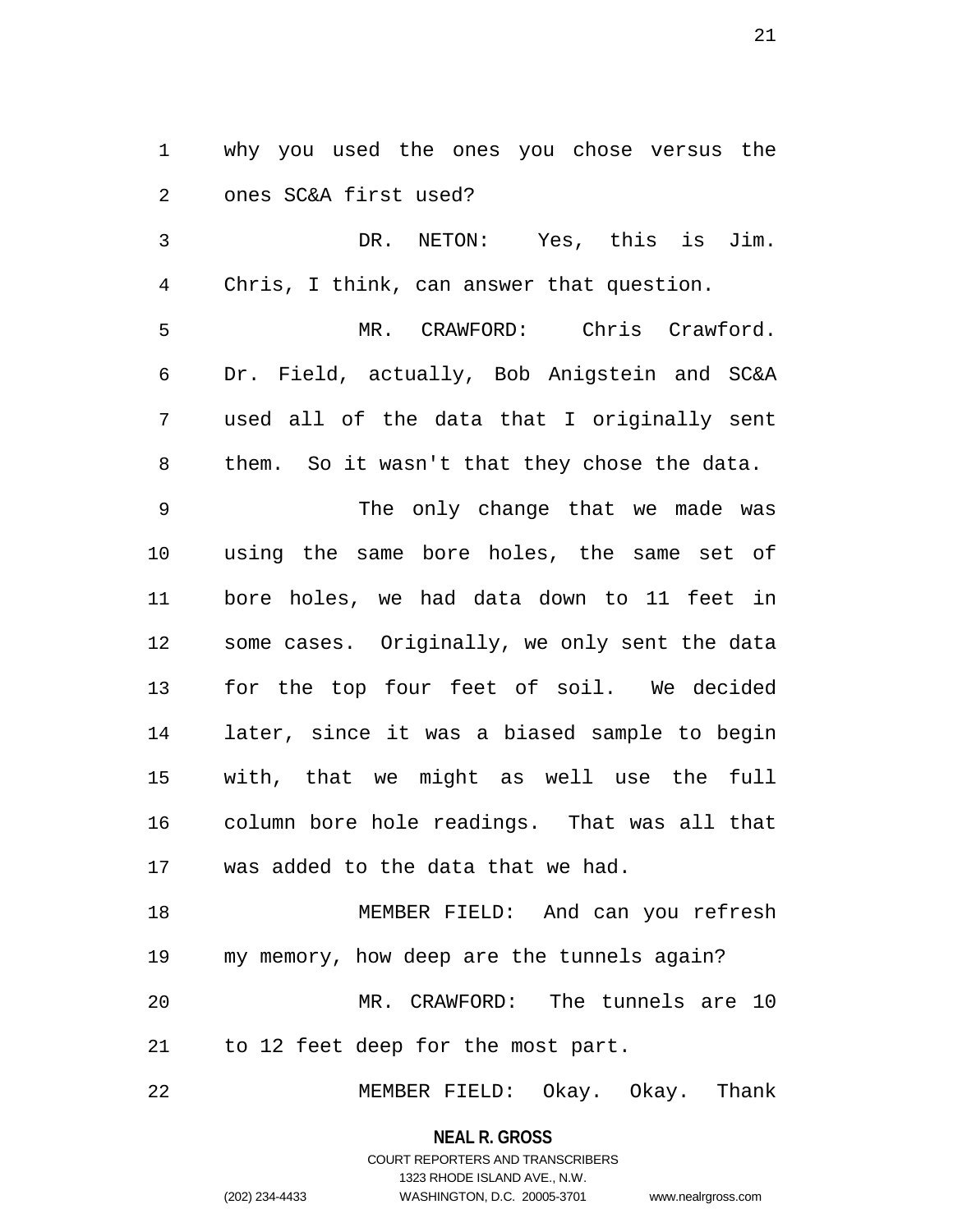1 you.

2 MR. CRAWFORD: You're welcome. 3 CHAIR ROESSLER: Okay. Bill, this 4 is Gen. Does that -- do you have any 5 concerns, after hearing that, with the 6 approach, then, that NIOSH proposes to use? 7 MEMBER FIELD: No, I think it's 8 reasonable with the bounding they performed. 9 I think it's very reasonable. 10 CHAIR ROESSLER: Okay. Then I 11 think Josie had a question. 12 MEMBER BEACH: Yes. I just had -- 13 back on the utility tunnels. We had 14 discussions at our last Work Group meeting 15 about the drawings and clarification of the 16 drawings of when the tunnels were built, and I 17 know Antoinette had some issues. And I have 18 some concerns with those drawings, and I know 19 that Jim had talked about possibly getting 20 permits. 21 And I guess I still have some

22 concerns about when those tunnels were

#### **NEAL R. GROSS**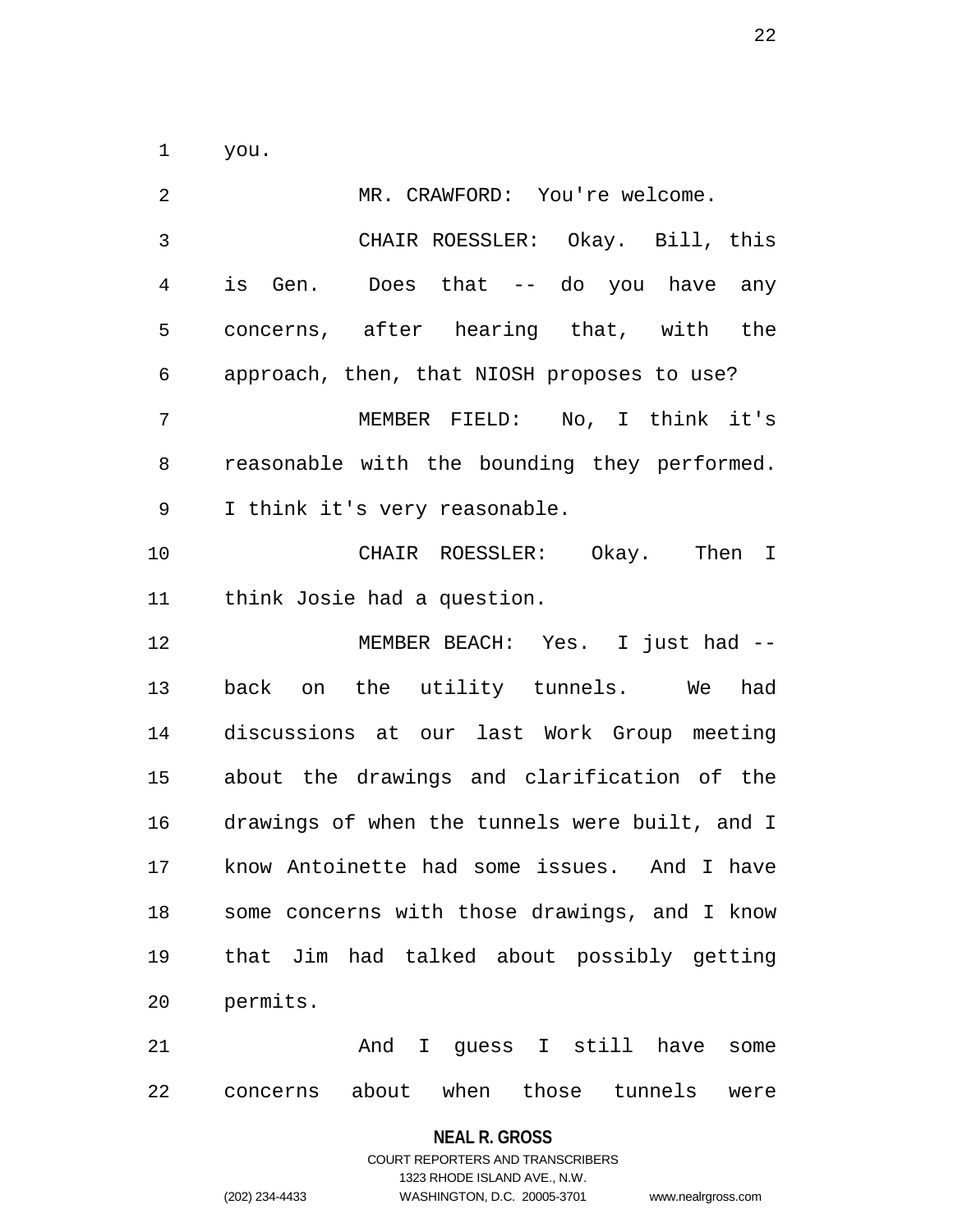1 constructed, and it looks like they have come 2 to the conclusion that they had earlier stated 3 on the tunnels, that some of them were built 4 early and some of them came later. So I'm 5 still concerned about that.

6 MR. CRAWFORD: Gen, this is Chris 7 Crawford. Do you want me to address that? 8 CHAIR ROESSLER: Yes, I wish you 9 would.

10 MR. CRAWFORD: Well, I did post in 11 the Board's area the tunnel drawings, so I'm 12 going to refer to the drawings, but you can 13 pull them up yourselves and expand the 14 drawings and see the text, to the extent you 15 wish.

16 And I would direct the -- your 17 attention to the 1957 Linde tunnel drawing. 18 For the record, it's -- the drawing number is 19 A-360164. And there are two quite significant 20 features I would like to draw to your 21 attention.

22 In the central lower part of the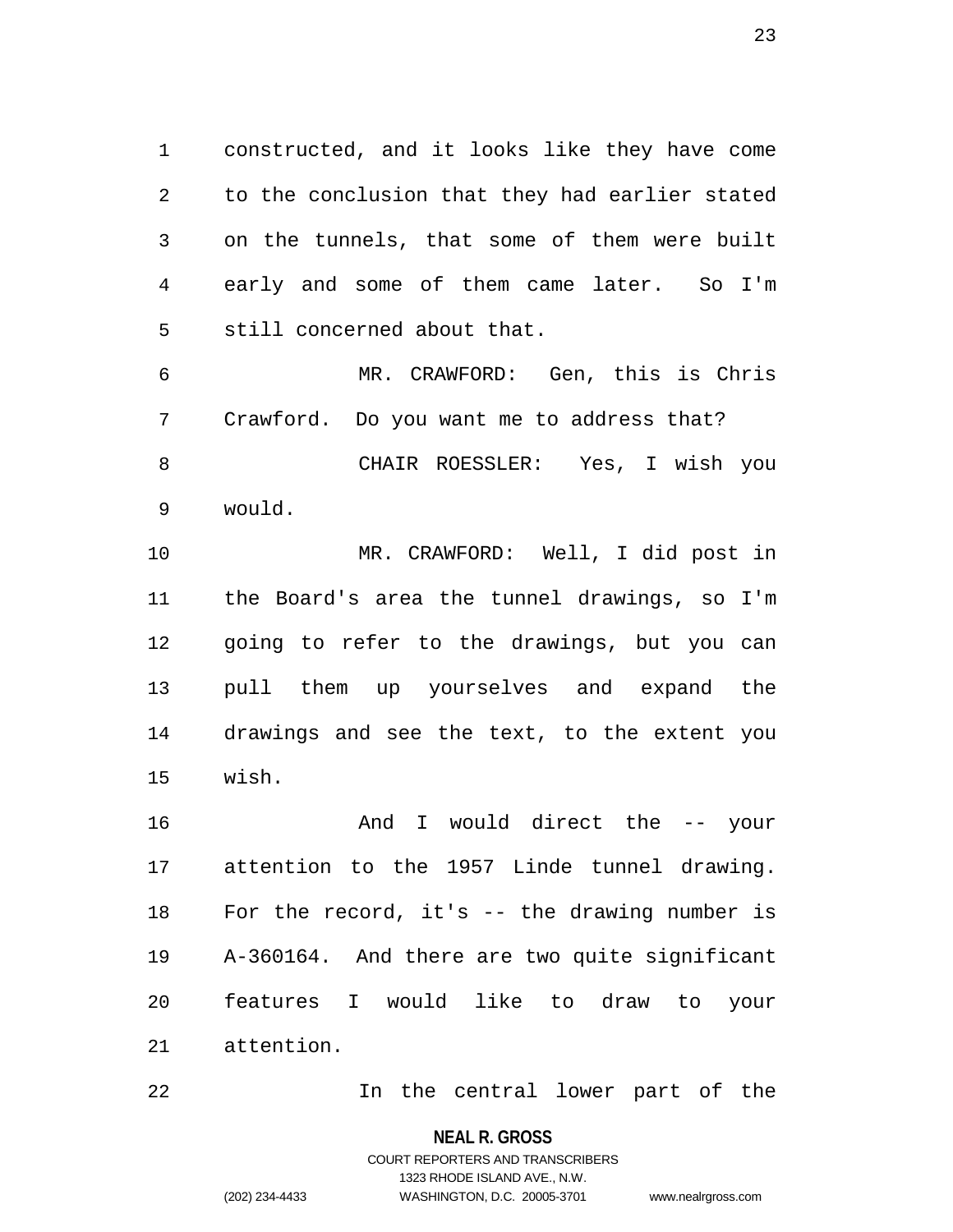1 drawing, there are some dashed lines. They 2 are very faint in the whole drawing, but if 3 you blow it up it's quite easy to see. And 4 they are labeled Future Extension of Tunnel, 5 and that future extension of tunnel is the 6 western extension of the tunnel from Junction 7 Box 1. That's an indication that that tunnel 8 did not exist in 1957 at the time this drawing 9 was made.

10 Also the other thing that I want 11 to direct your attention to is that there are 12 many features labeled on the drawing, but 13 conspicuously absent is Junction Box Number 6 14 in any tunnel going to the south towards 15 Building 8, which is -- these are construction 16 drawings, after all, and they showed old 17 abandoned sewer lines, and everything that was 18 there was shown, believe me.

19 But that's missing, and no tunnel 20 shown to the south. I think it's very good 21 evidence that those tunnels did not exist in 22 '57. Furthermore, in the 1961 drawings, we

> **NEAL R. GROSS** COURT REPORTERS AND TRANSCRIBERS

> > 1323 RHODE ISLAND AVE., N.W.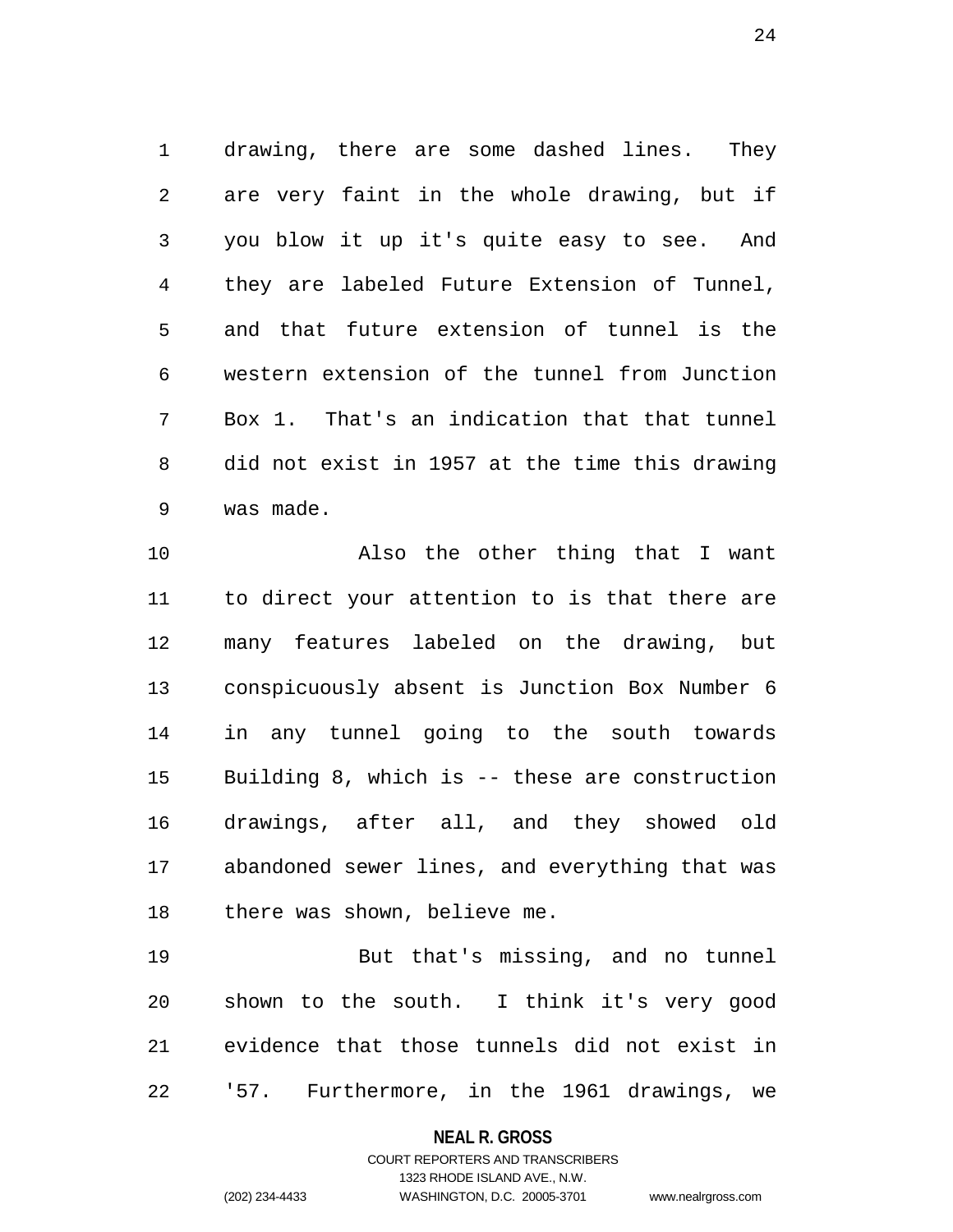1 see that those tunnels are drawn in. We 2 believe they were built in 1961, and I invite 3 you to look at the 1961 drawing as well for 4 that reason.

5 MEMBER BEACH: Yes. No, I 6 appreciate that. I have looked at them, and 7 the central -- the dotted lines you explained, 8 I'll look for that. Thank you.

9 CHAIR ROESSLER: Okay. Any other 10 questions or comments from Work Group Members? 11 DR. NETON: Hey, Gen, this is Jim. 12 I'd just like to point out that the existence 13 of the tunnels really isn't necessarily 14 relevant to our current discussion. It's more 15 relevant to the other SEC-154 Class.

16 MEMBER BEACH: Jim, this is Josie. 17 I do understand that, but it was mentioned, 18 so I thought I'd go ahead and bring it up 19 because I did have a question.

20 DR. NETON: Yes.

21 MEMBER BEACH: Thanks.

22 DR. NETON: No problem.

**NEAL R. GROSS** COURT REPORTERS AND TRANSCRIBERS 1323 RHODE ISLAND AVE., N.W. (202) 234-4433 WASHINGTON, D.C. 20005-3701 www.nealrgross.com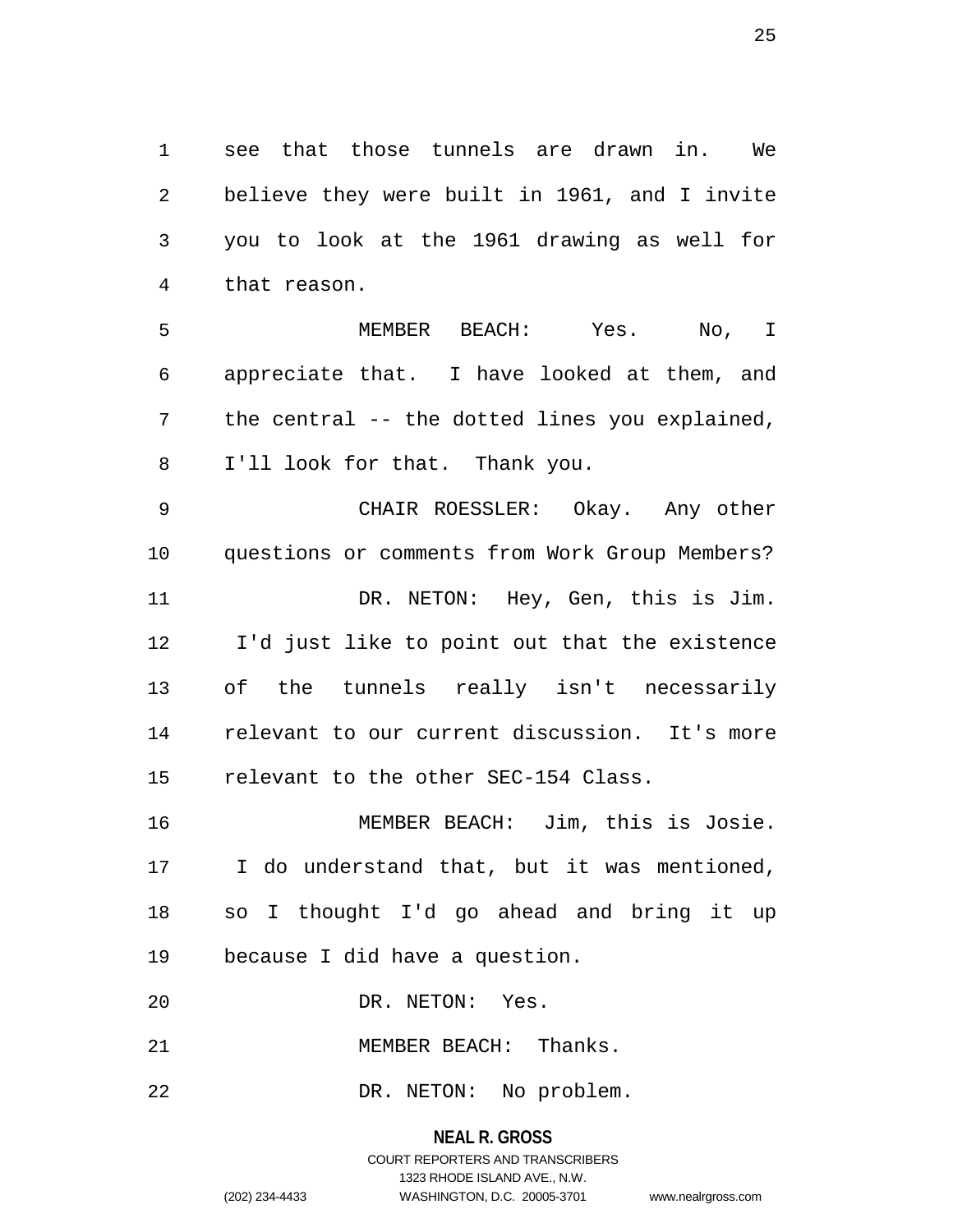1 CHAIR ROESSLER: This is Gen. 2 That's pertinent when we get to the Board 3 meeting, too, is if the question comes up, I 4 think we need to keep pointing out that it's 5 -- it really isn't a question for the SEC 6 under discussion. 7 Okay. Any other comments? 8 (No response.) 9 There probably will be some from a 10 number of you once we talk about Dr. Melius's 11 email, and -- which everyone has. Are we 12 ready to move on to that discussion? 13 MEMBER FIELD: I think so. 14 CHAIR ROESSLER: And then after we 15 finish that, then we will try to wrap up what 16 the Work Group Members think we should do with 17 regard to our presentation to the Board. 18 I did forward to you -- I believe 19 I did, to the Work Group Members, and I think 20 you all were copied on it originally when Dr. 21 Melius sent out his email -- his concerns --

22 and I've highlighted on here, I'll kind of

#### **NEAL R. GROSS**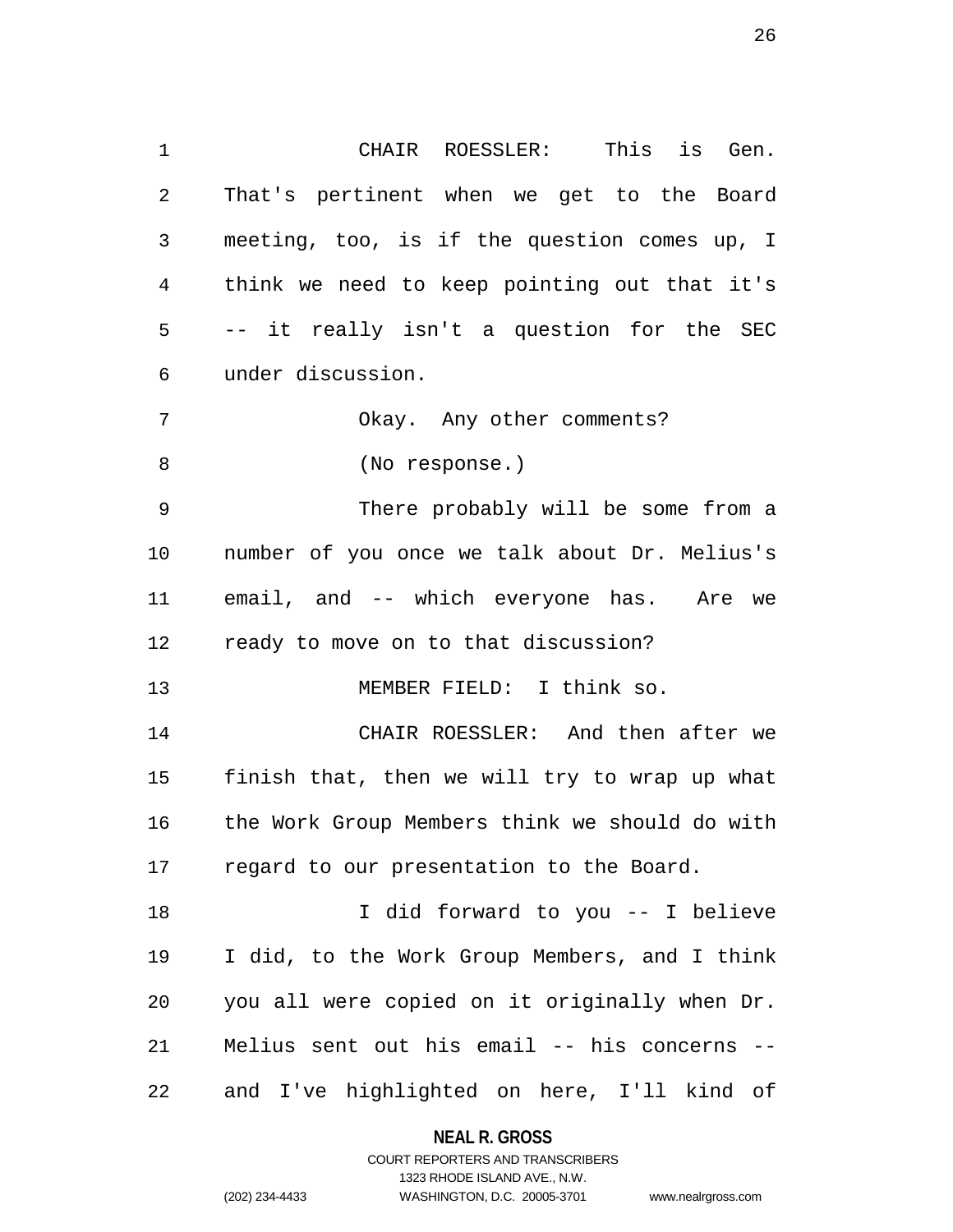1 outline this, and then we can just discuss 2 from that -- that he says that he is primarily 3 concerned with the part of the timeline that 4 we call the remediation time.

5 And he says -- oh, let me see if I 6 can find it -- because there is lack of 7 information on the activities at the site, he 8 is questioning the extent of the time period 9 involved, the number of workers, type of 10 renovation activities, involvement of workers 11 from other parts of the facility -- let's see, 12 I'm still not getting to the bottom line here.

13 What he's questioning is actually 14 coming up with the bounding approaches for 15 this particular period of time. And I think 16 Jim addressed -- Jim Neton addressed this in 17 part in the -- by discussing the new ER and 18 talking about using probably a much more 19 claimant-friendly approach to doing this by 20 using values from the pneumatic hammering 21 during the earlier decontamination part of the 22 site.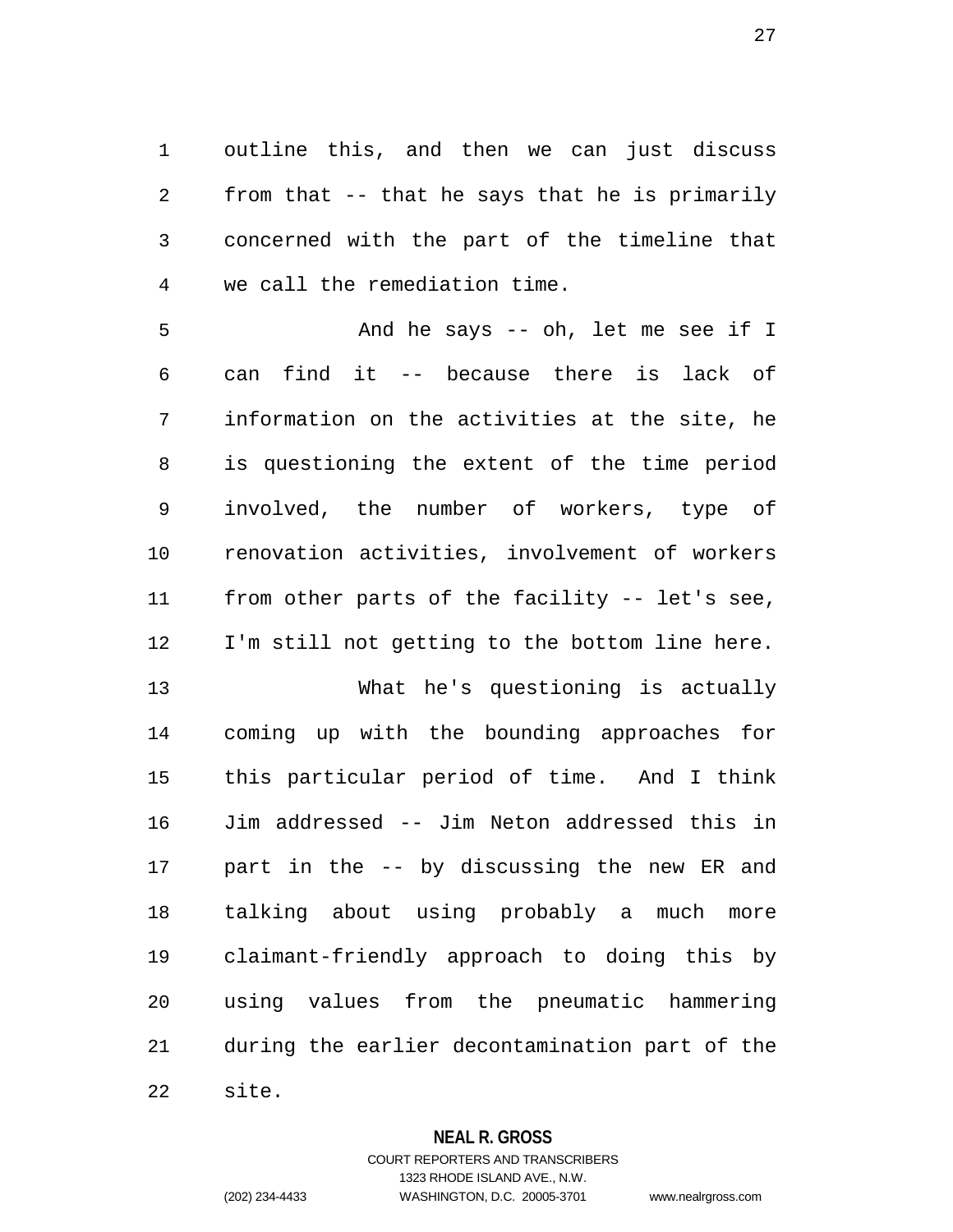1 Have I summarized that okay, or 2 does somebody else want to give a shot at it? 3 (No response.) 4 It doesn't sound like it. 5 MEMBER LOCKEY: Gen, Jim Lockey. 6 Can you hear me? 7 CHAIR ROESSLER: Sure. 8 MEMBER LOCKEY: Okay. When I read 9 Jim's letter, I was more struck with -- not 10 struck, but thinking he was saying that we 11 couldn't do dose reconstruction with 12 sufficient accuracy because there wasn't 13 enough sampling available. And even though we 14 were taking a claimant-friendly approach, dose 15 reconstruction was not going to be an accurate 16 dose reconstruction. 17 Now I really don't know how to

18 address that. The only way you really get 19 accurate dose reconstruction on each worker is 20 to have each worker monitored on a continuous 21 basis, and that's the only way you'll get 22 accurate data on any workplace situation.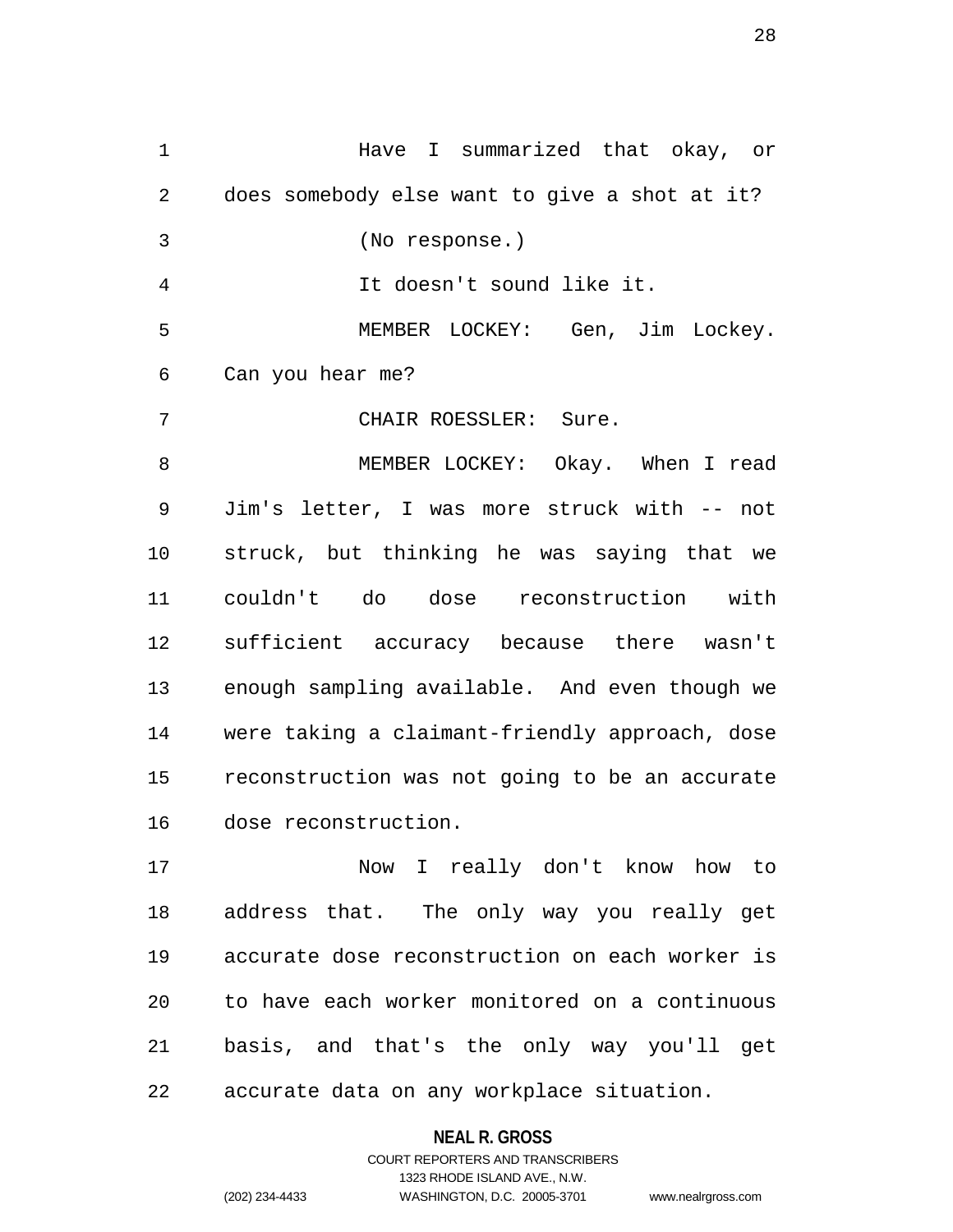1 So I'm not sure how to address 2 that, but I thought that was the question he 3 was asking.

4 CHAIR ROESSLER: Well, let's see. 5 Jim Neton or Chris Crawford, what is your 6 interpretation of his concern?

7 DR. NETON: This is Jim Neton. I 8 would agree with Dr. Lockey's assessment of 9 Dr. Melius's concern, that it wasn't that we 10 couldn't -- we didn't have some sort of a 11 bound that we could put there, but it was is 12 that a reasonable bound to use for all workers 13 in all buildings, that sort of thing.

14 And that's -- I'm not sure how one 15 addresses that. This is not unlike what we do 16 when we use 95th percentiles for all workers 17 at certain sites or, you know, any time we 18 can't position a worker at a time and place, 19 we very often resort to upper bounds, full 20 well knowing that not all workers actually 21 participated in all of those activities. But 22 it's claimant favorable. So I'm not exactly

**NEAL R. GROSS**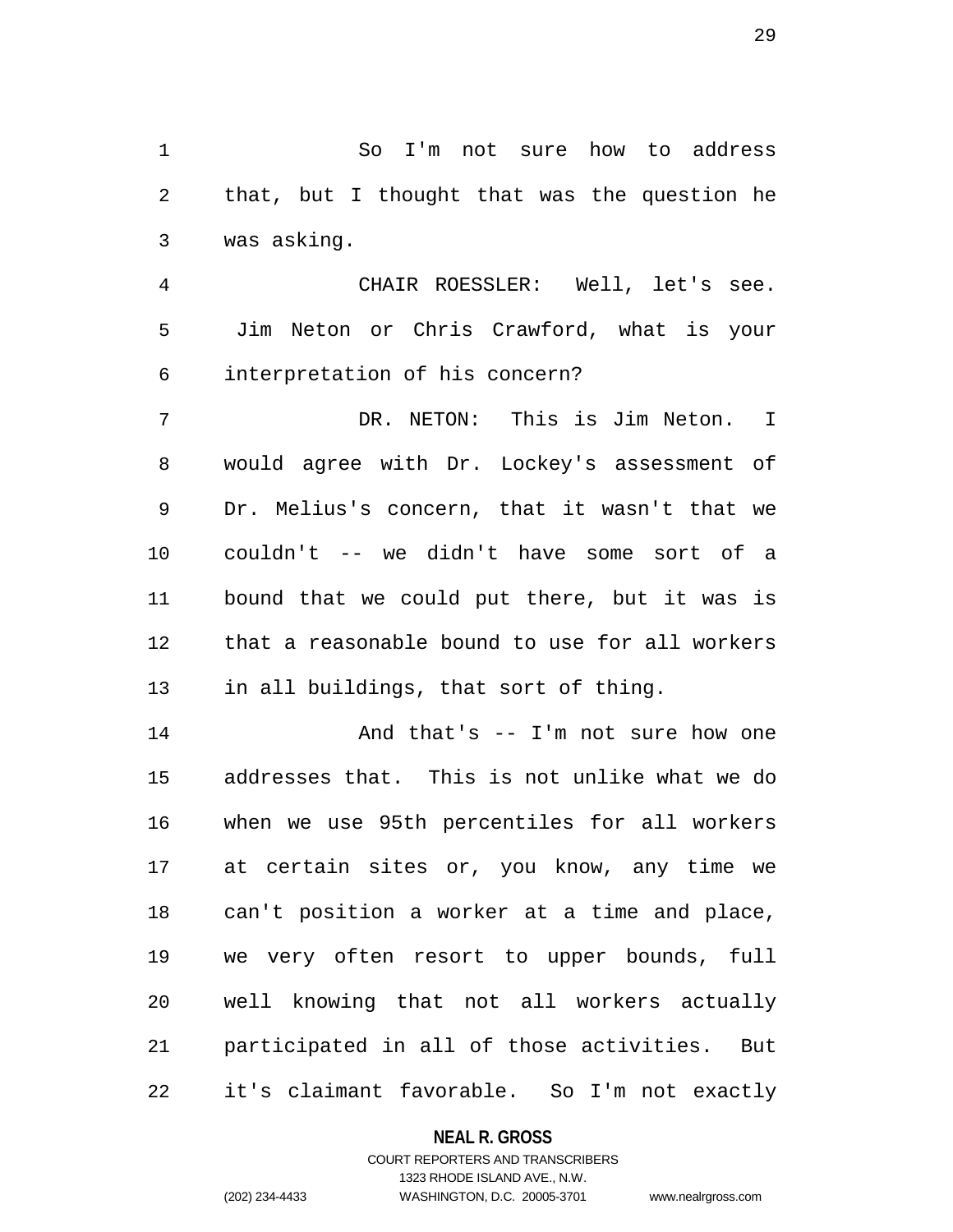1 sure where to go with that.

2 MR. CRAWFORD: And I would sort of 3 agree with that. That question sort of throws 4 into question even using a 95th percentile as 5 an upper bound because it probably does not 6 reflect accurately what dose a person got. It 7 probably overestimates the dose by a factor of 8 10 to 100. Therefore that would not be 9 considered an accurate dose reconstruction for 10 that individual. 11 The only way I know that can be 12 resolved is in these situations, if you want

13 that degree of accuracy, every person has to 14 have personal monitoring data.

15 CHAIR ROESSLER: This is Gen. 16 Would it be fair to say that he is saying that 17 this is not a plausible upper bound for 18 everyone at the site?

19 MR. CRAWFORD: I don't think he's 20 saying that. I think what he is saying is 21 that it's not accurate, and that there are 22 probably people substantially lower.

**NEAL R. GROSS**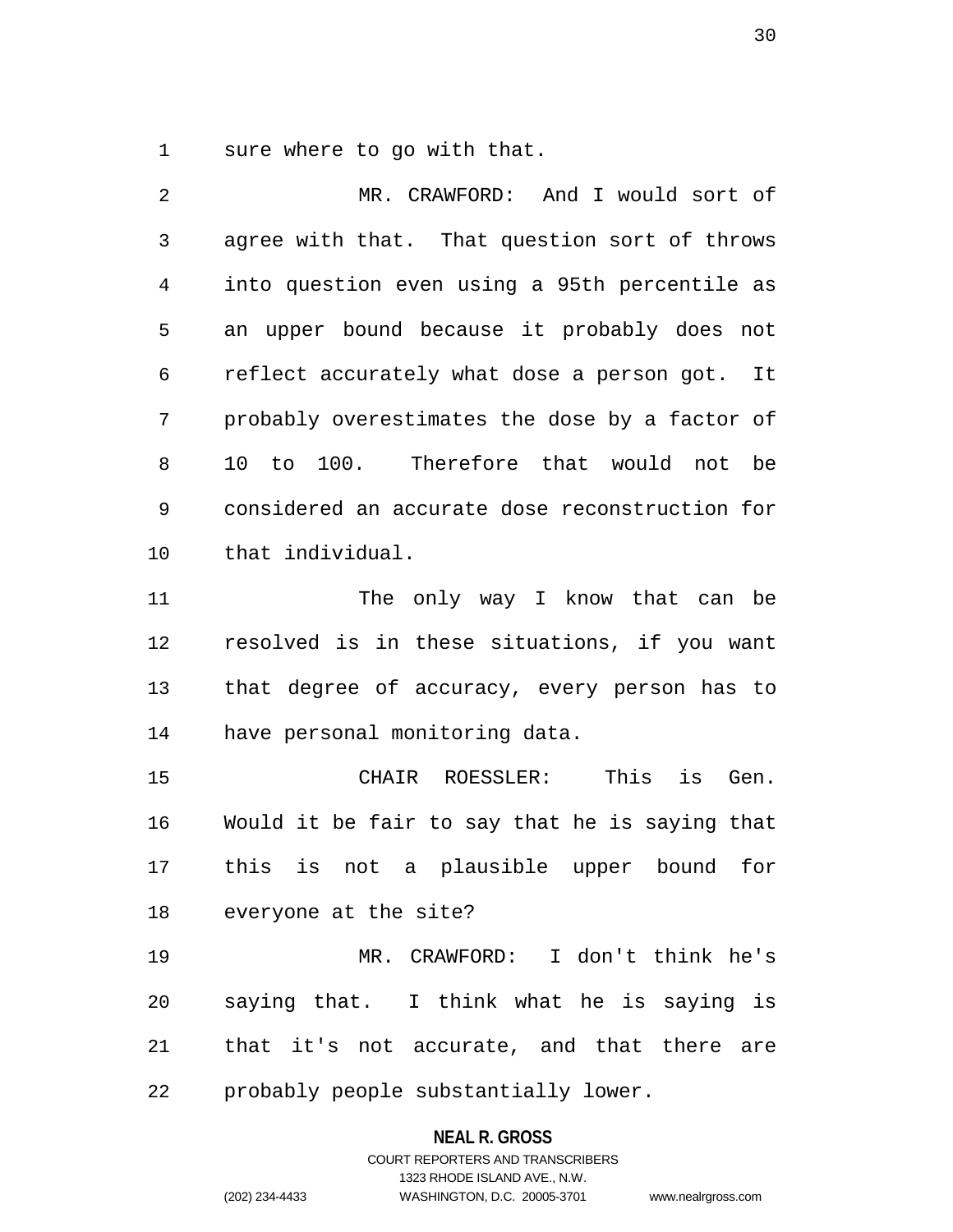1 CHAIR ROESSLER: And so it seems 2 like this has been done at other sites. It 3 would be -- like I call it often an 4 overarching problem. If this is a problem at 5 this site, then certainly it would be at other 6 sites -- other sites that have even been -- 7 the decision has been made.

8 MR. CRAWFORD: It would be a 9 universal problem across the whole industry.

10 MEMBER FIELD: Gen, this is Bill 11 Field. I read his questions, I guess, a lot 12 differently. I don't think he has seen this 13 one with the new assumptions. I think what -- 14 from my perspective what he was asking is 15 could they have been involved in some type of 16 activities where they would have had higher 17 exposure than what the assumptions were that 18 were being used? That was my interpretation.

19 CHAIR ROESSLER: That was what -- 20 that was the way I interpreted it, too. And 21 that's why I thought perhaps the revision to 22 the ER to include the pneumatic hammering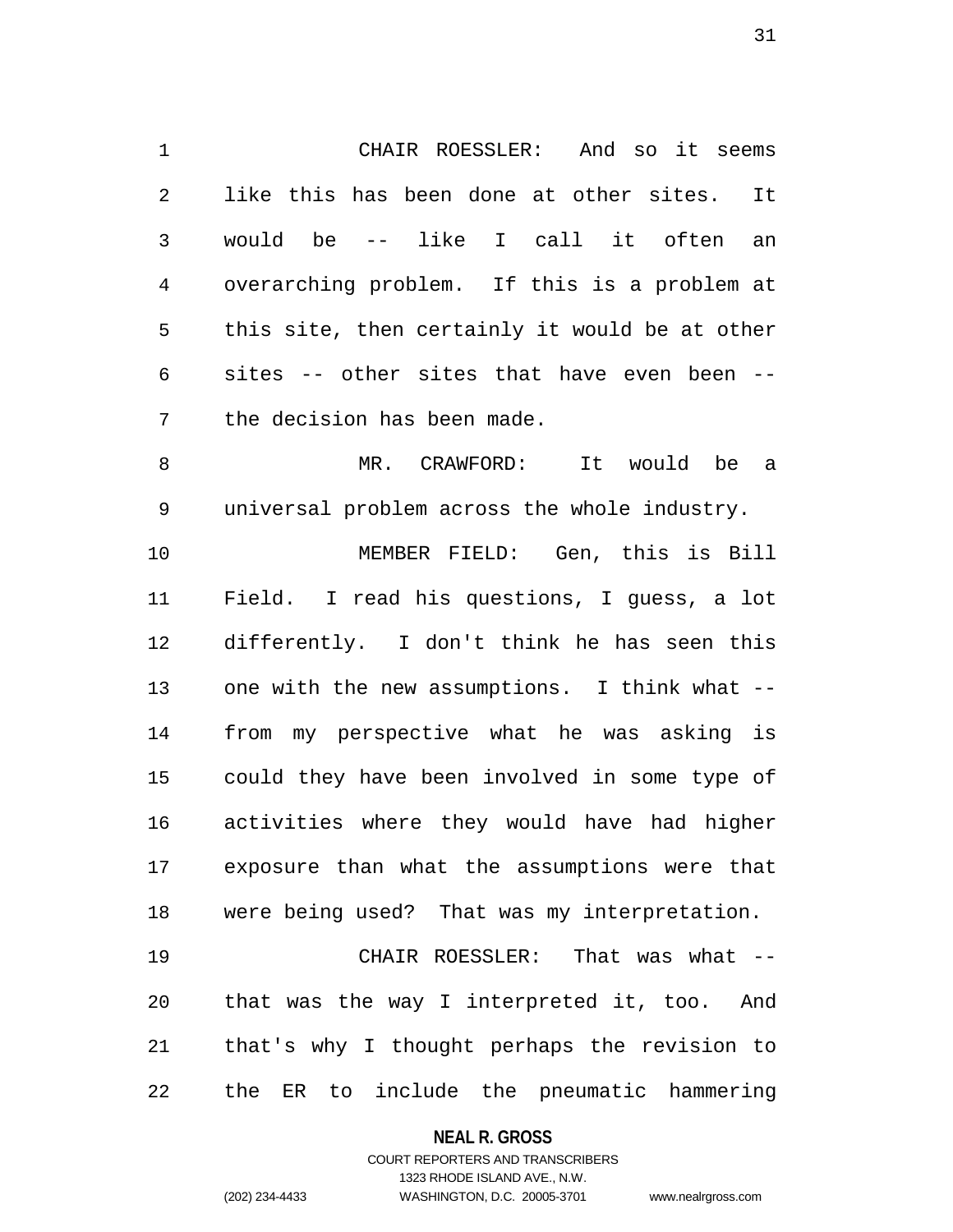1 might take care of that. I don't know that -- 2 MEMBER LOCKEY: Gen, I would refer 3 you and Bill to the bottom of his -- I don't 4 know, the second paragraph or third paragraph, 5 the one that starts, "Given the paucity of 6 information and data," the very last sentence 7 in his email, "Simply being able to apply 8 worst-case exposure scenarios to everyone at 9 the site during this time period may satisfy 10 our policy for being claimant-friendly, but it 11 does not necessarily justify the need to be 12 able to do dose reconstruction with sufficient 13 accuracy." 14 CHAIR ROESSLER: Yes. So that -- 15 that then supports your conclusion as to what 16 his concerns were. 17 MEMBER LOCKEY: Yes. 18 CHAIR ROESSLER: I'm wondering, 19 have we actually gotten two communications

20 from him? I have another one, and I'm looking 21 at that now to see if that's -- if that's 22 different. This was one that he sent out on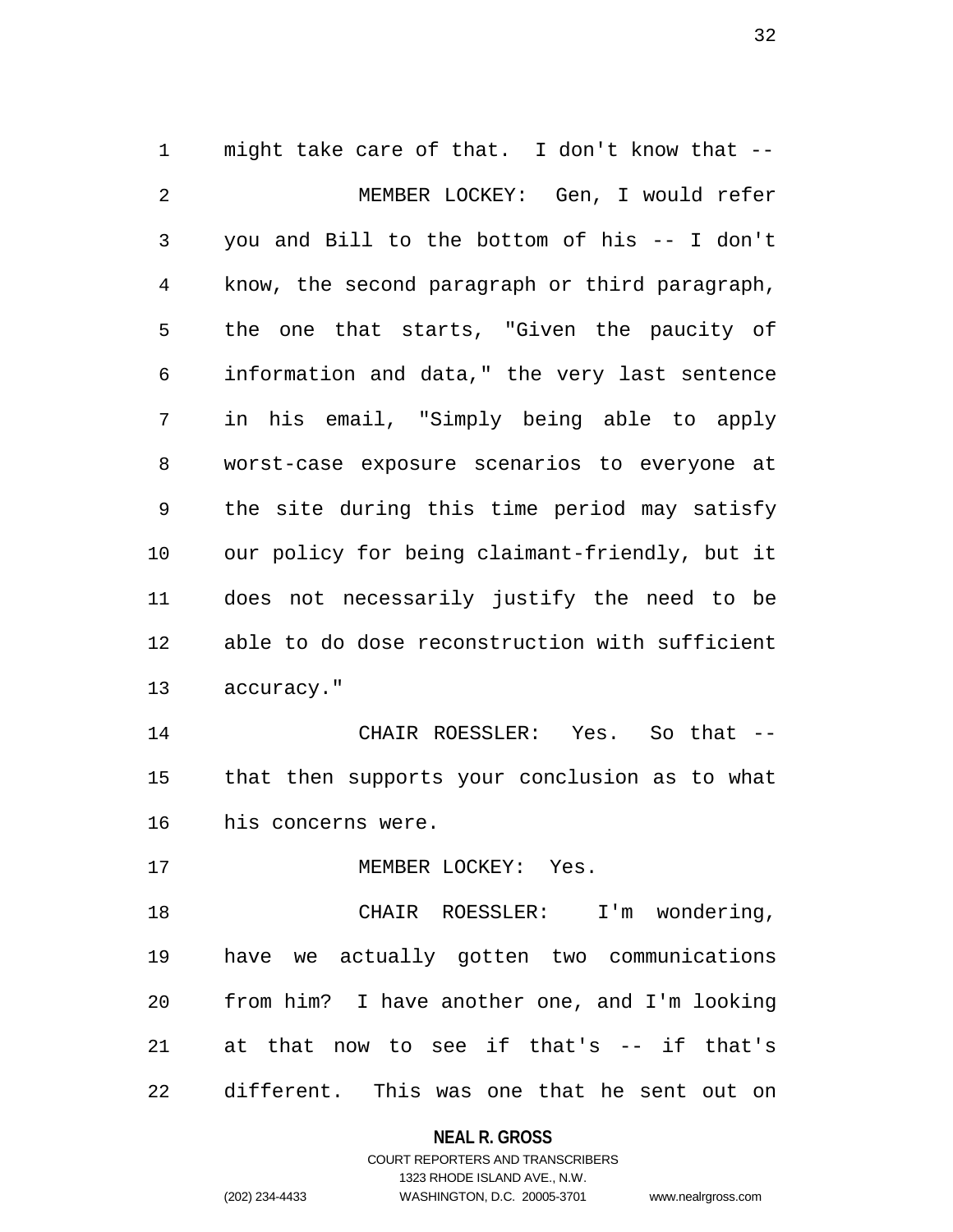1 January 10th, and here he says, "I have two 2 questions on Linde."

3 MEMBER BEACH: That's the original 4 one, Gen. This is Josie.

5 CHAIR ROESSLER: Yes. And so how  $6 - -$ 

7 MEMBER BEACH: There is two.

8 CHAIR ROESSLER: And I'm looking 9 at that quickly here. Without -- he says, 10 "Without knowledge of the renovation 11 activities, could you be underestimating 12 exposures for the Building 30 workers and at 13 the same time overestimating the exposures for 14 workers in other buildings?" He says, "While 15 we can argue you are bounding the dose, that 16 bound must be plausible."

17 I'm not really clear on what his 18 concerns are, and I'm not quite sure how we 19 should handle it.

20 MR. KATZ: Gen, this is Ted. I 21 would just suggest you be prepared to handle 22 either side of the question.

#### **NEAL R. GROSS**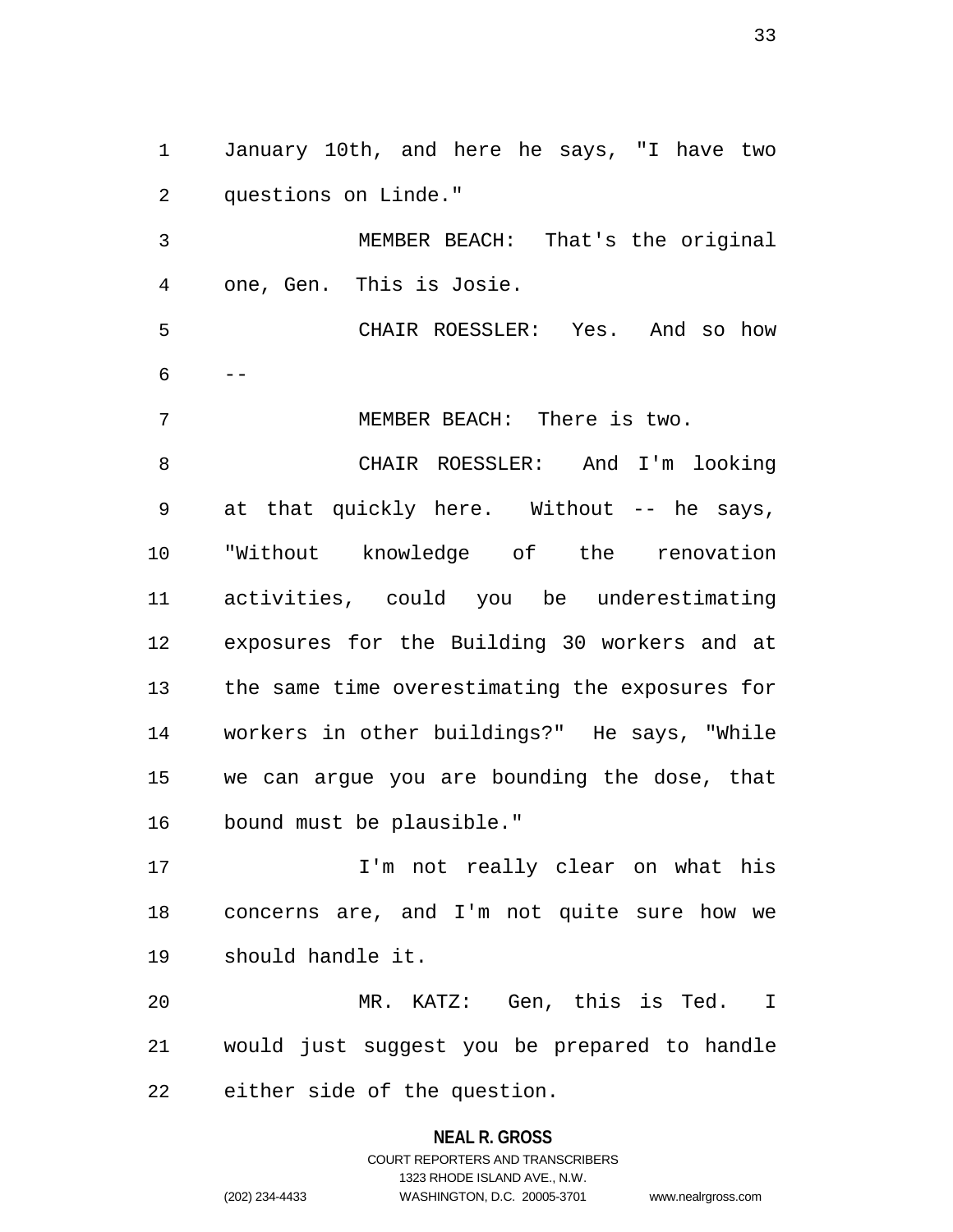1 CHAIR ROESSLER: Okay. There 2 was --

3 MR. KATZ: That seems like the 4 easiest way.

5 CHAIR ROESSLER: Yes, I know. 6 There was some communication on email that I 7 saw between Dr. Melius and SC&A, and there was 8 some talk about a technical call. Did that 9 ever happen, or does anybody from SC&A have 10 any clarification on that?

11 DR. OSTROW: No, we didn't have 12 any technical call because it's not really the 13 right venue. Technical calls are usually 14 between SC&A and NIOSH and involve some 15 technical issue where we don't understand what 16 they're doing, and they don't understand what 17 we're doing, so it's a clarification.

18 We don't -- I don't think we have 19 technical calls with Board Members, in 20 general. So we didn't have such a thing. And 21 I don't know if it's really the place of SC&A 22 to answer this.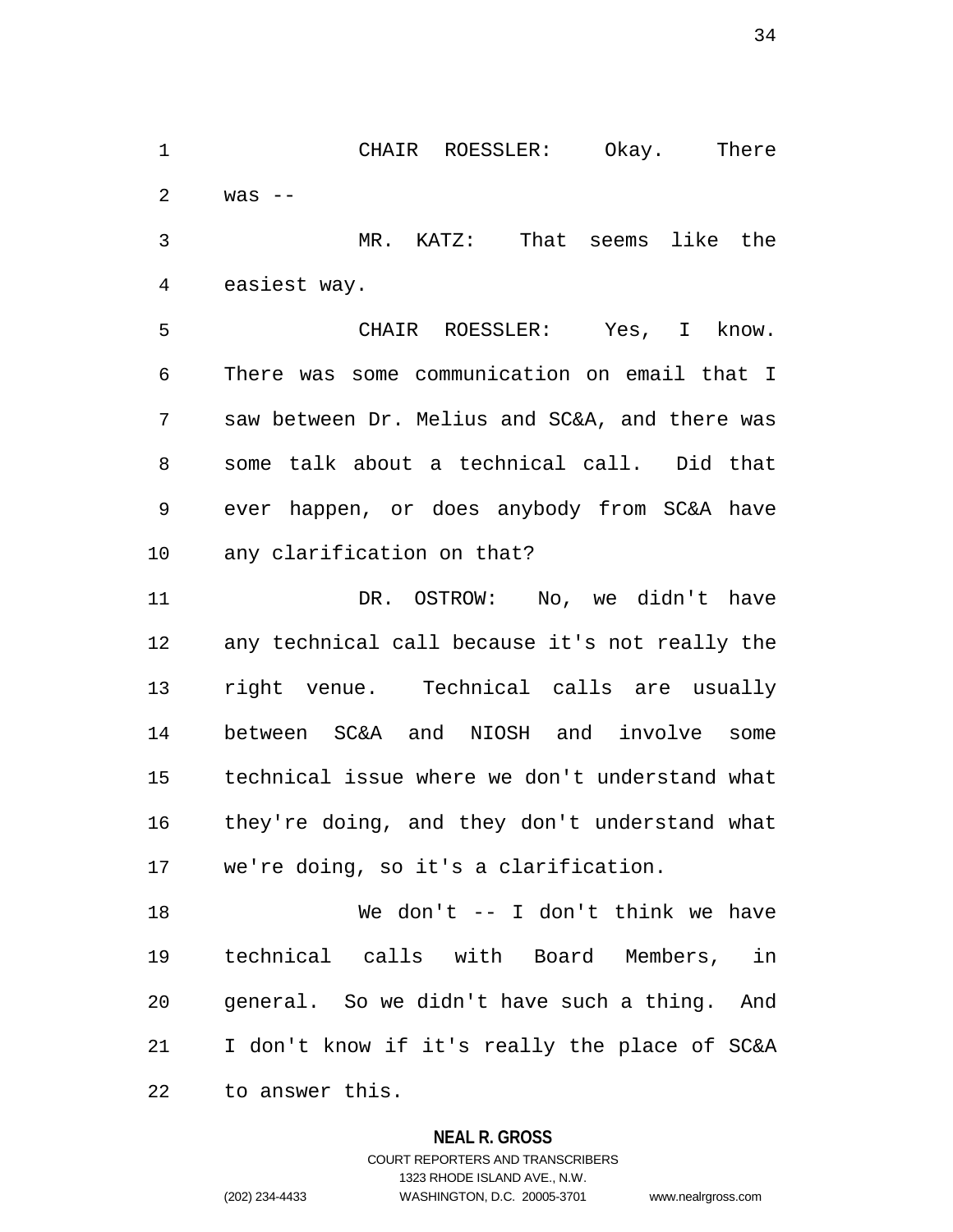1 MEMBER LOCKEY: Hey, Gen, Jim 2 Lockey. Let's go through his email because 3 there is a couple of things I would like to 4 know. I think he raises some questions that I 5 need to be clarified on. Maybe, Steve, you 6 could do it for me.

7 But in relationship to the Linde 8 site, when we are talking about Building 30, 9 how many other buildings besides Building 30 10 are we talking about in relationship to this 11 SEC?

12 CHAIR ROESSLER: Chris could 13 probably answer that.

14 DR. NETON: Chris Crawford. Yes, 15 I'm sorry.

16 MR. CRAWFORD: Basically, we are 17 talking about the four buildings in the 18 ceramics plant area, plus Building 14 also 19 called the Tonawanda Laboratory, among other 20 things.

21 MEMBER LOCKEY: And Building 30

22 was chosen because?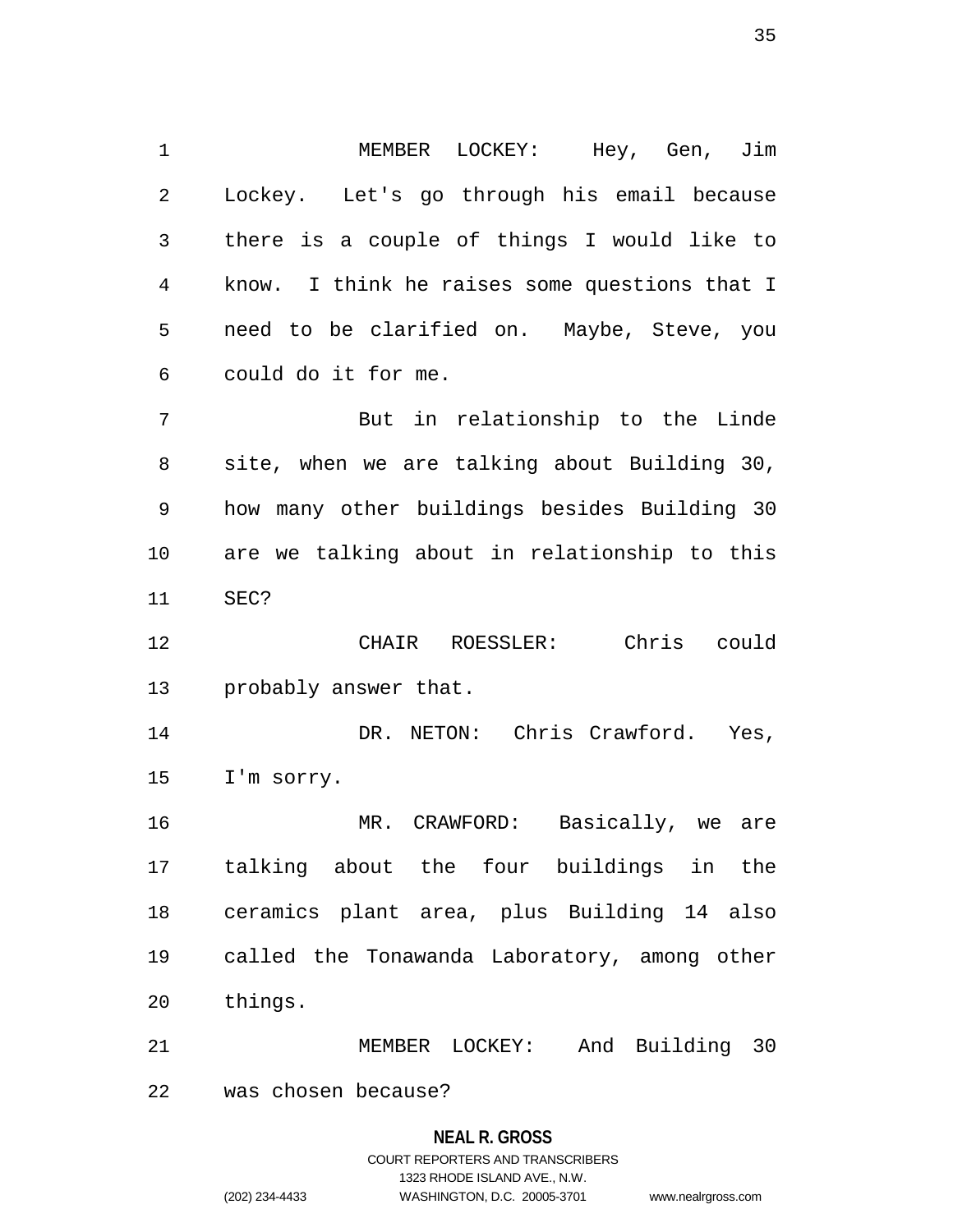1 MR. CRAWFORD: It was the most 2 heavily contaminated of all the ceramics plant 3 buildings, and it was where the primary 4 uranium ore processing was done, which 5 explains the contamination level. 6 MEMBER LOCKEY: And we have good 7 documentation that it was the heaviest 8 contaminated building? 9 MR. CRAWFORD: Yes. It is stated 10 in several reports, both contemporaneous 11 reports back in the '50s and also in the 12 FUSRAP reports later. 13 MEMBER BEACH: If you look on the 14 ER on page 14, it lists all of the buildings 15 out -- 16 MEMBER LOCKEY: Right. I know 17 that. I'm just trying to run through what Jim 18 was running through in my mind.

19 In relationship, then, to 20 Building 30, we can't document which workers 21 went in and out of which buildings, is that

22 correct?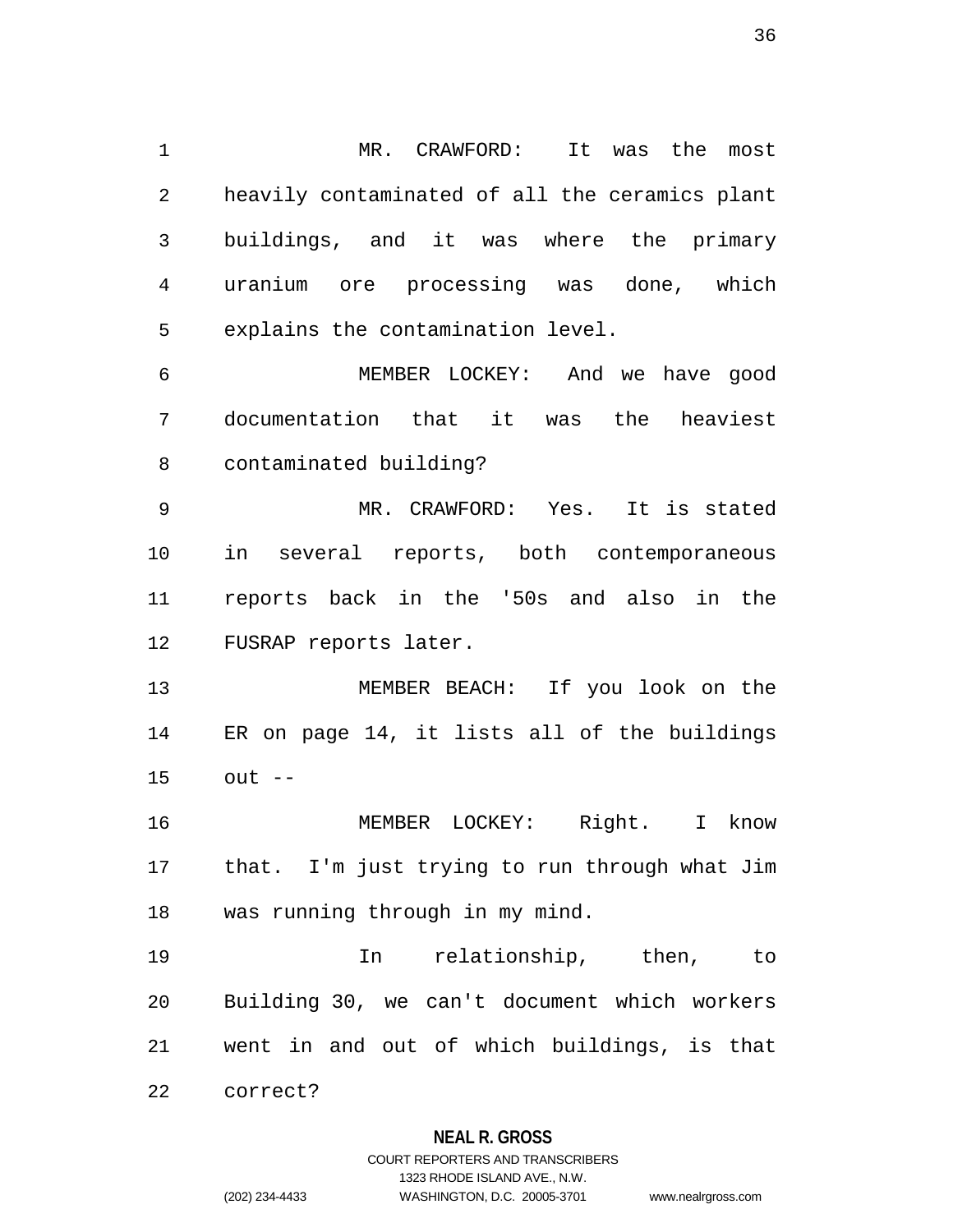1 MR. CRAWFORD: That's basically 2 correct. Apparently, workers traveled quite a 3 bit through the plant. And, of course, we are 4 dealing with a 50-year period here. Workers 5 are reassigned regularly, too, so no, we can't 6 place individual workers and individual 7 positions within buildings. 8 DR. NETON: This is not unlike we 9 have done at almost every other site. 10 MEMBER LOCKEY: It would be sort 11 of like General Electric, right? 12 DR. NETON: Exactly. 13 MEMBER LOCKEY: Exactly. Okay. 14 So when we get to, then, the question about 15 renovation activities in Building 30, there is 16 very little documentation of those activities. 17 And when I read the documents, there wasn't a 18 lot of -- there wasn't a lot of paperwork 19 documentation that a lot of renovation went 20 on, but I guess the workers thought that a lot 21 of renovation went on. Is that correct? Am I 22 reading that right?

#### **NEAL R. GROSS**

COURT REPORTERS AND TRANSCRIBERS 1323 RHODE ISLAND AVE., N.W. (202) 234-4433 WASHINGTON, D.C. 20005-3701 www.nealrgross.com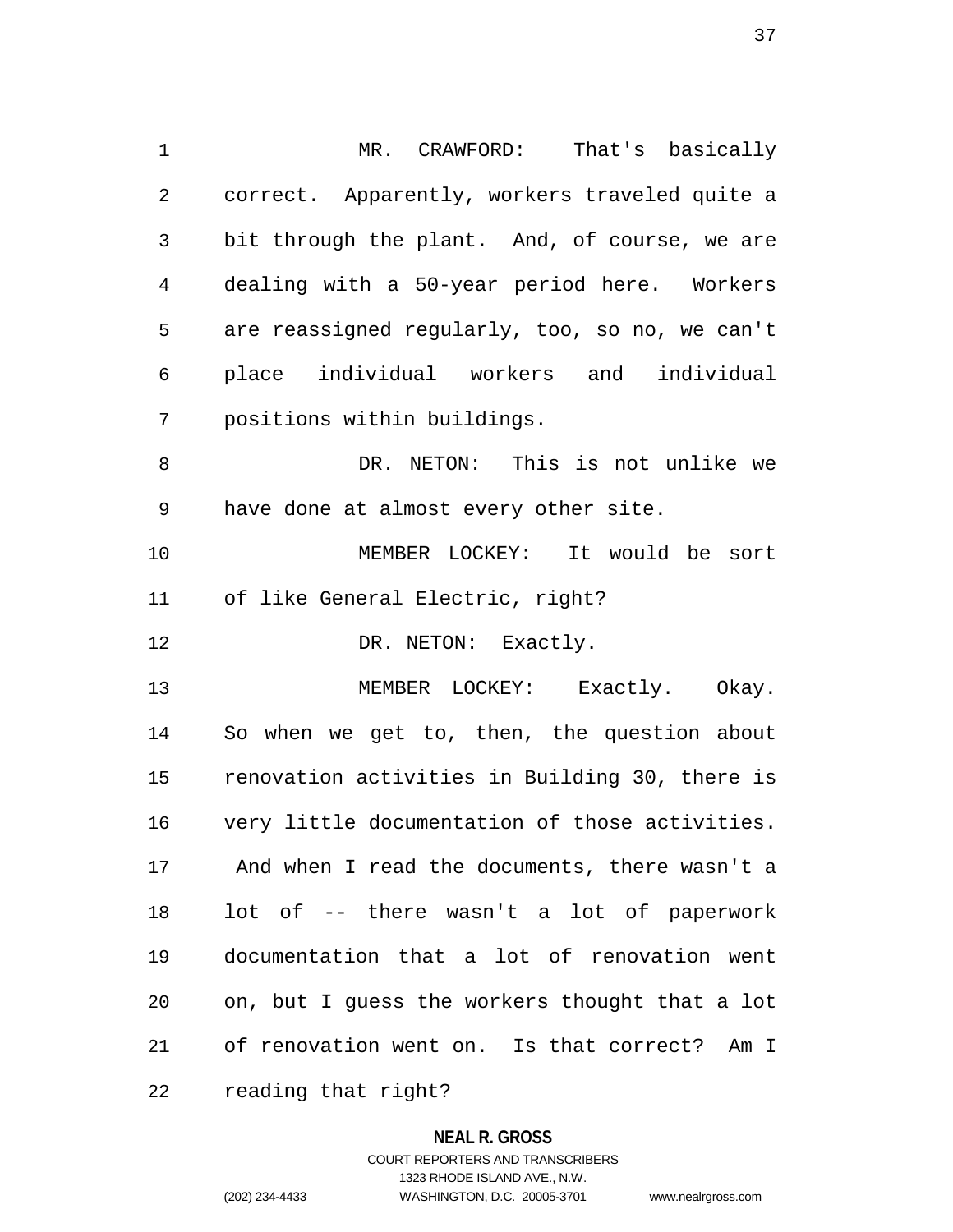1 MR. CRAWFORD: That is correct. 2 In my reading of the worker testimony, there 3 is one incident that seems to stand out as 4 well described -- a 1966, I think, movement of 5 an industrial shears, which was, I think, a 6 six-month project. The rest is testimony that 7 basically there was a lot of work done in the 8 buildings from '62 to '68 in particular.

9 NIOSH did discover one 10 construction permit for a very small addition 11 to Building 30 that was done in 1968. We 12 don't actually know if the work was done, but 13 the permit was issued. So those are the only 14 two fact points we have -- a '66 movement of a 15 machine and a '68 building permit. Everything 16 else is a little vague.

17 DR. NETON: But we do know for a 18 fact that jackhammering did occur because 19 there is testimony in various proceedings to 20 that effect.

21 MEMBER LOCKEY: Okay. So then 22 when Jim raises the question of the extent of

**NEAL R. GROSS**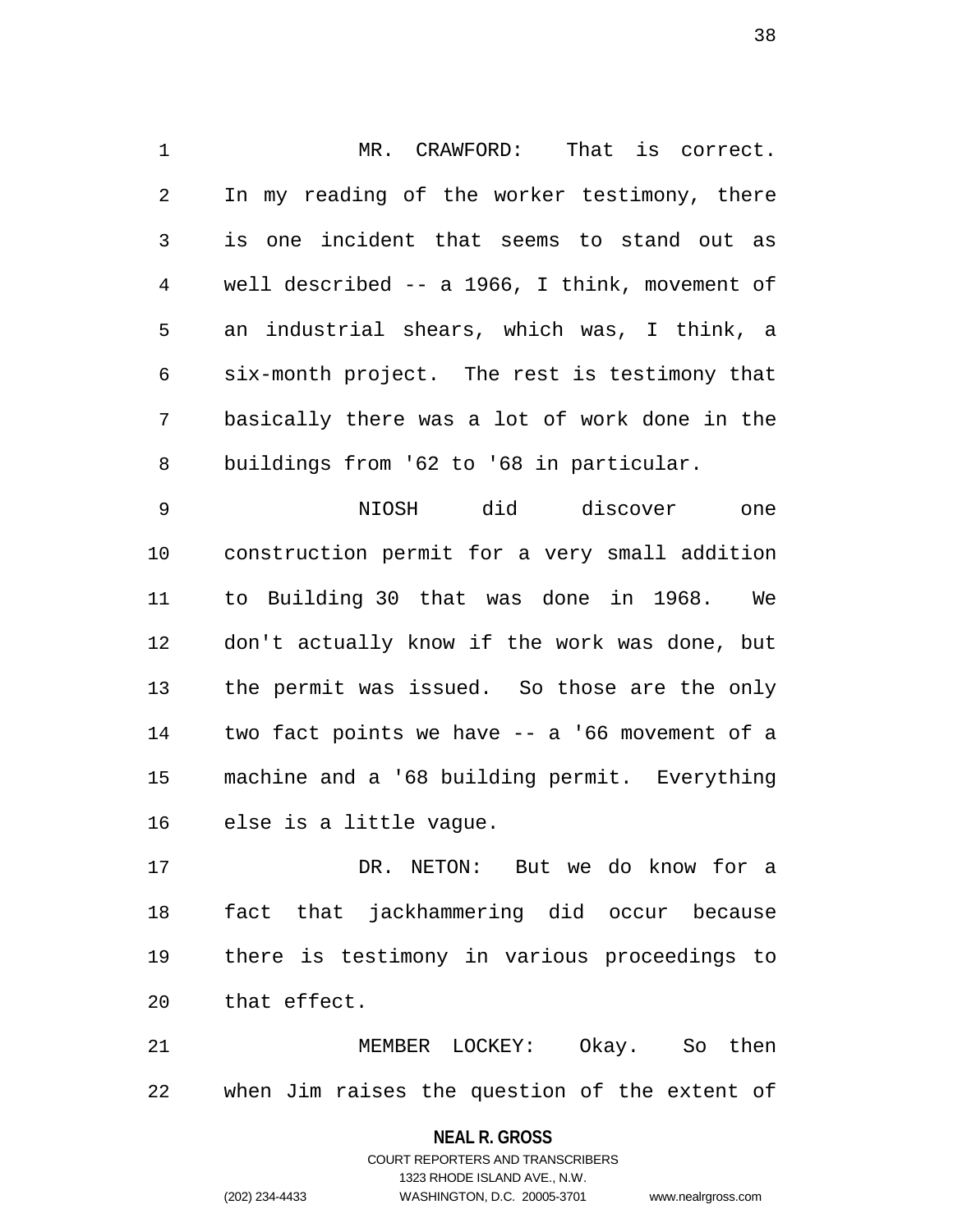1 the time period that workers were involved, 2 the type of renovation activities, involvement 3 of other workers from other parts of the 4 facility, then overall, I guess the approach 5 we have taken, as I understand it, is we have 6 taken the worst-case situation in Building 30, 7 the worst type of renovation that probably can 8 happen -- that was the jackhammering and the 9 generation of dust -- and assuming that all of 10 the workers from all of the facilities had the 11 potential for that exposure over that period 12 of time.

13 DR. NETON: That's correct.

14 MEMBER LOCKEY: Okay. So then his 15 real question is, is that of sufficient 16 accuracy?

17 CHAIR ROESSLER: Well, I think his 18 question is would the exposures be 19 underestimated in Building 30? I think that's 20 really the pertinent question. His question 21 about overestimating in the other buildings, 22 you know, that's a precedent. That is done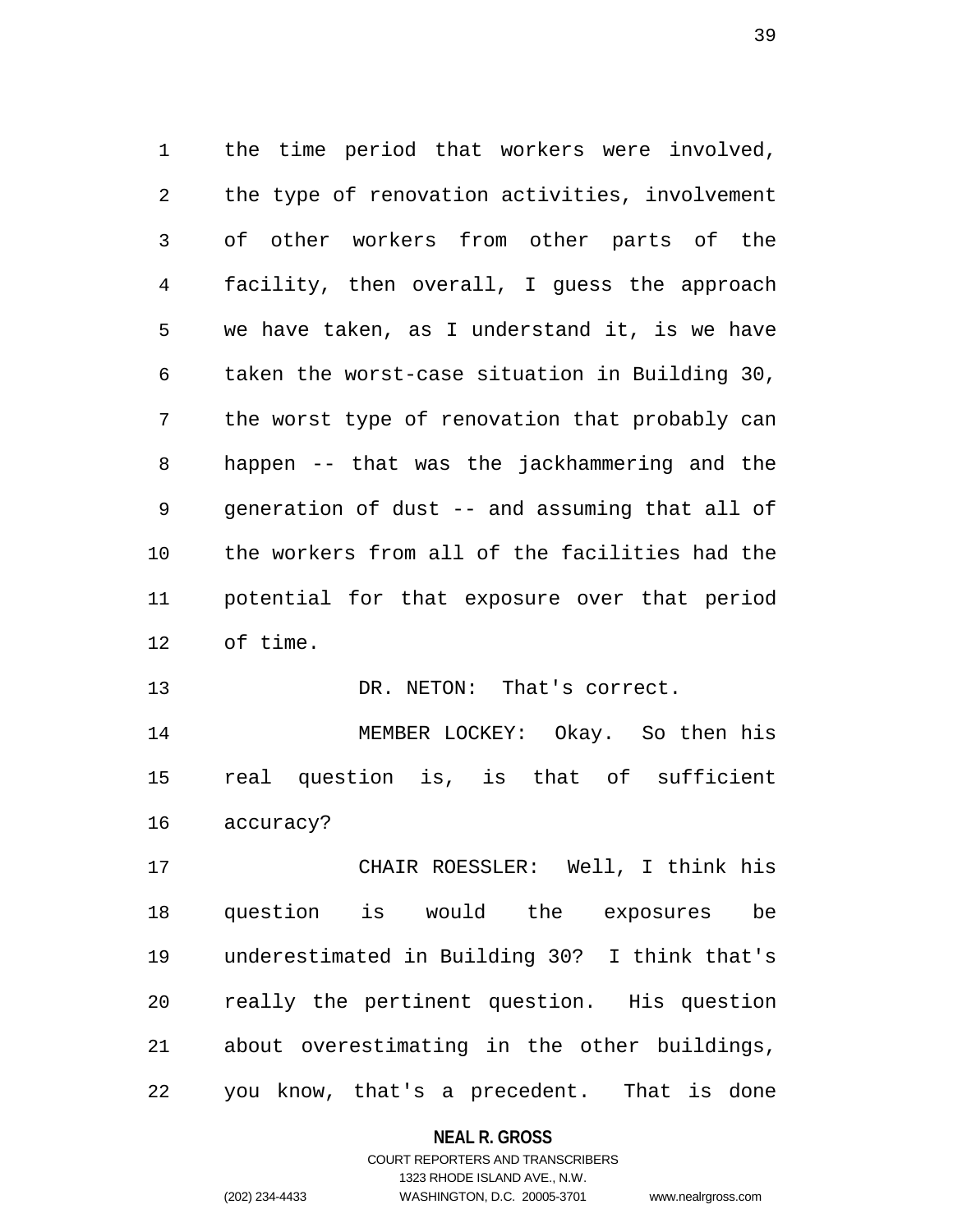1 sort of routinely, and I don't think that 2 would be -- to me, that's not the major 3 question to address.

4 MEMBER LOCKEY: Right, Gen. You 5 know, for me it's confusing. I'm not sure -- 6 I thought he was concerned about sufficient 7 accuracy. Even though we're being claimant-8 friendly, we may -- it's not an accurate 9 reconstruction because it may be too high.

10 But you're right, he may be 11 thinking that we don't have enough data to 12 claim that we are upper bounding it. But it 13 sounds like SC&A and NIOSH thinks we do have 14 enough data.

15 MEMBER FIELD: This is Bill Field. 16 It seems like if jackhammering occurred -- 17 and that's documented -- Jim or anyone else, 18 can you think of any other type of activity 19 that would have created a higher exposure? 20 DR. NETON: Not once the -- not 21 once the building had been cleaned. See, we 22 had some fairly detailed surveys while they

## **NEAL R. GROSS**

## COURT REPORTERS AND TRANSCRIBERS 1323 RHODE ISLAND AVE., N.W. (202) 234-4433 WASHINGTON, D.C. 20005-3701 www.nealrgross.com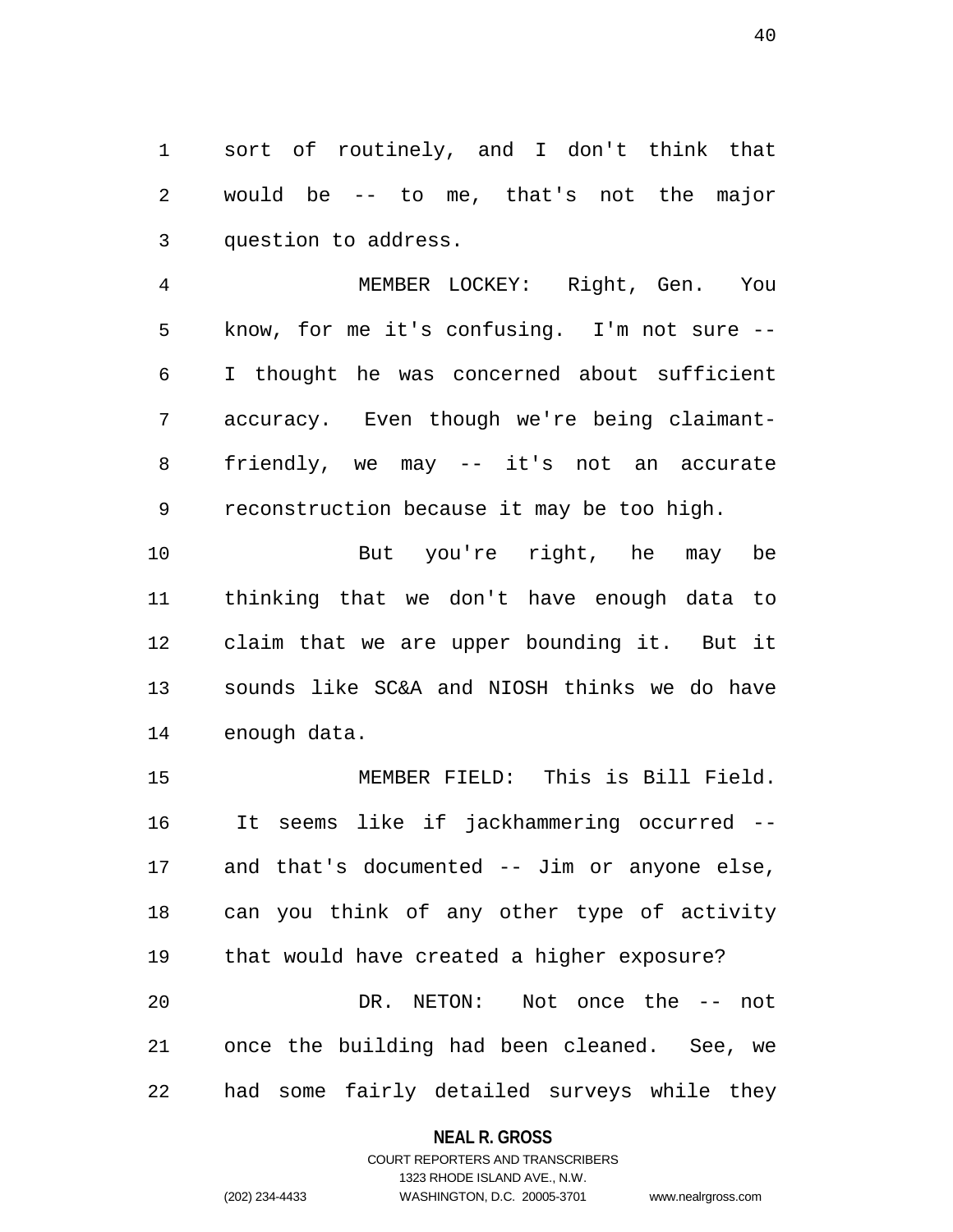1 were -- while they were deconning the 2 building. And sandblasting, certainly, of 3 contaminated concrete that had not been 4 cleaned is much higher. I mean, that's a 5 fact.

6 But of the other activities that 7 remain once the material has been cleaned 8 through sandblasting and vacuuming and such, 9 the highest value that would exist would be 10 the jackhammering of the previously cleaned 11 materials, which is what we used. And I 12 believe we used the highest of those -- of the 13 jackhammering values. There were other 14 jackhammerings, but we took the highest one, 15 which was 2.3 times the maximum allowable 16 concentration.

17 MEMBER FIELD: And the assumption 18 was for Building 30 and others that that 19 jackhammering occurred 24 hours a day.

20 DR. NETON: Well, yes, or every 21 hour a worker was --

22 MEMBER FIELD: Every hour that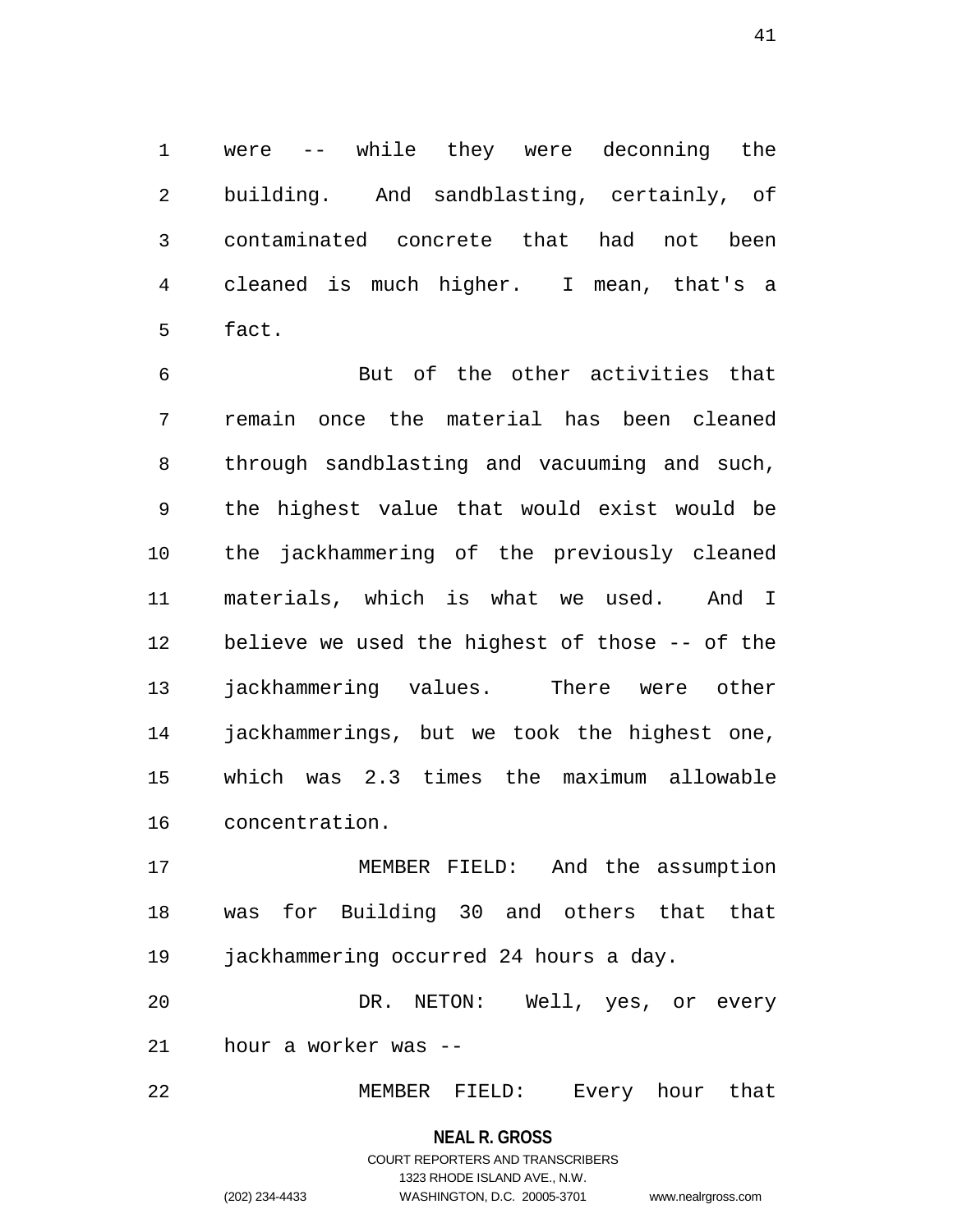1 there was produced that concentration.

| 2  | DR. NETON: Yes.                                |
|----|------------------------------------------------|
| 3  | MEMBER FIELD: So if anything                   |
| 4  | seems implausible to me it's that, that you    |
| 5  | would have those concentrations over a 24-hour |
| 6  | period. But, you know, I guess that gets into  |
| 7  | the gray area of what's plausible.             |
| 8  | DR. NETON: Right.                              |
| 9  | MEMBER LOCKEY: This<br>Jim<br>is               |
| 10 | Lockey. Bill, you're right, it's not --        |
| 11 | that's not plausible, but it does set a        |
| 12 | claimant-friendly upper bound on it. But the   |
| 13 | question is is it accurate, right? And that's  |
| 14 | why I thought that's what Jim was asking.      |
| 15 | DR. MAURO: This is John Mauro.                 |
| 16 | The essence of the issue really goes to OTIB-  |
| 17 | In other words, there has been -- in<br>70.    |
| 18 | effect, the concern is whether or not this     |
| 19 | fundamental strategy of using data collected   |
| 20 | during the D&D period -- 1953 selecting that   |
| 21 | data in a way that you feel could be applied   |
| 22 | to the renovation period.                      |

## **NEAL R. GROSS**

COURT REPORTERS AND TRANSCRIBERS 1323 RHODE ISLAND AVE., N.W. (202) 234-4433 WASHINGTON, D.C. 20005-3701 www.nealrgross.com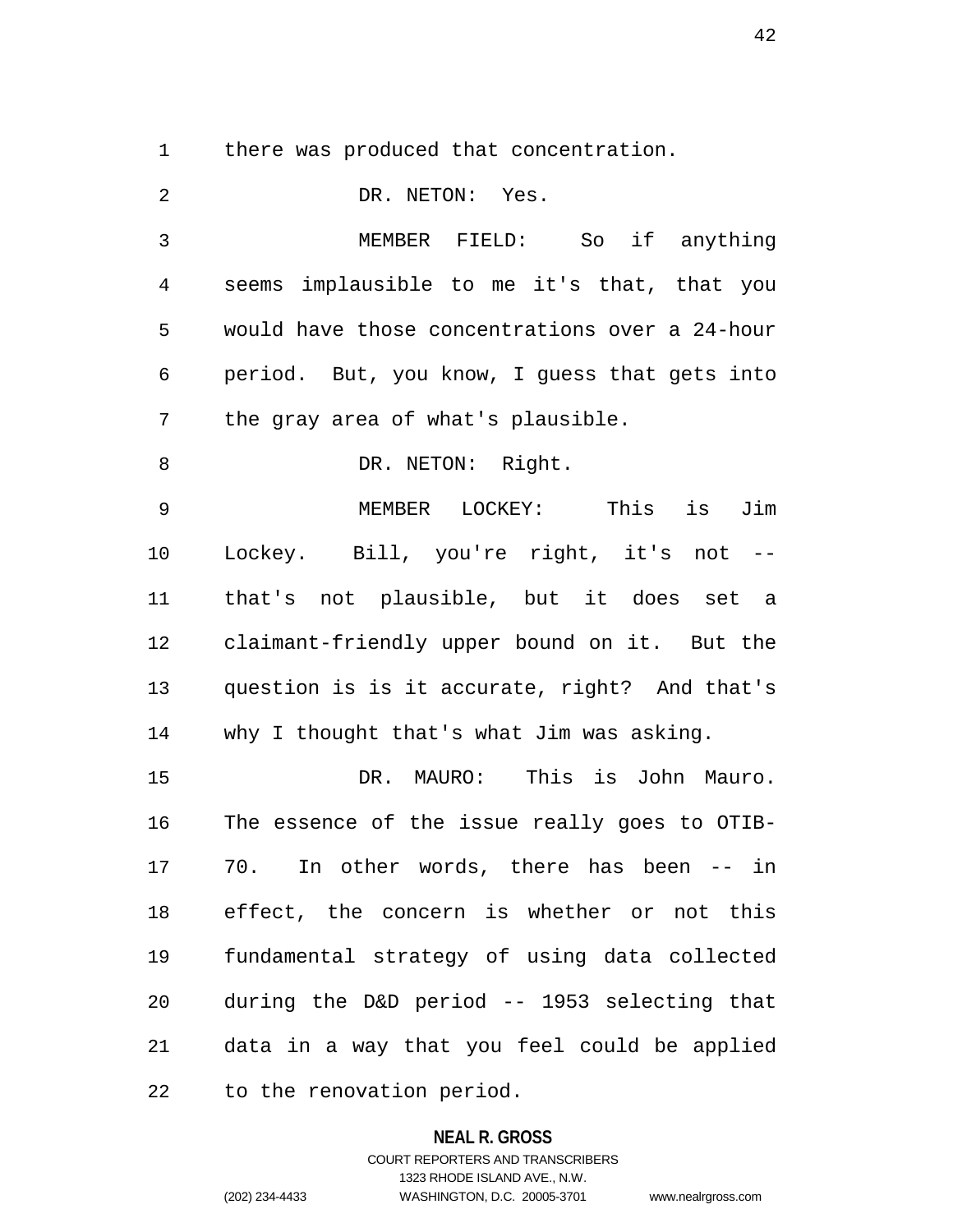1 1 It is a classic OTIB-70 approach 2 with a little twist to it to make it even a 3 little bit more conservative because you are 4 holding it flat. And I really think what you 5 are going to is the fundamental philosophy, or 6 there may even be what you consider to be a 7 policy issue, whether that basic approach to 8 deal with residual periods in general, because 9 residual periods very often have very little 10 if no data until the FUSRAP program starts. 11 And NIOSH has come up with a 12 strategy, with the OTIB-70 strategy, and there 13 is, you know, many ways in which that could be 14 implemented. But it is a fundamental approach

16 little data because at the time they felt 17 there really was very little potential for 18 exposure. 19 And whether or not that approach

15 to deal with time periods where you have very

20 is something that satisfies and it's almost 21 your sense of sufficient accuracy within the 22 context of the regulations. And, of course,

## **NEAL R. GROSS**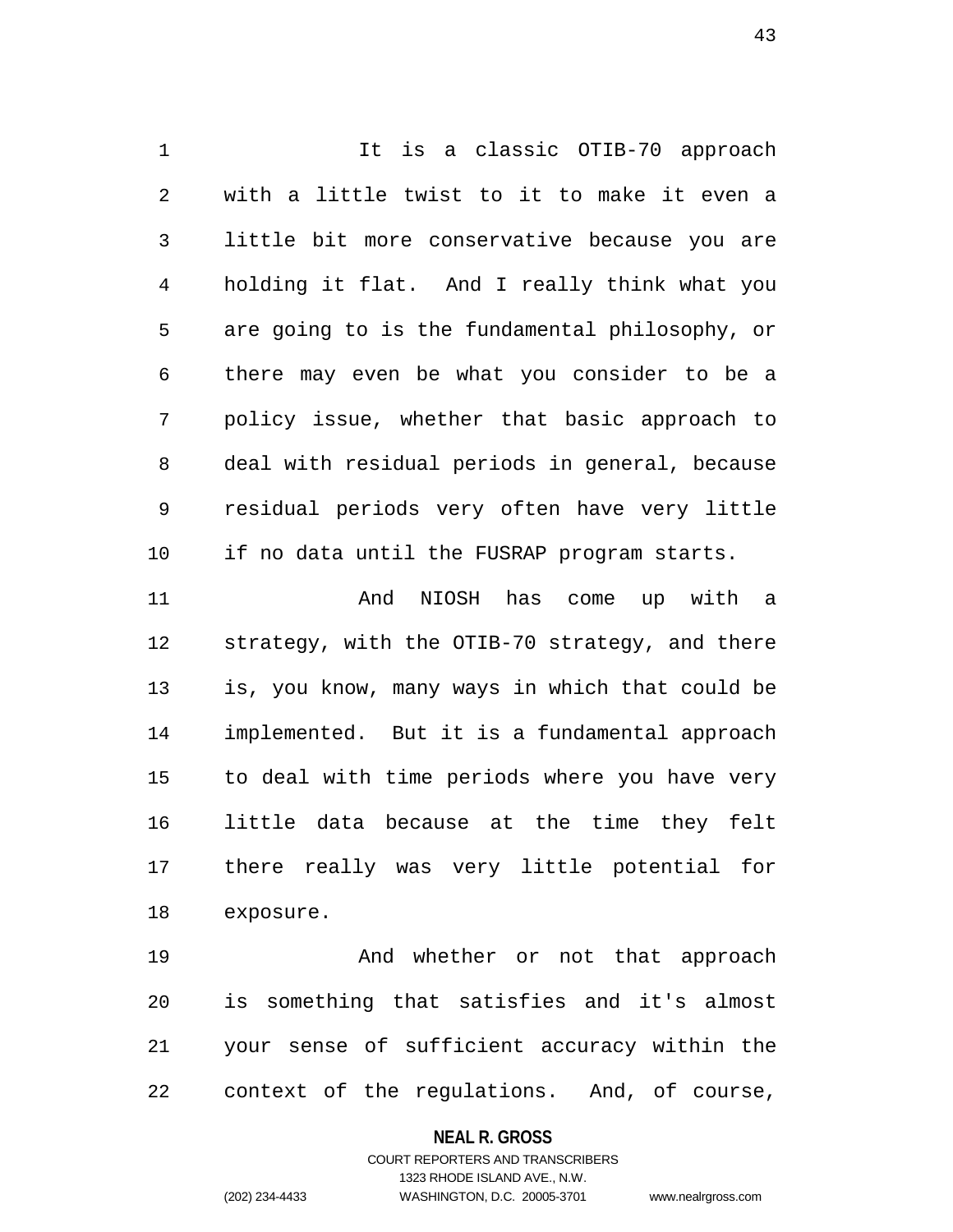1 now it's really your interpretation of whether 2 this meets what you feel is a threshold 3 criteria of what sufficient accuracy is.

4 I wanted to just throw that in 5 because the very issue that we're discussing 6 goes toward OTIB-70 and that fundamental 7 philosophy. And it is going to be very 8 important as it applies to many, many other 9 sites.

10 DR. NETON: John, this is Jim. I 11 appreciate that comment. You hit the nail on 12 the head. And I'd point out that this is not 13 unlike what TIB-70 does for almost every other 14 site where we have operational air sample data 15 during the operations, and we use that to set 16 the intakes at the start of the residual 17 period. It's very much akin to that with a 18 little bit of a twist. But you're absolutely 19 right.

20 MEMBER BEACH: This is Josie. Can 21 I ask a question here, Jim? Or I'm not sure 22 who can answer it. Has OTIB-70 been reviewed

#### **NEAL R. GROSS**

COURT REPORTERS AND TRANSCRIBERS 1323 RHODE ISLAND AVE., N.W. (202) 234-4433 WASHINGTON, D.C. 20005-3701 www.nealrgross.com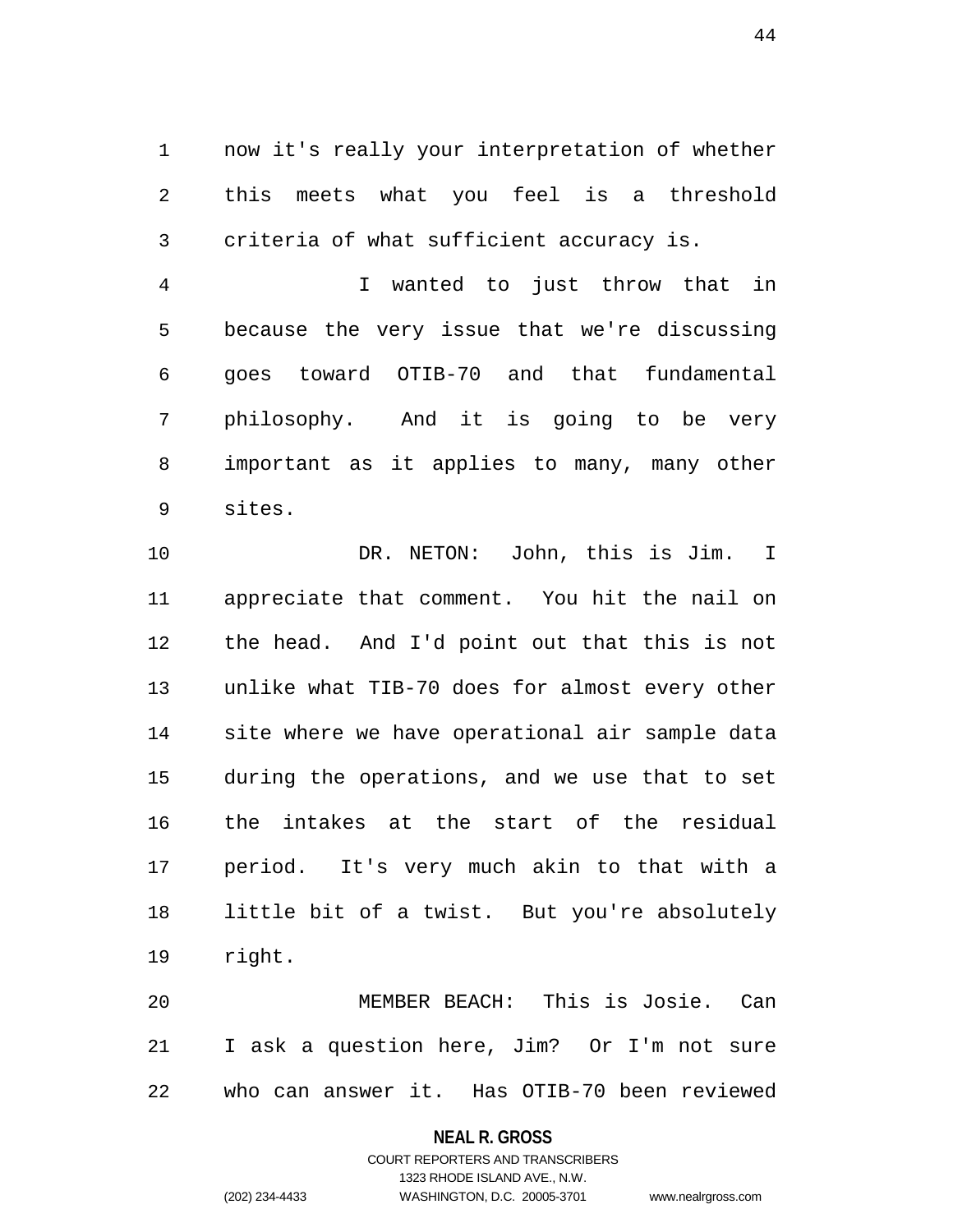1 by the Procedures Work Group?

2 DR. NETON: It's under review at 3 the current time. 4 MEMBER BEACH: Okay. Because I've 5 been trying to find that documentation and 6 haven't been successful. 7 DR. NETON: There is an SC&A 8 review that has been produced, I believe. 9 Yes. And -- 10 MEMBER BEACH: -- available on the 11 NIOSH website or -- 12 DR. NETON: No. It should be. If 13 not, we can certainly make it available. 14 Now this is the crux of the issue. 15 TIB-70 has been reviewed, but I will say that 16 thus far during the review the starting point 17 of TIB-70, this -- this sort of decay using 18 data from the operational period has been 19 favorably reviewed by SC&A. 20 DR. MAURO: Yes, and I'll -- 21 MEMBER LOCKEY: -- some other 22 issues that are on the table, but that one I

> **NEAL R. GROSS** COURT REPORTERS AND TRANSCRIBERS

> > 1323 RHODE ISLAND AVE., N.W.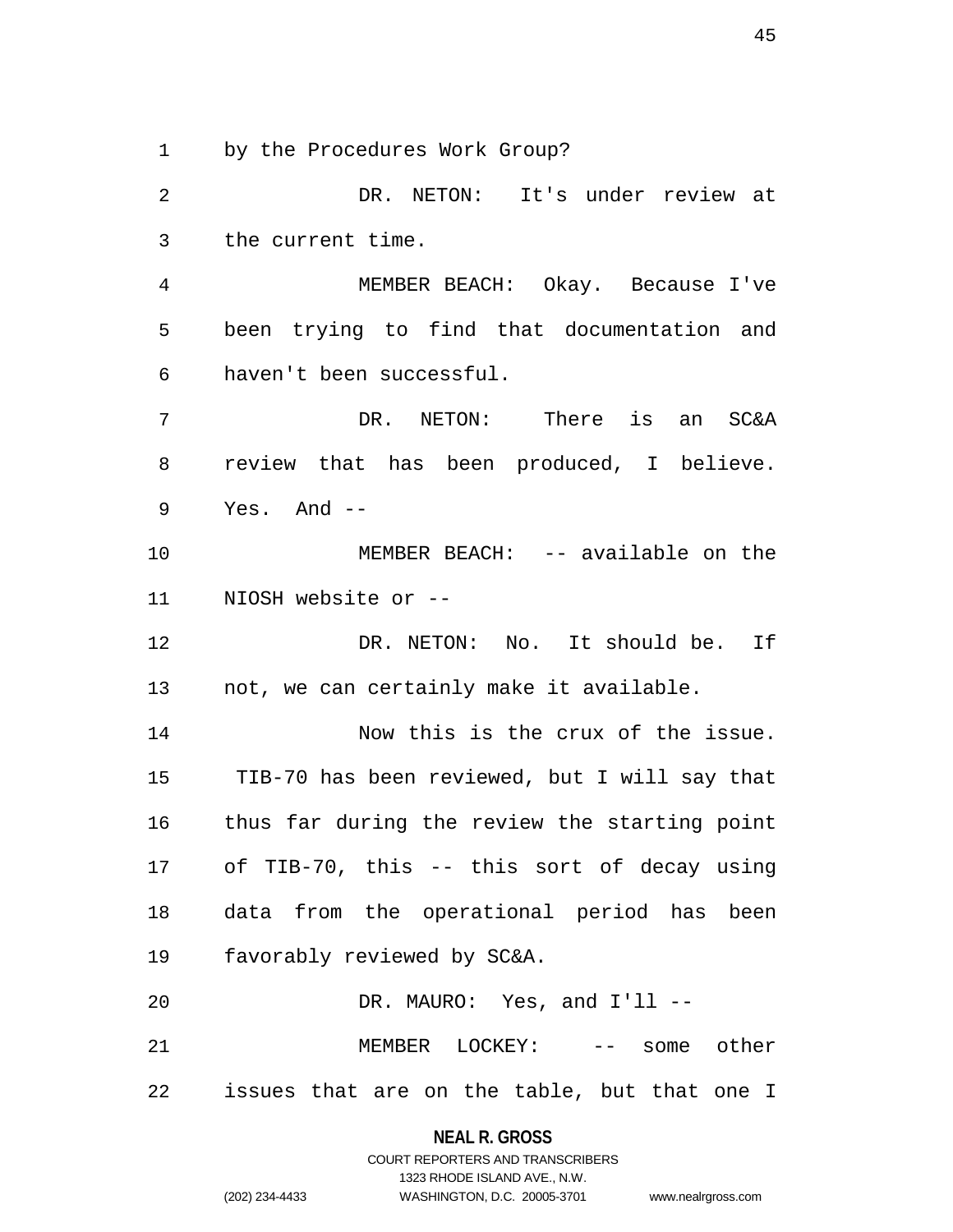1 believe is -- we are in general agreement on. 2 DR. MAURO: This is John Mauro. 3 That's correct. There are many facets to 4 OTIB-70, only one of which deals with the 5 subject we are talking about right now, which 6 is I would say the most important part of 7 OTIB-70. And we have concurred in that 8 particular aspect of OTIB-70 -- that is, this 9 -- the way in which it is being applied here. 10 So there is still lots of 11 discussion going on regarding OTIB-70, but 12 this particular aspect of it has been -- in 13 SC&A's perspective been resolved. 14 MEMBER BEACH: Correct. Okay. 15 DR. NETON: I will mention that I 16 am slotted to give a presentation on OTIB-70 17 at the upcoming Advisory Board meeting. That 18 was requested by, I believe, Dr. Melius. 19 MR. KATZ: Right. This is Ted. 20 And that's on the first day in the morning. 21 CHAIR ROESSLER: This is Gen. Our 22 Work Group report is on the second day, I

> **NEAL R. GROSS** COURT REPORTERS AND TRANSCRIBERS

> > 1323 RHODE ISLAND AVE., N.W.

(202) 234-4433 WASHINGTON, D.C. 20005-3701 www.nealrgross.com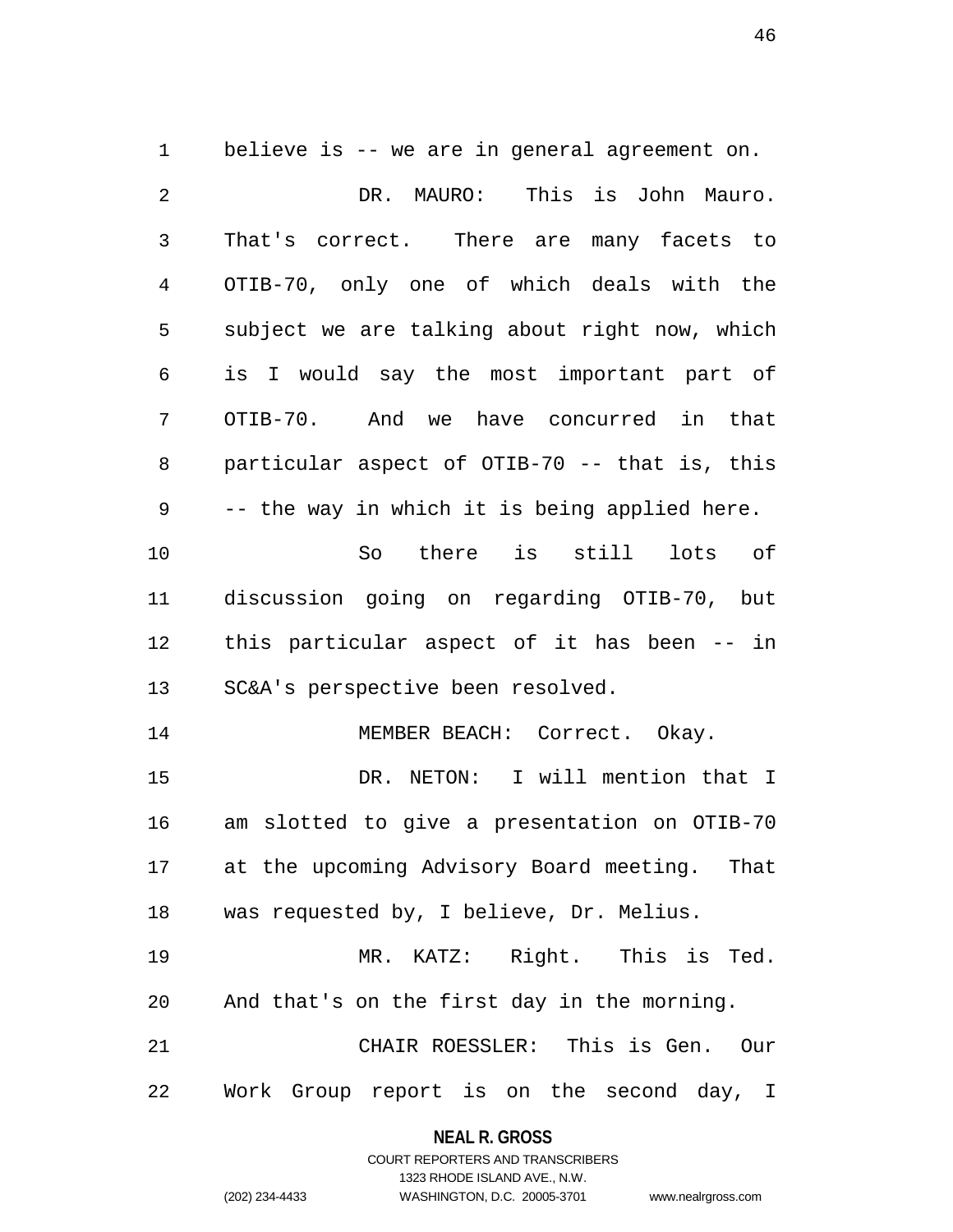1 think.

2 MR. KATZ: That's correct. So 3 everyone will have the advantage of that 4 discussion before you get to the discussion 5 about Linde.

6 CHAIR ROESSLER: This is Gen. The 7 other thing it seems that we need to do is to 8 -- and if this is permissible -- is for me or 9 someone to contact Dr. Melius and see if we 10 can ask him to be much more specific, and I 11 can ask him some questions and give some of 12 our discussion from today, ask him to be much 13 more specific about his concerns because I 14 think we really -- it seems to be the crux of 15 the whole situation, and we really need to 16 clarify it at the Board meeting. If we can't 17 clarify it, I hate to see that we would delay 18 any further on this.

19 MEMBER LOCKEY: And, Gen, I agree 20 with that. I think we have to make it -- the 21 decision for the benefit of the workers rather 22 in carrying this forward again.

**NEAL R. GROSS**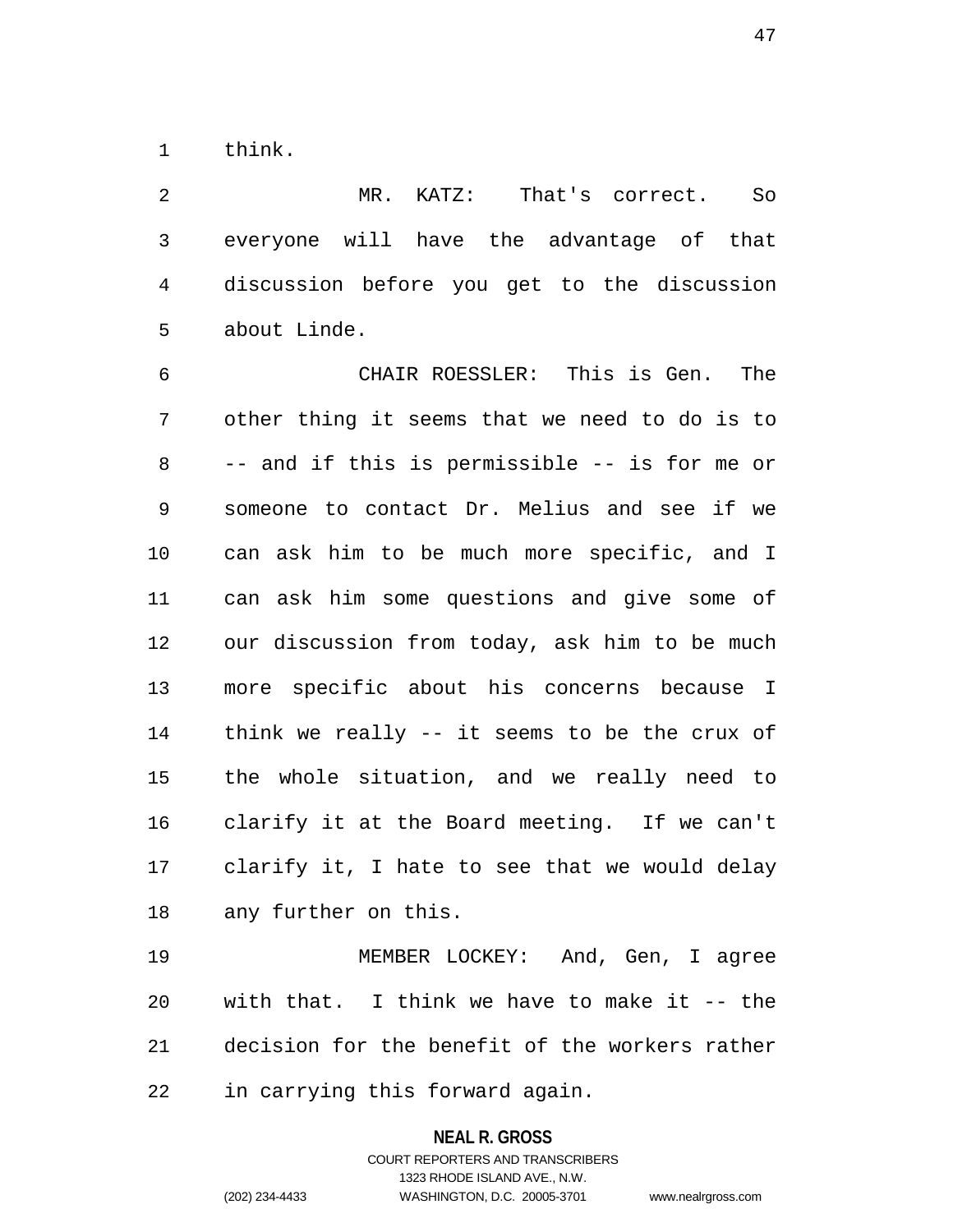1 Chris? This is Jim Lockey. 2 MR. CRAWFORD: Yes. 3 MEMBER LOCKEY: Chris Crawford, 4 let me ask you a question about the 5 sandblasting that was done. Was that -- how 6 complete was that? 7 MR. CRAWFORD: Complete in the --8 the decon period? 9 MEMBER LOCKEY: Right. 10 MR. CRAWFORD: Well, they did a 11 building survey. I think they took like 7,000 12 readings in Buildings 30 and 31 at least. And 13 where there was areas of high contamination, 14 they used several methods, including 15 sandblasting, chipping, jackhammering, I 16 believe they used blowtorches -- 17 DR. NETON: And they also cemented 18 over areas that couldn't be cleaned. 19 MR. CRAWFORD: Right. They 20 washed, they vacuumed, they painted and 21 cemented over, they removed wood and concrete. 22 DR. NETON: But that's not to say

**NEAL R. GROSS**

COURT REPORTERS AND TRANSCRIBERS 1323 RHODE ISLAND AVE., N.W. (202) 234-4433 WASHINGTON, D.C. 20005-3701 www.nealrgross.com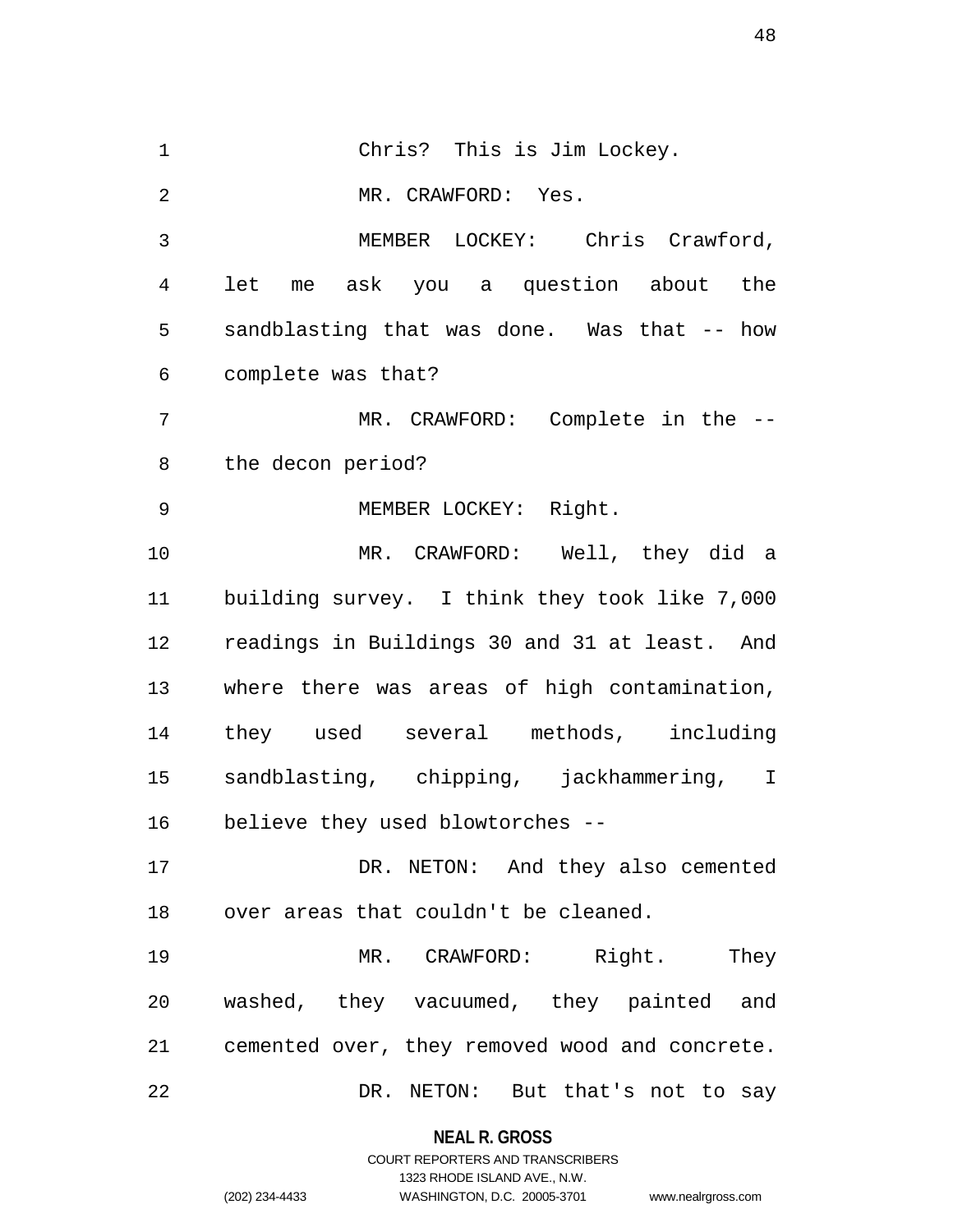1 that it was perfectly clean.

| 2  | MR. CRAWFORD: Right. But we do                 |
|----|------------------------------------------------|
| 3  | have quite a good record of the before and     |
| 4  | after readings, which indicates that a lot of  |
| 5  | material was in fact removed. And what was     |
| 6  | left was mostly fixed contamination at fairly  |
| 7  | low level.                                     |
| 8  | MEMBER LOCKEY: Chris, could it be              |
| 9  | possible that you could present that data also |
| 10 | at the next Board meeting?                     |
| 11 | MR. CRAWFORD: Yes, during the                  |
| 12 | Linde discussion, I would be happy to. Also I  |
| 13 | can put the -- I believe it's the Heatherton   |
| 14 | document that has that information on it. I    |
| 15 | can put that in the Board's area, and I'll     |
| 16 | send out a note to everyone.                   |
| 17 | That would<br>be<br>MEMBER<br>LOCKEY:          |
| 18 | helpful. I'd like to look at that again.       |
| 19 | MR. CRAWFORD: It may already be                |
| 20 | there, Bomber tells me. But if so, I'll give   |
| 21 | you a pointer to it.                           |
| 22 | MEMBER LOCKEY: Perfect.                        |

**NEAL R. GROSS** COURT REPORTERS AND TRANSCRIBERS

1323 RHODE ISLAND AVE., N.W.

(202) 234-4433 WASHINGTON, D.C. 20005-3701 www.nealrgross.com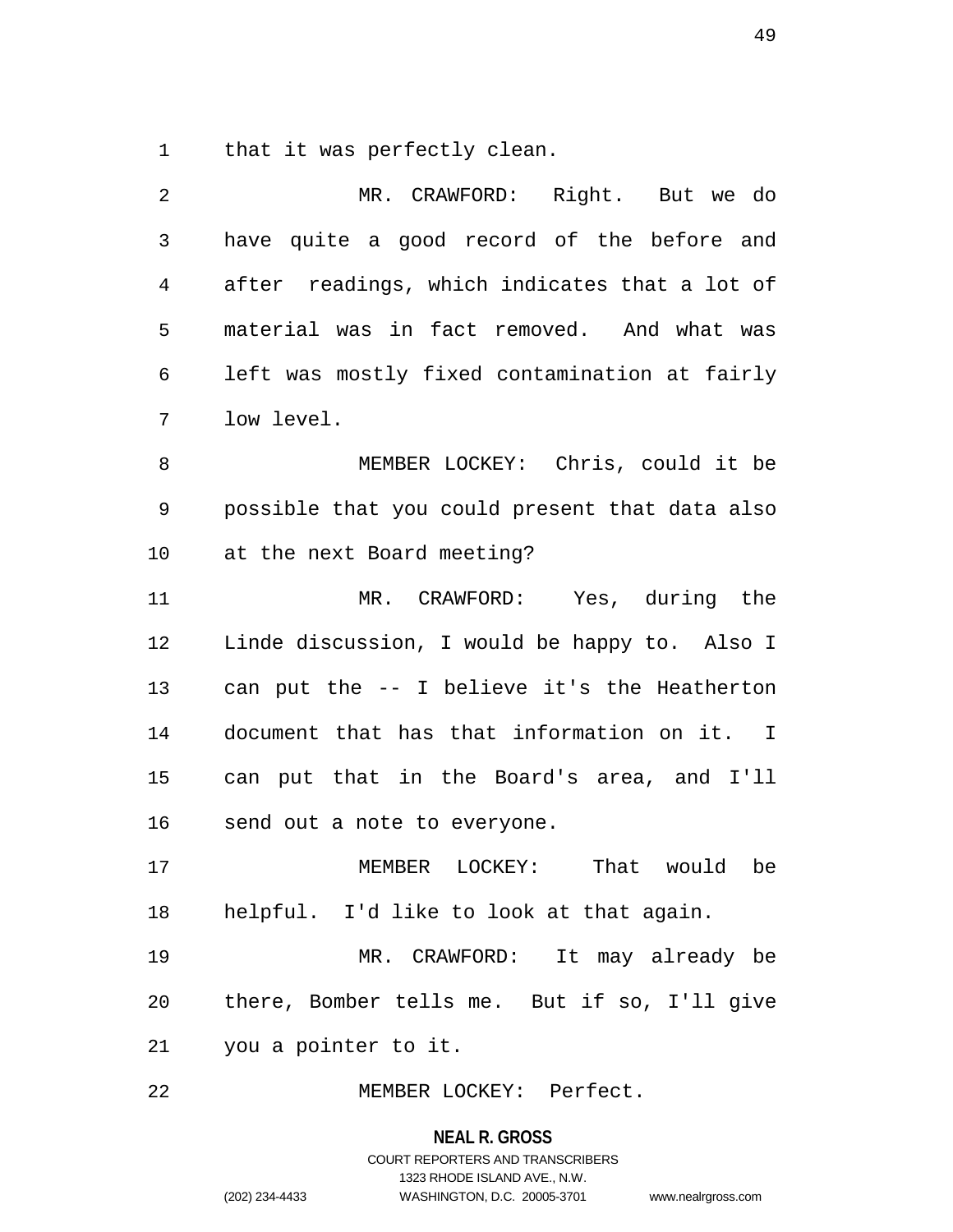1 CHAIR ROESSLER: Since the last 2 Board meeting, it seems that the presentation 3 should revolve around the bounding doses in 4 the tunnels using this new approach. And 5 then, also, since the question has come up 6 about the bounding in the buildings, 7 particularly Building 30, I think that it 8 would be appropriate, Chris, for you to 9 address that as Dr. Lockey has suggested. 10 MR. CRAWFORD: I will be happy to 11 do that, Gen. You mean at the meeting, I 12 assume? 13 CHAIR ROESSLER: At the meeting. 14 I think we have to assume that the Board will 15 need a review and a summarization of the main 16 items that might be of concern. 17 MR. CRAWFORD: Again, I'll be 18 happy to do that. 19 CHAIR ROESSLER: Does anyone else 20 have any enlightenment on Dr. Melius's 21 comments or anything else that we need to 22 discuss?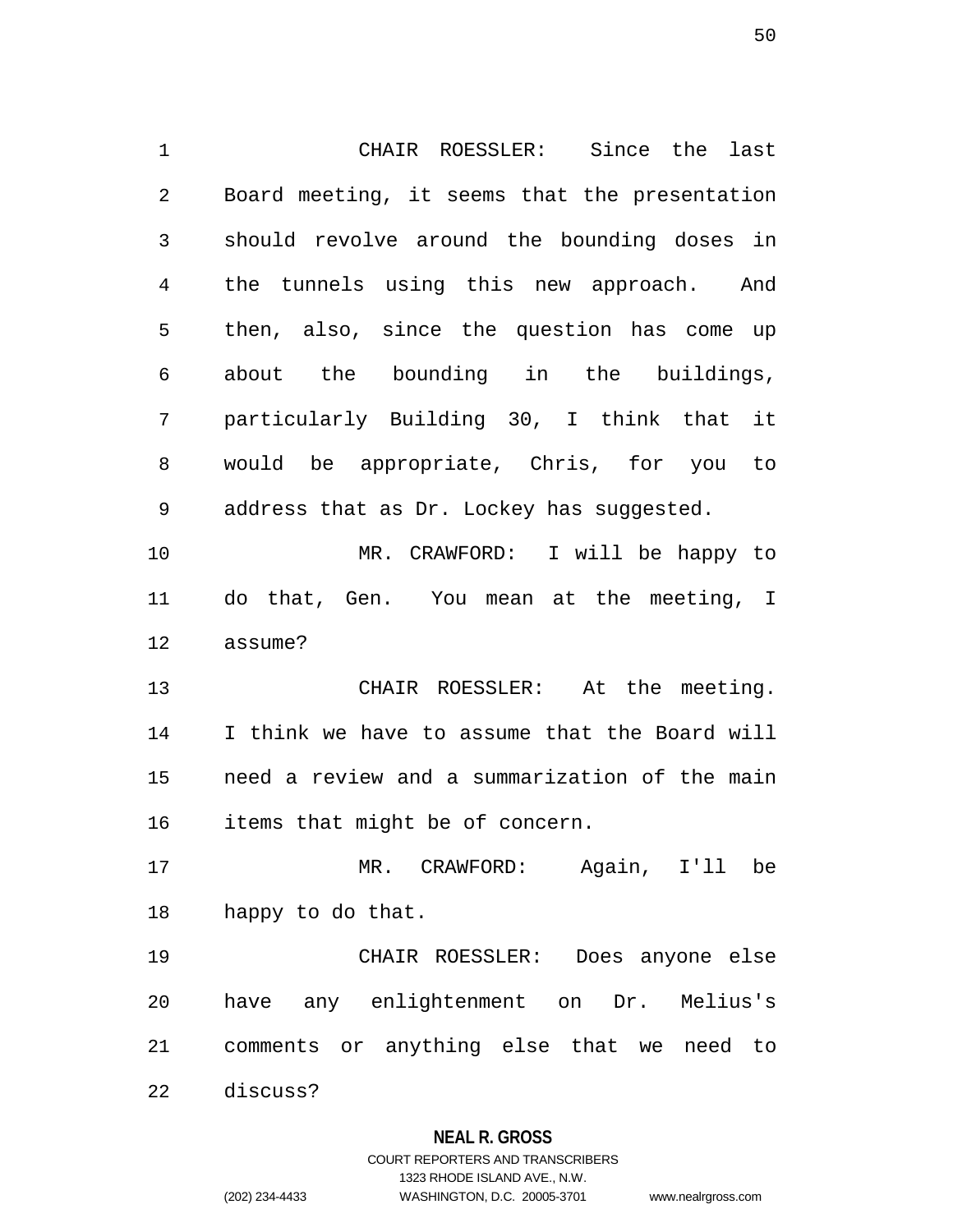| 1              | (No response.)                                 |
|----------------|------------------------------------------------|
| $\overline{2}$ | Ted, are we inviting petitioners               |
| 3              | to make comments at this time? Is that --      |
| 4              | MR. KATZ: Yes. I mean, I think                 |
| 5              | you should, but -- and then, I think you       |
| 6              | probably need just to wrap up and recap what   |
| 7              | it is you're going to be -- who is going to be |
| 8              | presenting on what at -- for the Work Group.   |
| 9              | CHAIR ROESSLER: Right. I think                 |
| 10             | that is the main -- main item that we have to  |
| 11             | decide is how we are going to make the         |
| 12             | presentation, who is going to present at the   |
| 13             | Board meeting.                                 |
| 14             | So then I think it would be                    |
| 15             | appropriate at this time for, Antoinette, if   |
| 16             | you wish to make some comments.                |
| 17             | MS. BONSIGNORE: I don't have any               |
| 18             | comments to make, Gen. Thank you.              |
| 19             | CHAIR ROESSLER: Okay. And Linda                |
| 20             | I think is on the line.                        |
| 21             | MS. LUX: Yes. I don't have any                 |
|                | 22 comments right now either. Thank you.       |

**NEAL R. GROSS** COURT REPORTERS AND TRANSCRIBERS 1323 RHODE ISLAND AVE., N.W. (202) 234-4433 WASHINGTON, D.C. 20005-3701 www.nealrgross.com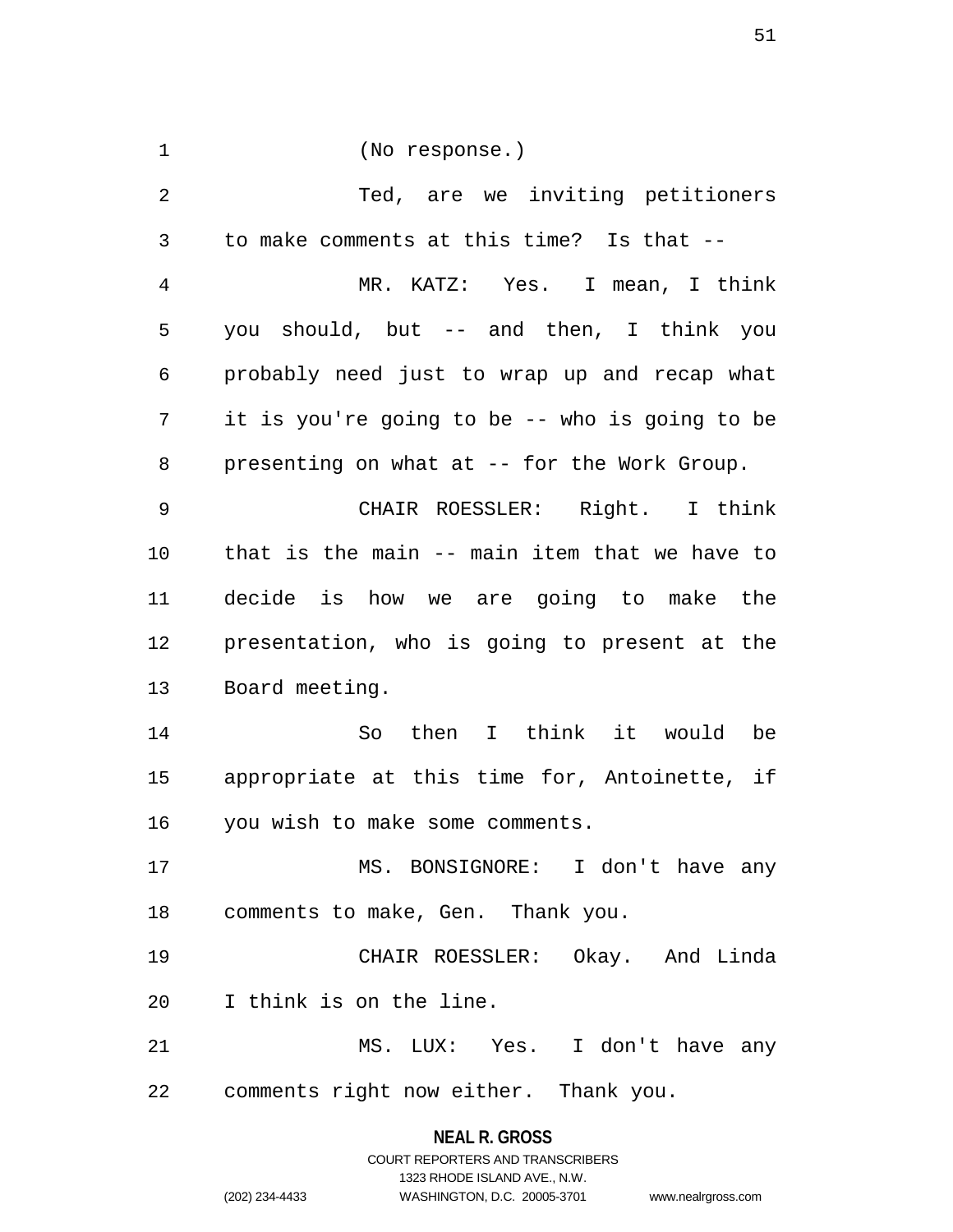1 CHAIR ROESSLER: Okay. Now I 2 think what we need to talk about at this point 3 is the Work Group's evaluation of where we're 4 at. The last time we had a Work Group meeting 5 where we actually tried to take a vote we came 6 out -- with a Work Group of four we came out 7 two and two. Two of us said that we went 8 along with the NIOSH recommendation that they 9 could do dose reconstruction for this period 10 of time, and I think two have some concerns 11 about that. 12 Do any of the Work Group Members 13 want to make comments on where they're at on 14 their evaluation at this point? 15 (No response.) 16 Was I on mute or something? 17 (Laughter.) 18 MEMBER LOCKEY: No, this is Jim 19 Lockey. I think that the -- I think we can do 20 dose reconstruction during this period. I 21 think that we have answered all the questions 22 we can answer. I do need some clarification

> **NEAL R. GROSS** COURT REPORTERS AND TRANSCRIBERS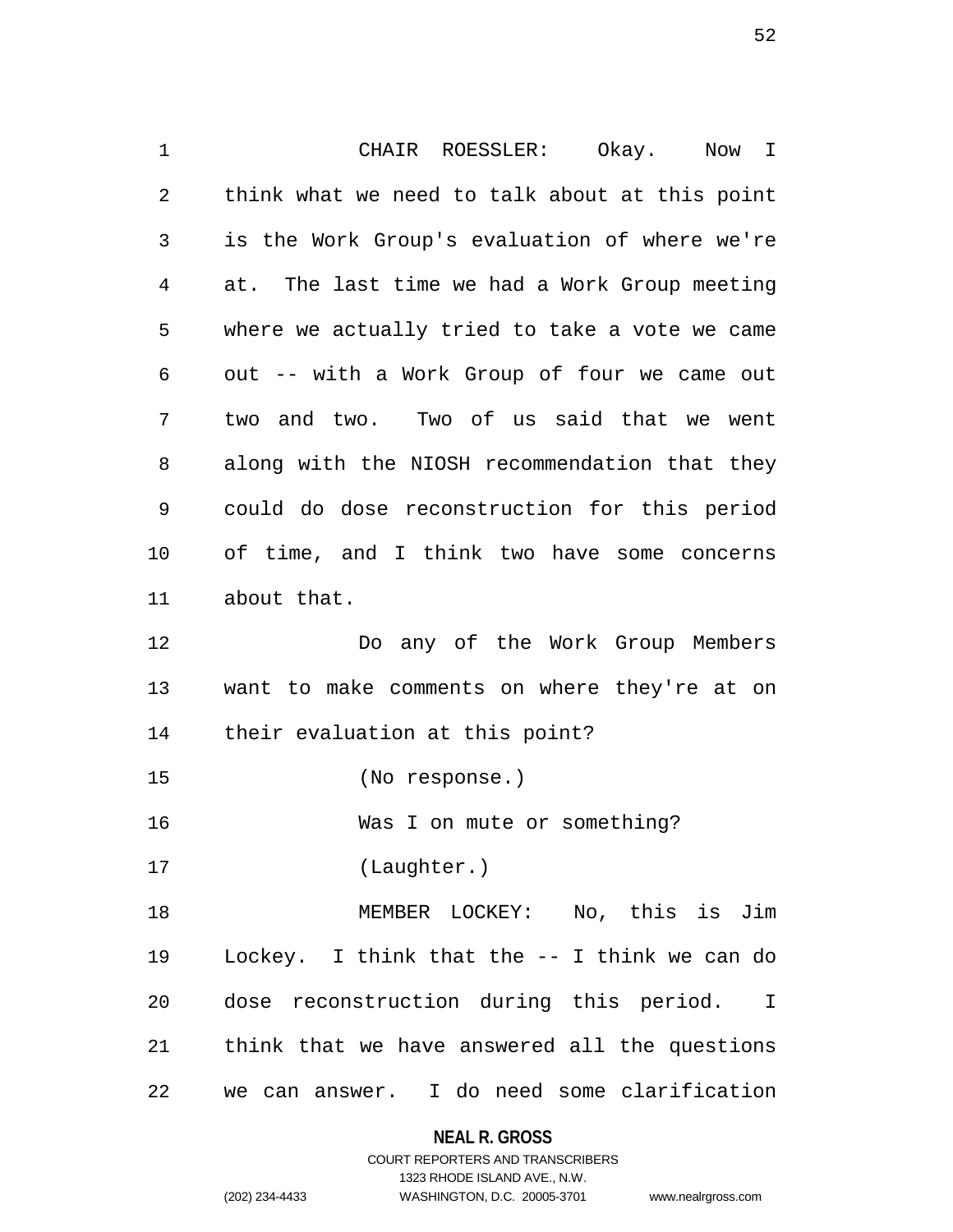1 about the direction that Jim is going, and 2 that will be probably a topic for the Board 3 meeting as a whole.

4 But in relationship to this 5 particular petition, I think we can do dose 6 reconstruction in a manner that is claimant-7 friendly.

8 CHAIR ROESSLER: Josie or Mike, do 9 you have comments?

10 MEMBER GIBSON: Well, this is 11 Mike. I'm just a little hesitant to give my 12 comments. It seems that comments made about 13 people who have experience out in the field 14 that's practical -- and it's outside the realm 15 of science -- they seem to be pigeonholed.

16 So just suffice it to say that I'm 17 not totally in agreement with using data from 18 one time period to try to evaluate what went 19 on in another time period, and that is based 20 on my pigeonholed experience that when 21 contamination areas in a renovation -- in a 22 decon period are just cemented over, as has

## **NEAL R. GROSS**

## COURT REPORTERS AND TRANSCRIBERS 1323 RHODE ISLAND AVE., N.W. (202) 234-4433 WASHINGTON, D.C. 20005-3701 www.nealrgross.com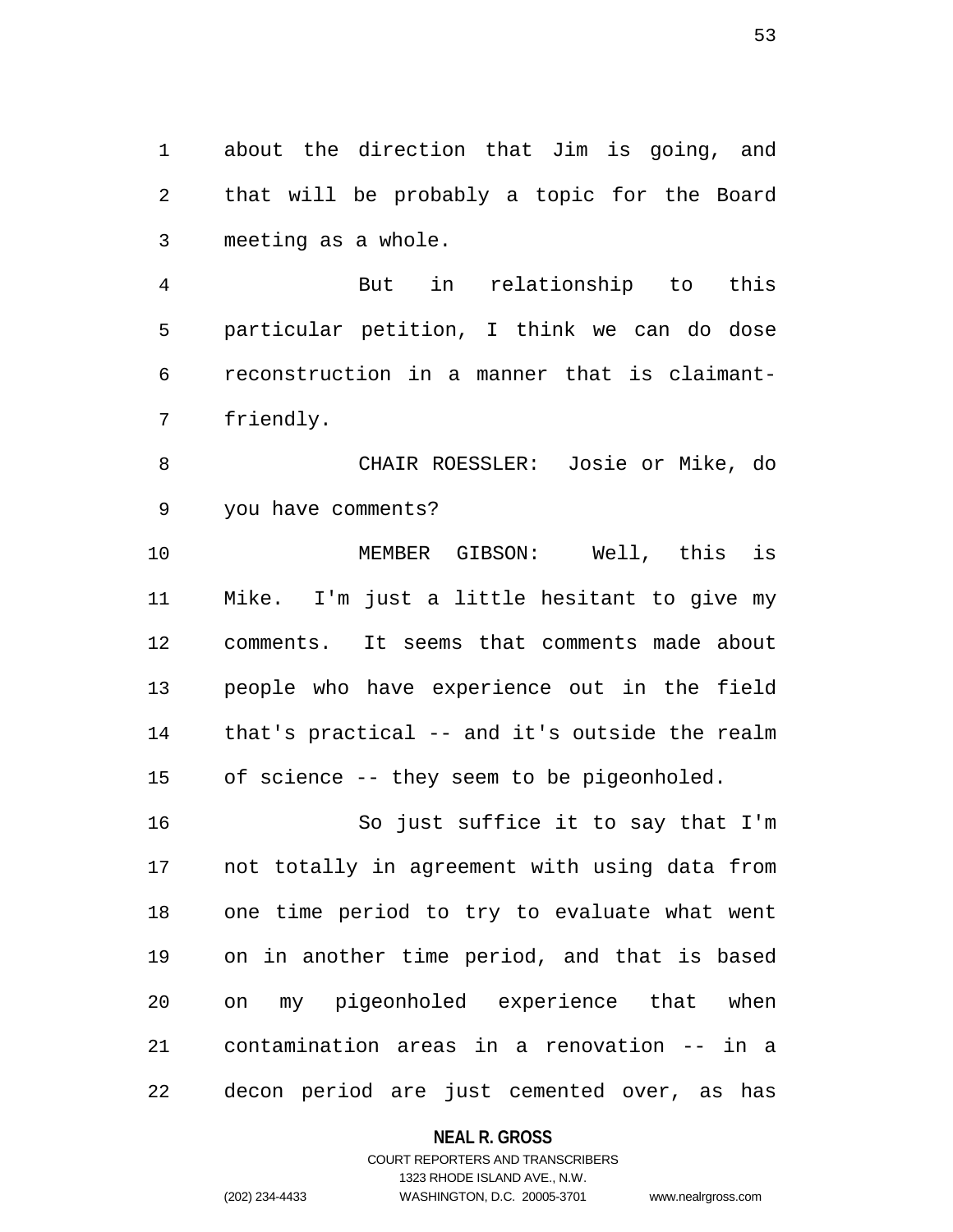1 been discussed, and then those are 2 jackhammered up in a later time period, you 3 don't have the same -- you can't use the same 4 data from one period to another.

5 CHAIR ROESSLER: So if we, at the 6 Board meeting, present a motion that we feel 7 that dose reconstruction can be done for this 8 site during those time periods, would you then 9 -- I would assume that -- well, I'm not going 10 to assume. Would you vote for or against it? 11 And I guess based on that, then, we need to 12 decide how we would handle this.

13 I guess, really, I am kind of 14 getting you in the corner I think. Mike, what 15 I would like to ask is when we make this 16 presentation, would we do it similar to the 17 presentation we did the last time to the Board 18 where I try to present, Dr. Lockey and I would 19 present what we feel the conclusion is, and 20 then, if you, Mike and Josie, wish to make 21 comments with your concerns, does that seem 22 like the right approach, so that the Board has

## **NEAL R. GROSS**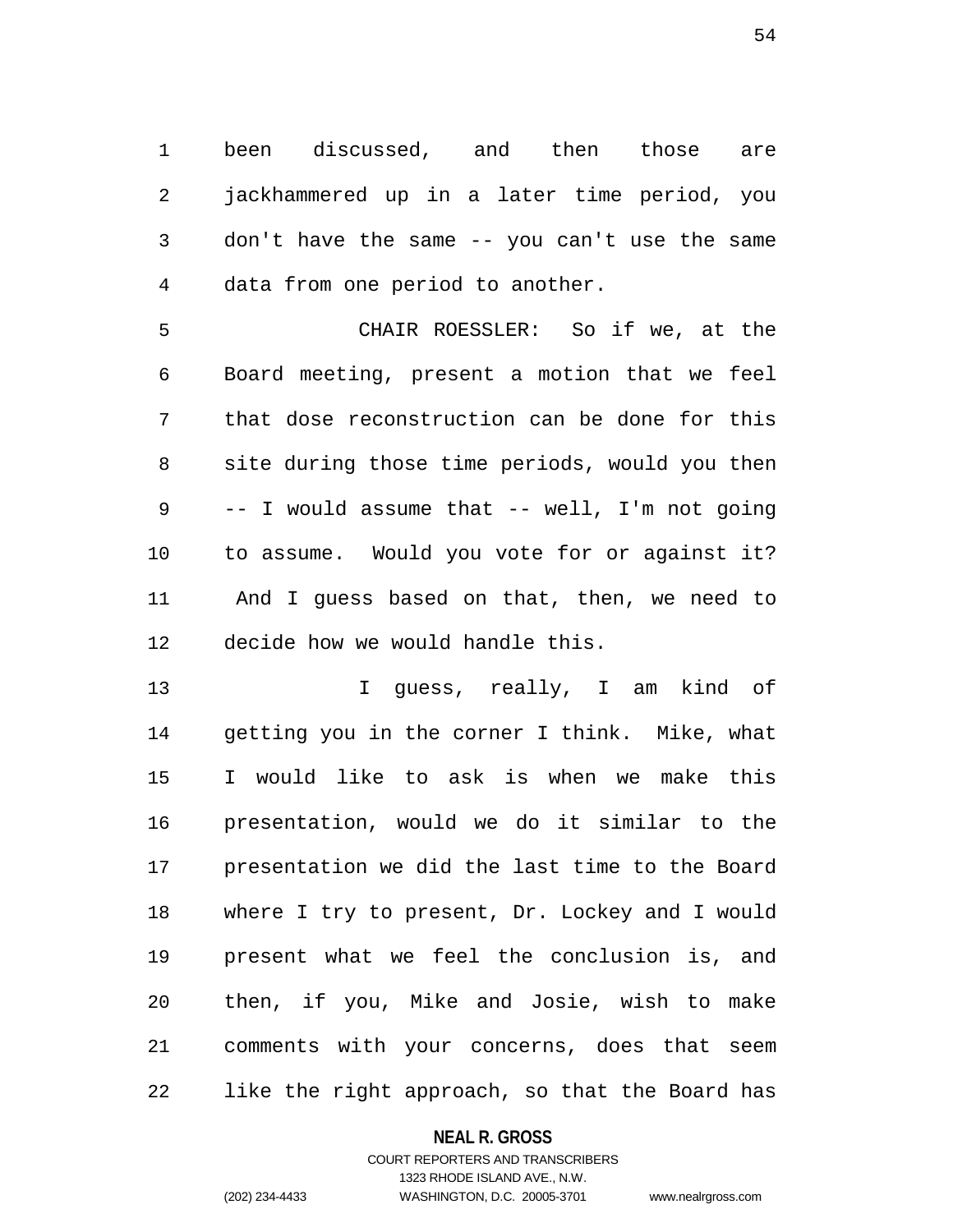1 everything on the table to evaluate?

2 MEMBER GIBSON: Well, actually, I 3 gave my opinions on that before the last Board 4 meeting. And no one seemed to -- or at least 5 some Work Group Members didn't seem to agree 6 with it.

7 But I think that Wanda did an 8 excellent job in an older previous Work Group 9 meeting when the Work Group was divided, she 10 was the Chair of the Work Group, and she got 11 up and she presented the timeline and what had 12 been discussed and that two Members agreed, 13 two Members disagreed, here's why. It saved 14 time. And then the Board had the time to just 15 have an open discussion and ask questions that 16 they thought were relevant.

17 CHAIR ROESSLER: Okay. Well, I 18 think I can do that. I would certainly, 19 first, contact Dr. Melius and get some 20 clarification on his comments. But then I 21 could present pretty much what we presented at 22 the last Board meeting, but update everything

## **NEAL R. GROSS**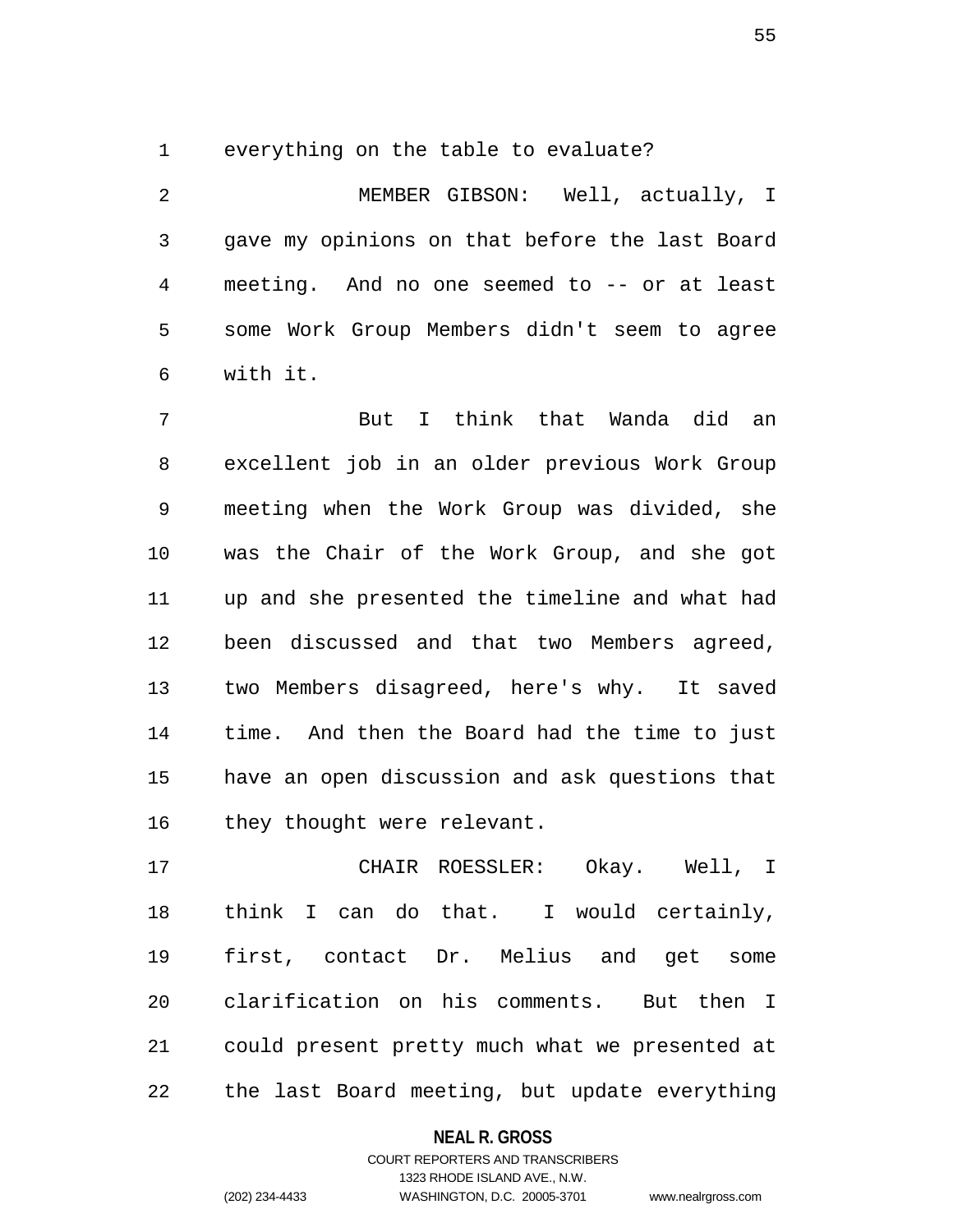1 with the new ER.

2 **I** will certainly comment that SC&A 3 has concurred with the approaches that NIOSH 4 would plan to make, and then I would try to 5 summarize your comments, Mike, and I think 6 Josie's comments, if that seems appropriate. 7 MEMBER BEACH: Gen, this is Josie. 8 I think that sounds like a good approach to 9 me as well. 10 MEMBER GIBSON: This is Mike. 11 It's fine with me. 12 CHAIR ROESSLER: There's not a lot 13 of time between now and the Board meeting, but 14 what I'd like to do is put something together 15 and pass the -- put a presentation together -- 16 no, let me back up a bit -- try to contact Dr. 17 Melius, then put a presentation together, pass 18 it by all Work Group Members, and then we'll 19 go from there. 20 MEMBER LOCKEY: Gen, this is Jim 21 Lockey. Sounds fine with me. 22 CHAIR ROESSLER: Okay. And we

**NEAL R. GROSS**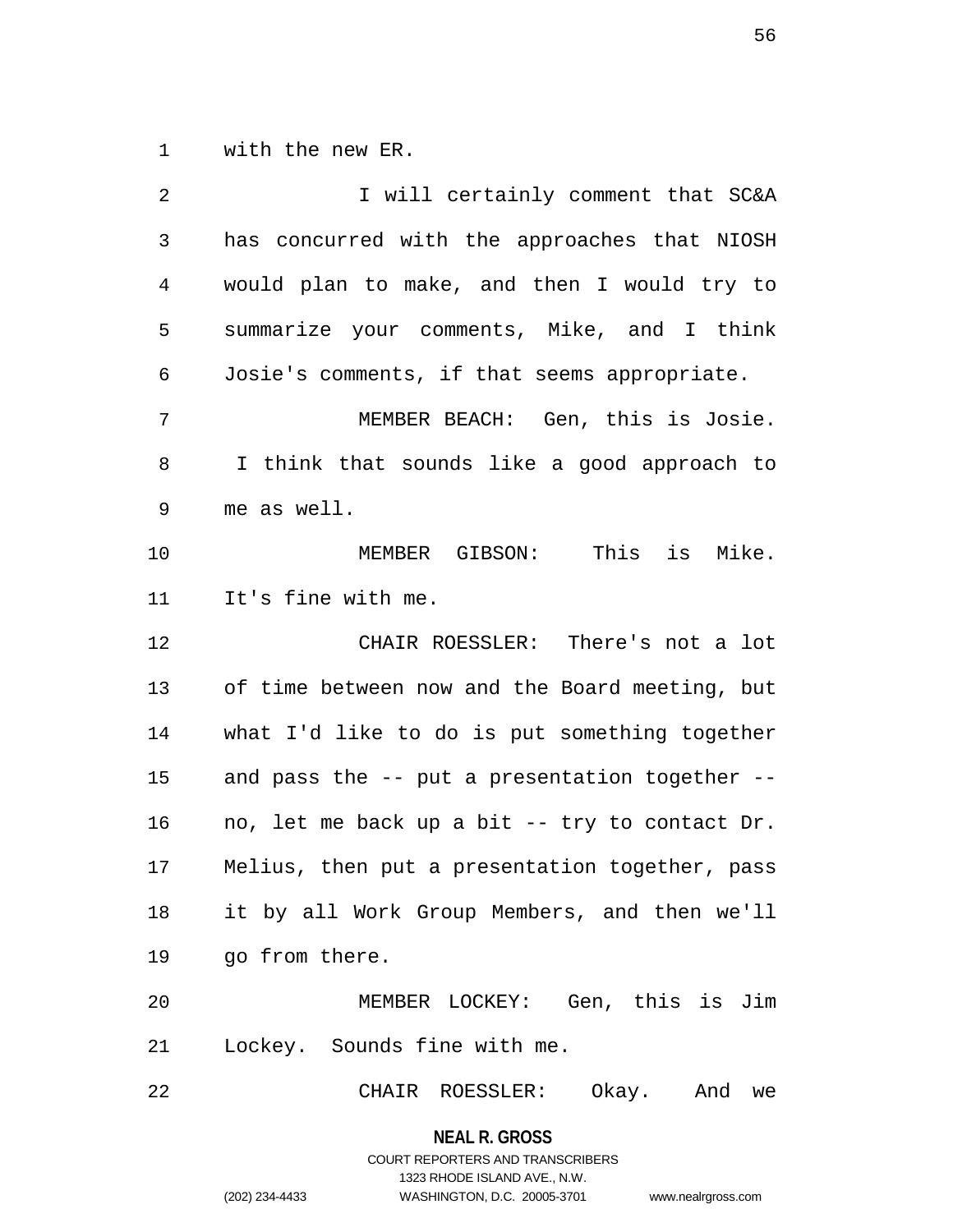1 will also expect NIOSH and SC&A to be on board 2 to go over a few specific things, just to 3 present the approach that they are taking, as 4 we have done in this meeting today.

5 DR. MAURO: Gen, would you be 6 looking for SC&A just to answer any questions 7 or to come up to the mic, or Steve could be on 8 the line, and Bob on the line? If there are 9 any questions for SC&A, either I -- if I can 10 handle it, I will, because I will be there. 11 But Bob and Steve are not planning to attend 12 the meeting, but they certainly could be on 13 the phone to answer questions.

14 The reason I ask the question is 15 if you're looking for an SC&A presentation, 16 then I would suggest that Steve physically 17 participate at the meeting and make that 18 presentation.

19 CHAIR ROESSLER: You know, John, 20 at this point, I don't think it would be 21 necessary since they could be available by 22 phone. And I think you have always stepped up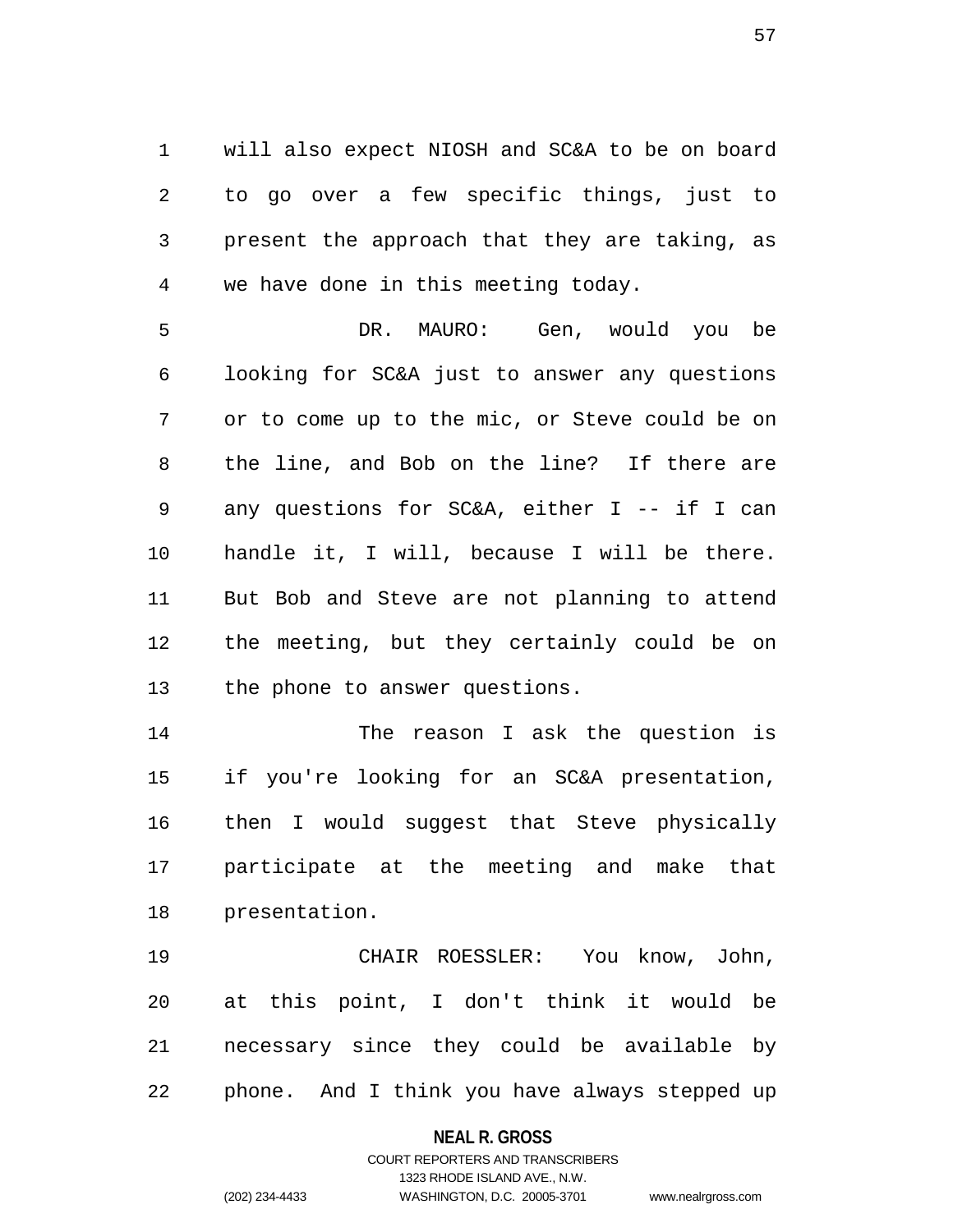1 to the plate and have been able to summarize 2 and interpret and comment on any issues. I 3 would think that would be fine for you to be 4 at the meeting and have Bob and Steve 5 available by phone.

6 DR. MAURO: Very good. No, that's 7 fine. I just wanted to make sure. Okay.

8 CHAIR ROESSLER: Okay. Is there 9 anything else that we need to discuss, or do 10 we have a plan?

11 MEMBER LOCKEY: It sounds like we 12 have a plan.

13 MEMBER FIELD: Gen, when you send 14 -- this is Bill. When you send out your -- 15 what you are going to present at the meeting, 16 you know, just make sure you give us a time 17 that you need it back by.

18 CHAIR ROESSLER: Oh, sure. Okay. 19 Will do. Well, let's see, this is Monday, 20 the -- I think our presentation is a week and 21 a day from now. I'll try and get something 22 out within a couple of days and expect a

**NEAL R. GROSS**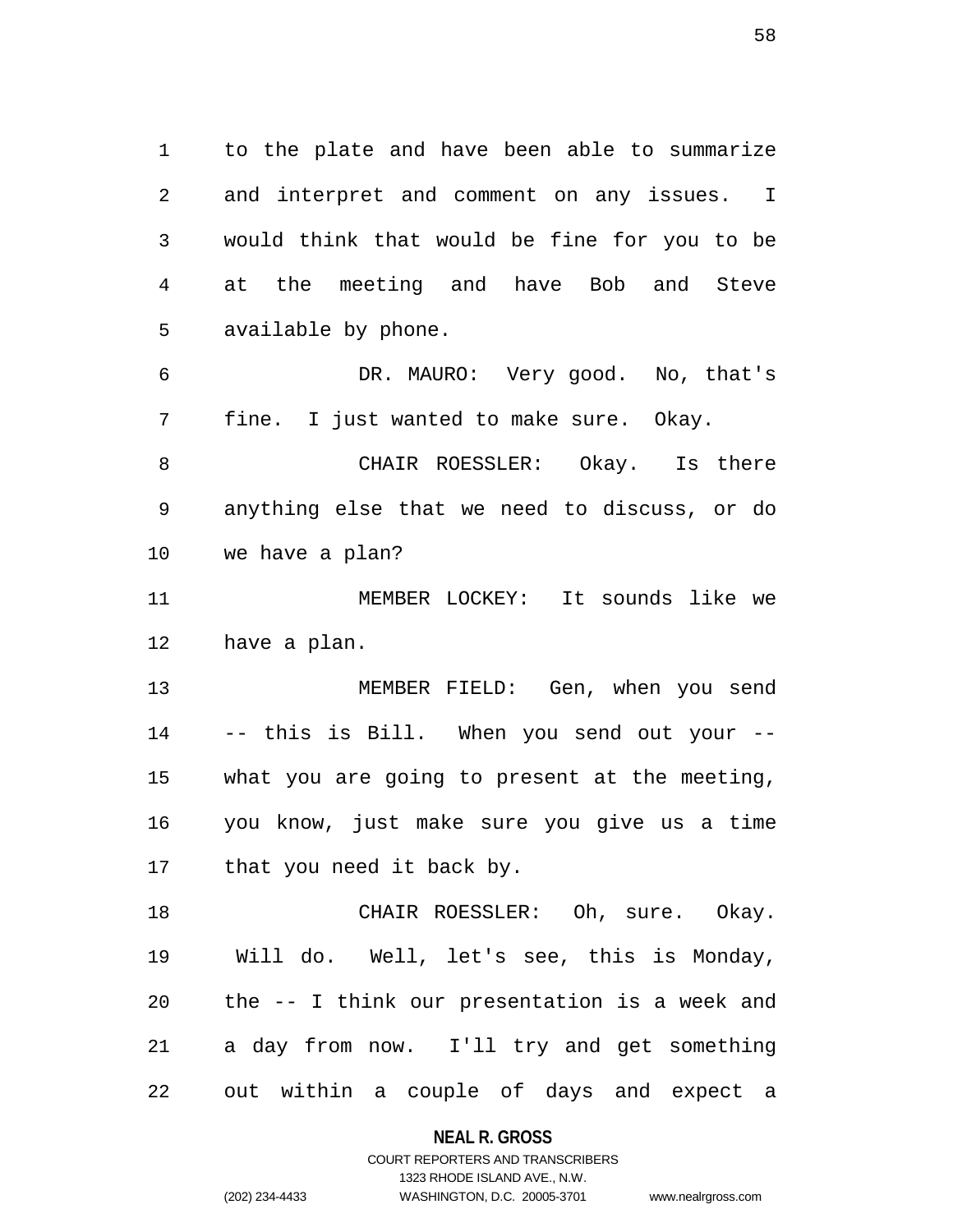1 response perhaps by Friday. I'm kind of going 2 off the top of my head here. People will 3 probably be traveling already on Monday or 4 Tuesday of next week. 5 MEMBER FIELD: Right. 6 CHAIR ROESSLER: I'll try and --

7 I'll try and get in touch with Dr. Melius 8 later today or early tomorrow. I'm on travel 9 today, too. And then get something put 10 together fairly quickly. Let's say I'll try 11 and get it out to you by Wednesday.

12 MEMBER BEACH: That sounds 13 reasonable, Gen. Thanks.

14 CHAIR ROESSLER: Okay. Anything 15 else that we need to cover?

16 (No response.)

17 Okay. Ted, is there anything that 18 you can think of?

19 MR. KATZ: No, I think -- I think 20 you're in good shape. Gen, if you need -- if 21 you need Dr. Melius's phone number, I can

22 email it to you.

## **NEAL R. GROSS** COURT REPORTERS AND TRANSCRIBERS

1323 RHODE ISLAND AVE., N.W. (202) 234-4433 WASHINGTON, D.C. 20005-3701 www.nealrgross.com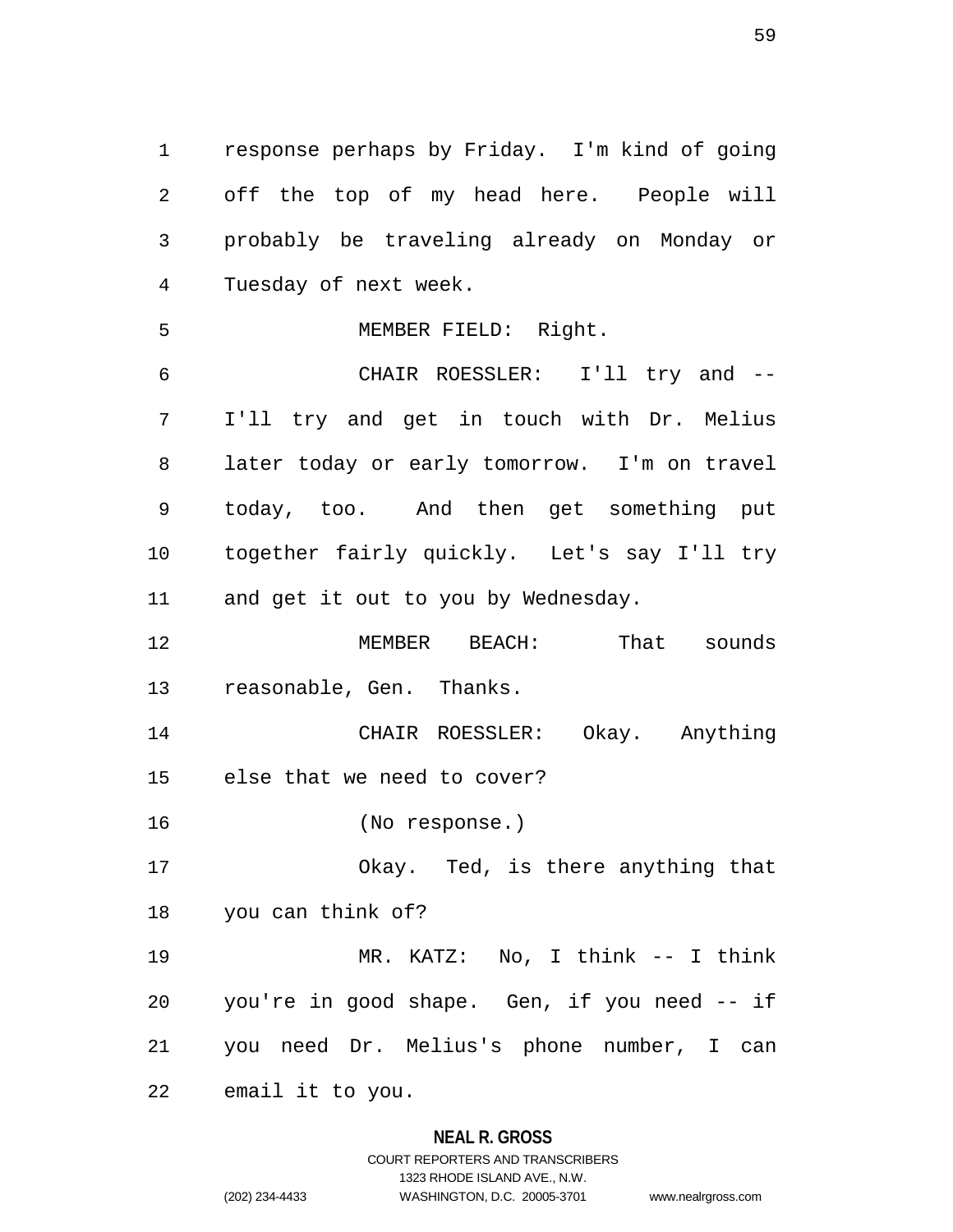1 CHAIR ROESSLER: I didn't hear 2 that. 3 MR. KATZ: If you need Dr. 4 Melius's phone number -- I don't know if you 5 have it -- I can send it to you. 6 CHAIR ROESSLER: Oh, that would be 7 good if you could send it. And I was thinking 8 of communicating with him by email because - 9 MR. KATZ: That's fine, too. 10 CHAIR ROESSLER: Yes. I think 11 that's a little bit better. You have written 12 -- a written record of what you have 13 discussed. 14 MR. KATZ: Sure. Okay. 15 CHAIR ROESSLER: But send me his 16 phone number anyway, just in case. 17 MR. KATZ: Okay. I'll do that. 18 MEMBER LOCKEY: Hey, Ted, Jim 19 Lockey. Give me a call when you get done, 20 would you? 21 MR. KATZ: I will do that. Do you 22 want to email me your number, or do you want

> **NEAL R. GROSS** COURT REPORTERS AND TRANSCRIBERS

> > 1323 RHODE ISLAND AVE., N.W.

(202) 234-4433 WASHINGTON, D.C. 20005-3701 www.nealrgross.com